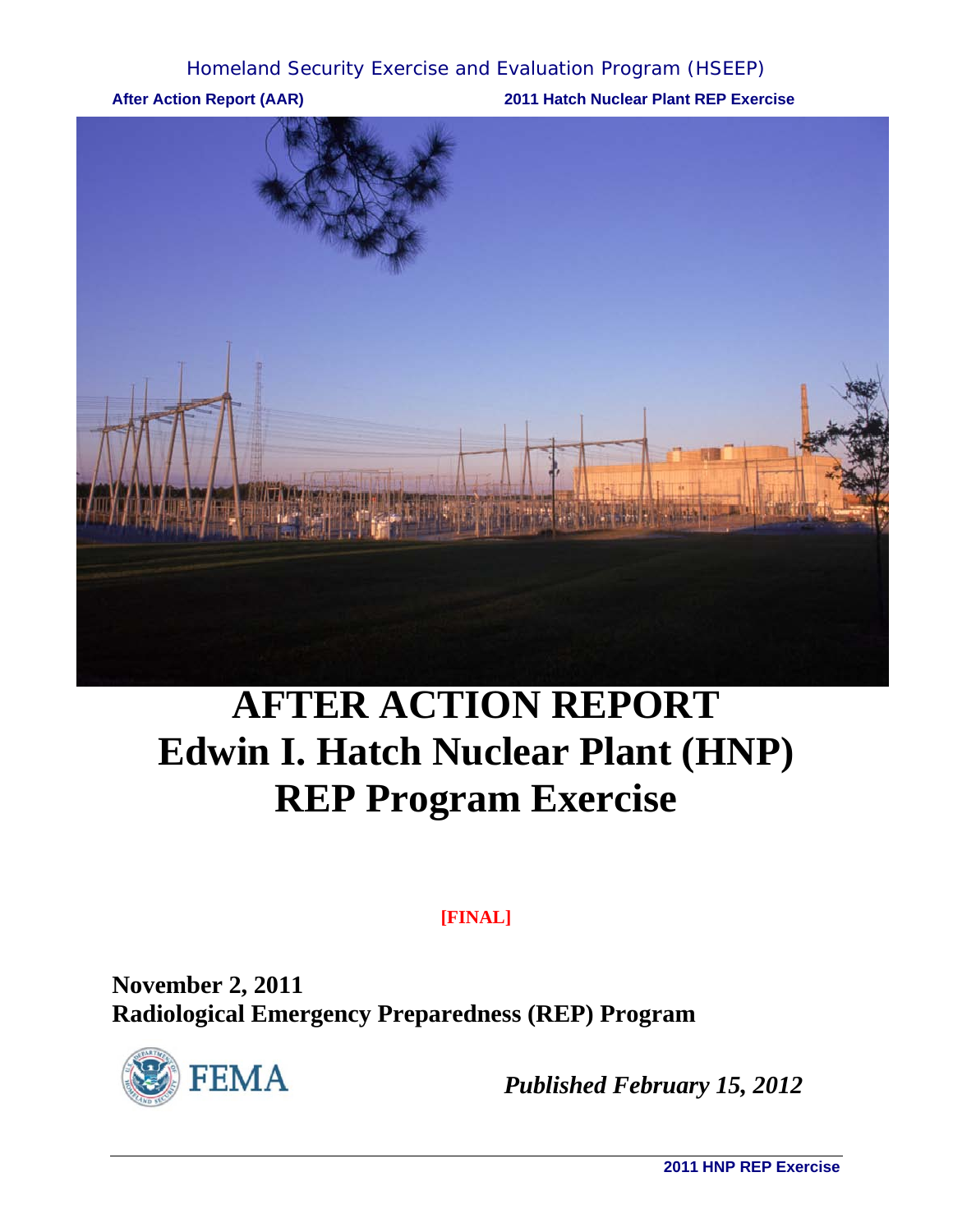This Page Intentionally Left Blank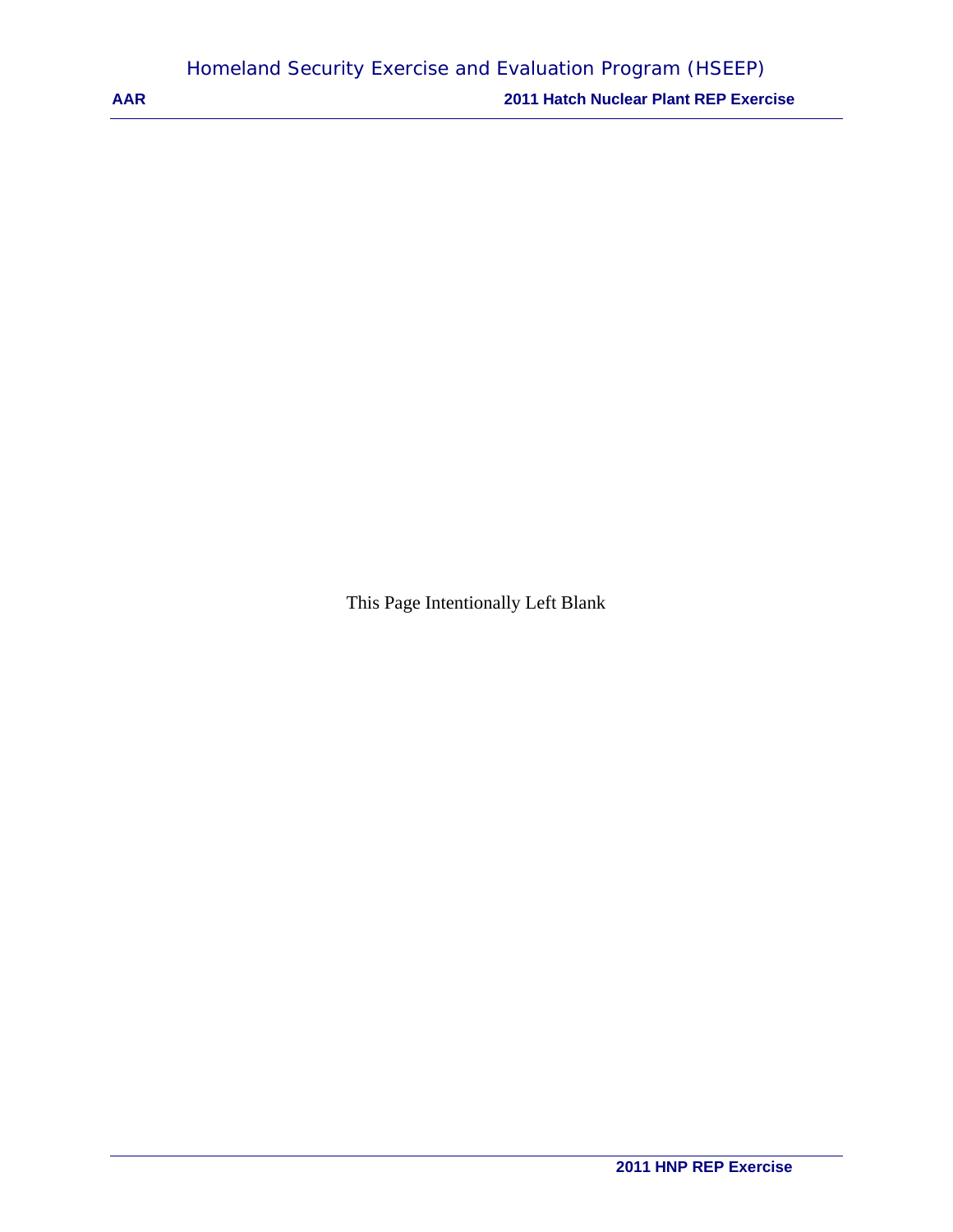2011 Hatch Nuclear Plant REP Exercise

# **Table of Contents**

### Page

| 1.1<br>1.2 |                |                                                     |                           |
|------------|----------------|-----------------------------------------------------|---------------------------|
|            |                |                                                     |                           |
| 2.1<br>2.2 |                |                                                     |                           |
|            |                |                                                     |                           |
| 3.1<br>3.2 |                |                                                     |                           |
|            | 3.2.1<br>3.2.2 |                                                     |                           |
|            |                | 3.2.2.1                                             |                           |
|            | 3.2.3          |                                                     |                           |
|            |                | 3.2.3.1<br>3.2.3.2<br>3.2.3.3<br>3.2.3.4<br>3.2.3.5 |                           |
|            |                |                                                     |                           |
|            |                |                                                     | <b>List of Appendices</b> |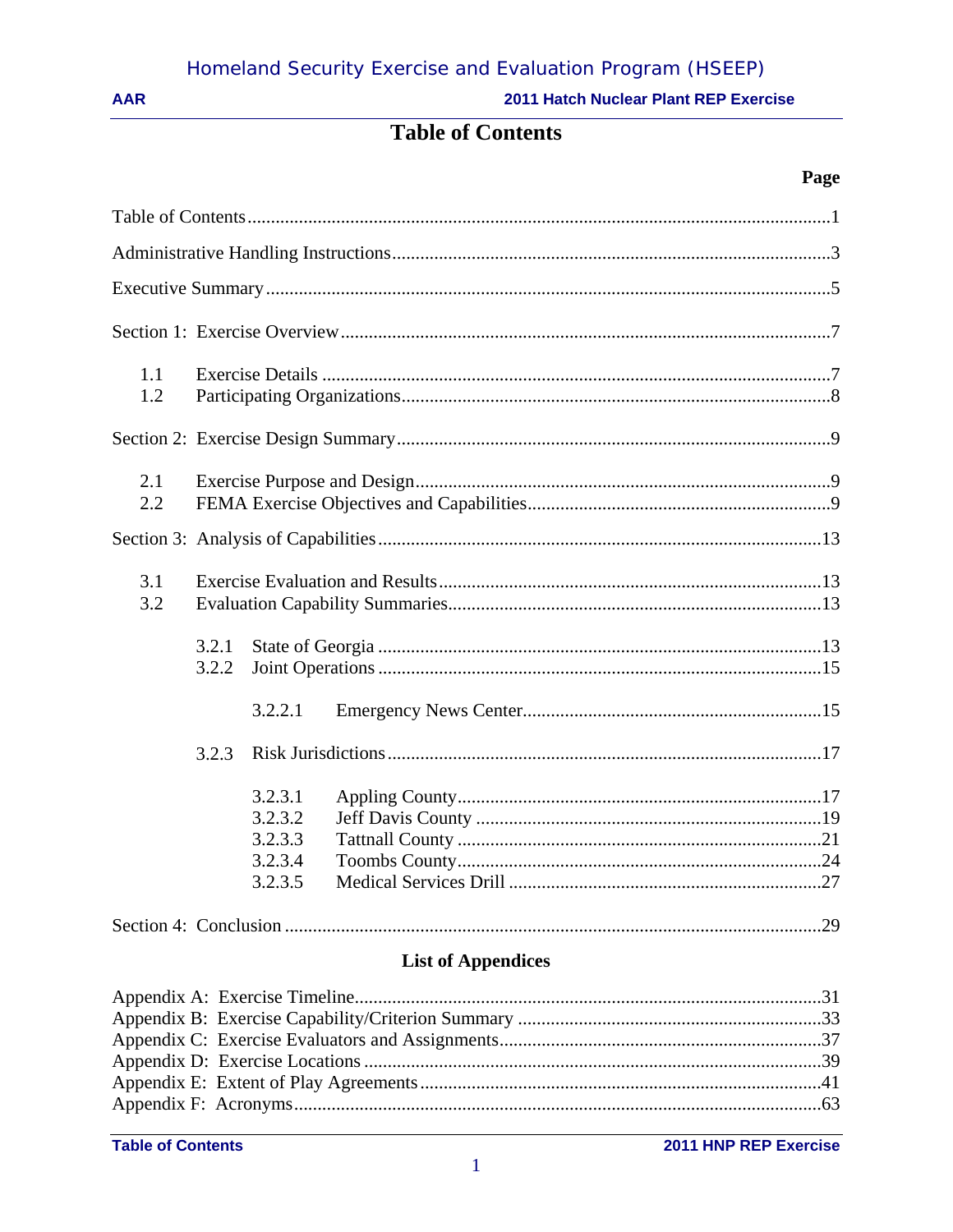This Page Intentionally Left Blank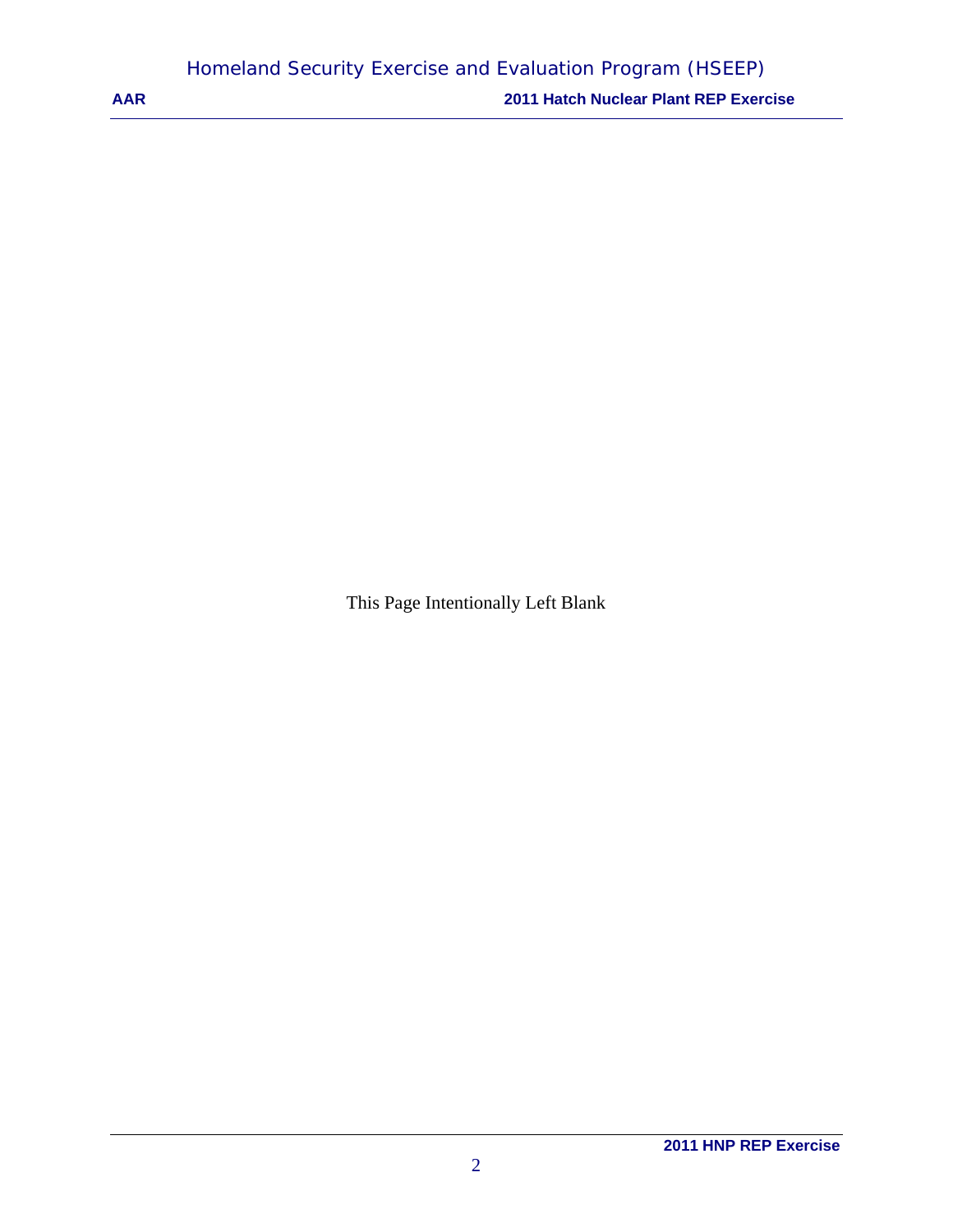# **Administrative Handling Instructions**

This After Action Report (AAR) for the 2011 Edwin I. (EI) Hatch Nuclear Plant (HNP) Radiological Emergency Preparedness, Partial Participation Plume Phase Emergency Planning Zone (EPZ) Exercise is considered a public document.

### **Points of Contact**:

| Federal                       | Federal                    | <b>State</b>                 |
|-------------------------------|----------------------------|------------------------------|
| U.S. DHS, FEMA Region IV      | U.S. DHS, FEMA Region IV   | Georgia Emergency Management |
| NP, TH, REP                   | NP, TH, REP                | Agency (GEMA)                |
| Mr. Larry Robertson           | Mr. Odis Spencer           | Mr. Stephen Clark            |
| <b>Central Section Chief</b>  | <b>HNP Site Specialist</b> | <b>REP Program Manager</b>   |
| 3003 Chamblee-Tucker Road     | 3003 Chamblee-Tucker Road  | 935 E. Confederate Ave, SE   |
| Atlanta, Georgia 30341        | Atlanta, Georgia 30341     | Atlanta, Georgia             |
| 770/220-5466                  | 770/220-3150               | 770/635-7233                 |
| larry.robertson@.fema.dhs.gov | odis.spencer@fema.dhs.gov  | stephen.clark@gema.ga.gov    |

| <b>Utility</b>                           |
|------------------------------------------|
| Southern Nuclear Operating Company (SNC) |
| Mr. Charles Brown                        |
| <b>Fleet Manager</b>                     |
| 40 Inverness Center Parkway              |
| Birmingham, Alabama 35242                |
| 205/992-7421                             |
| charles.brown@southernco.com             |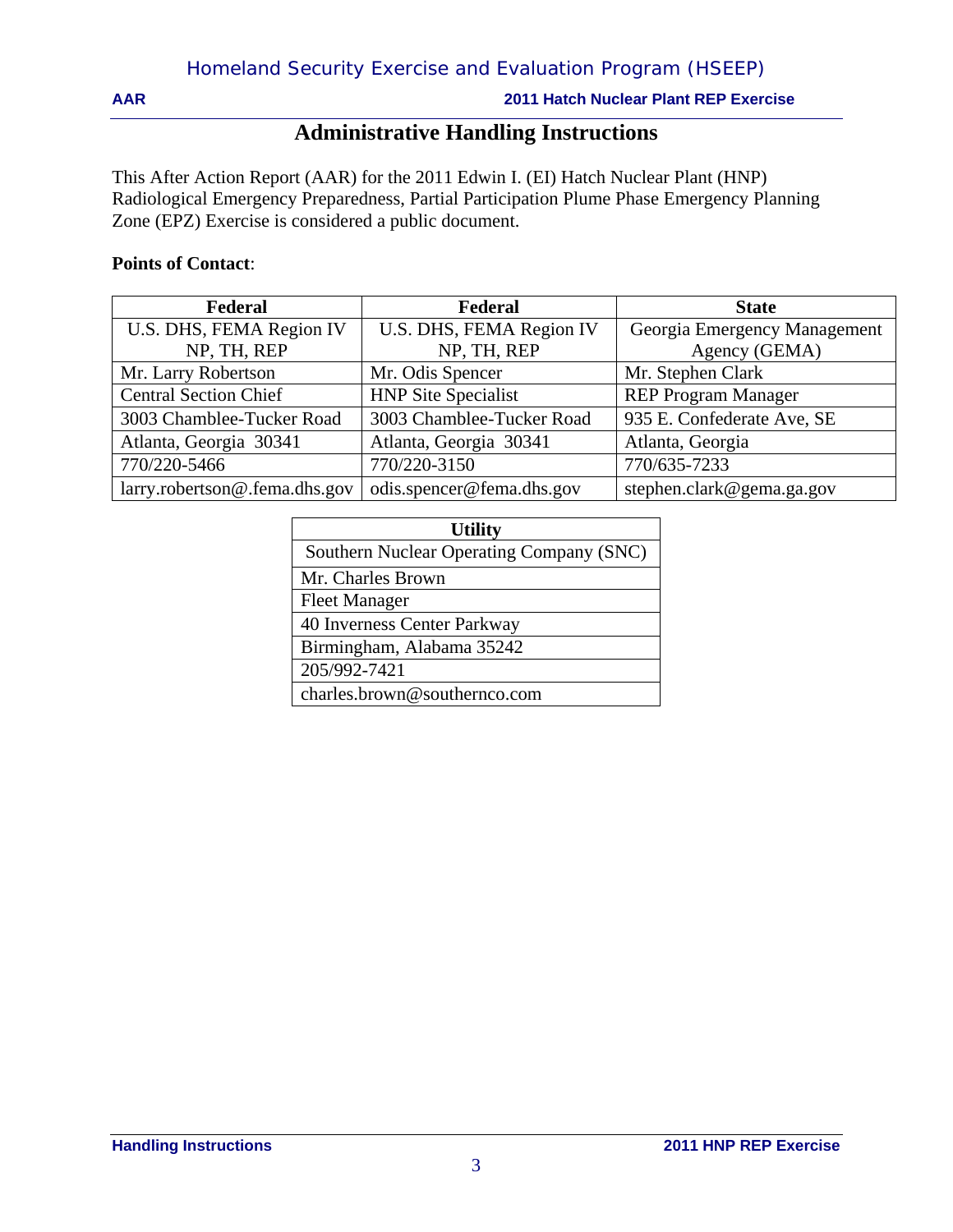This Page Intentionally Left Blank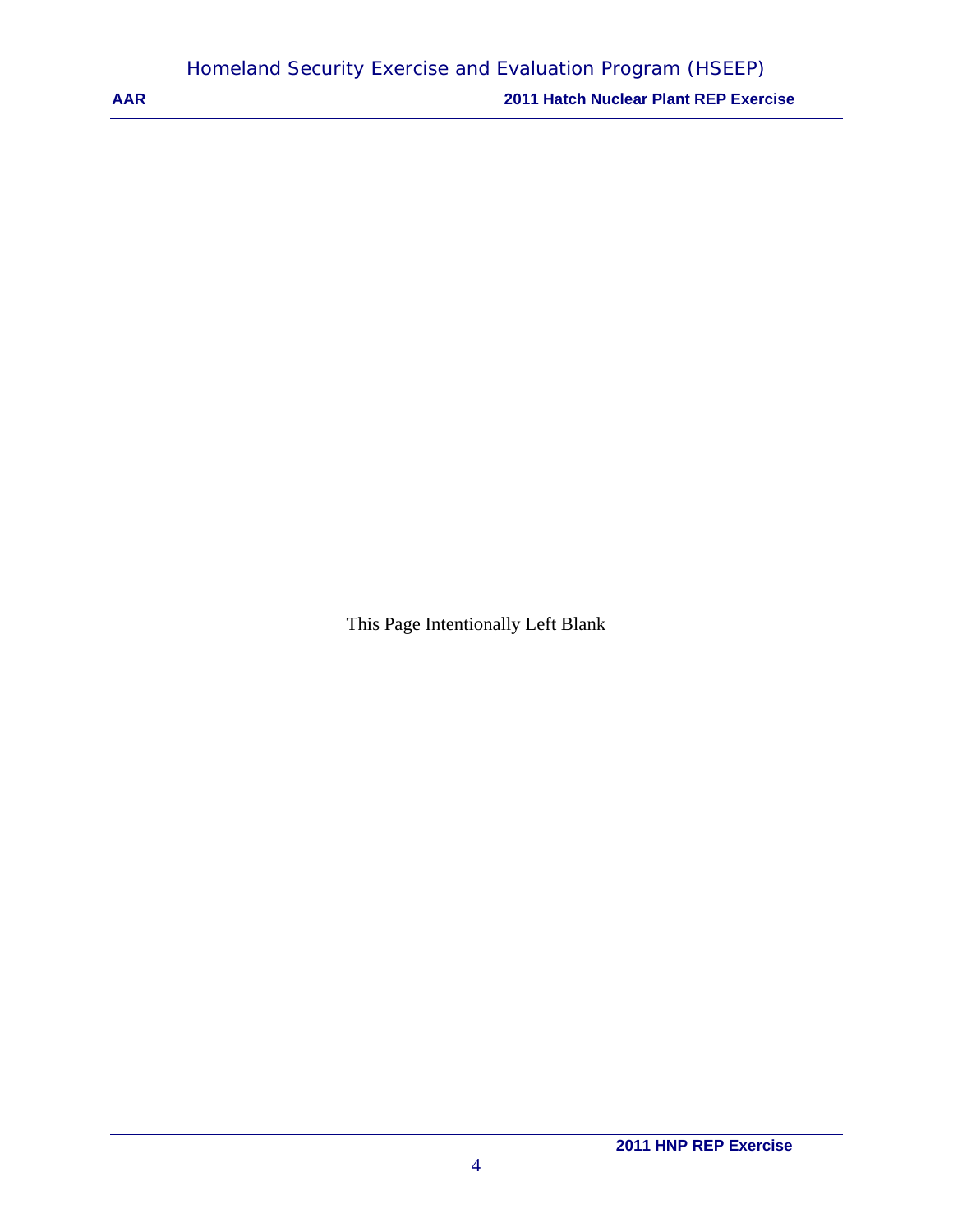## **Executive Summary**

On November 2, 2011, the Department of Homeland Security, Federal Emergency Management Agency (FEMA) Region IV Radiological Emergency Preparedness (REP) Program staff evaluated a partial participation plume exposure pathway exercise in the emergency planning zone (EPZ) for the Edwin I. Hatch Nuclear Plant (HNP). HNP is located in Appling County, approximately eleven miles north of Baxley, Georgia and is operated by Southern Nuclear Operating Company (SNC). The HNP EPZ is divided into sixteen emergency response planning zones. The 10 mile EPZ encompasses parts of Appling, Jeff Davis, Tattnall and Toombs Counties; with an EPZ population of approximately 8,394 residents.

FEMA's overall objective of the exercise was to assess the level of State and local preparedness in responding to a radiological emergency at HNP. This exercise was conducted in accordance with FEMA's policies and guidance concerning the exercise of state and local radiological emergency response plans and procedures. The previous federally evaluated exercise at this site was conducted on October 14, 2009. The qualifying emergency preparedness exercise was conducted October 1980.

The purpose of this report is to analyze exercise results, identify strengths to be maintained and built upon, identify potential areas for further improvement and support development of corrective actions.

The objectives for the 2011 HNP REP Exercise were as follows:

- **Objective 1:** Demonstrate the ability to provide emergency operations center (EOC) management including direction and control through the state and counties Emergency Operations Centers.
- **Objective 2:** Demonstrate the ability to provide protective action decision-making for state and county emergency workers and public through exercise play and discussions of plans and procedures.
- **Objective 3:** Demonstrate the ability to physically implement protective actions for state and county emergency workers and public through exercise demonstration.
- **Objective 4:** Demonstrate the ability to activate the Prompt Alert and Notification System utilizing the Prompt Notification System/Emergency Alert System (PNS/EAS) through exercise play.
- **Objective 5:** Demonstrate the effectiveness of plans, policies and procedures in the Joint Information Center (JIC)/Emergency News Center (ENC) for joint (public and private sector) emergency information communications.

These objectives encompass the REP Program evaluation area criteria and were successfully demonstrated during this exercise.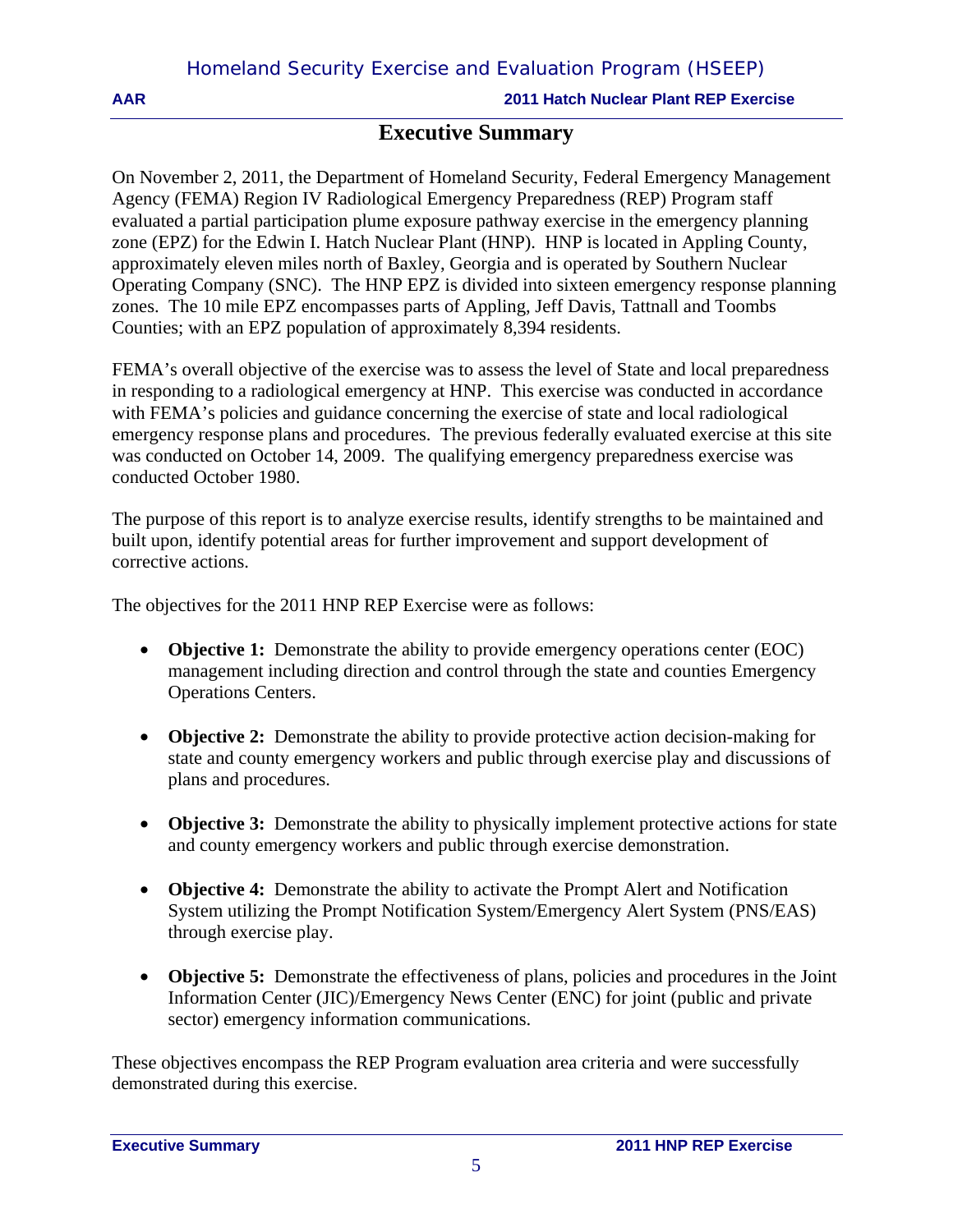### **AAR 2011 Hatch Nuclear Plant REP Exercise**

Officials and representatives from the State of Georgia; the risk counties of Appling, Jeff Davis, Tattnall and Toombs performed well during this exercise. The cooperation and teamwork of the participants was evident throughout all phases of the exercise. FEMA wishes to acknowledge the efforts of the many individuals who participated and made the exercise a success. Protecting the public health and safety is the full-time job of some of the exercise participants and an additional assigned responsibility for others. Still others have willingly sought this responsibility by volunteering to provide vital emergency services to their communities.

State and local emergency response organizations demonstrated knowledge of their emergency response plans and procedures and successfully implemented them.

FEMA identified no ARCAs or Deficiencies during this exercise.

There were two ARCAs from the previous 2009 HNP exercise; ARCA 31-09-5.b.1-A-01 regarding the ENC staffing support from the Counties, addressed in Section 3.2.1.2 (ENC) and ARCA 31-09- 3.c.1-A-02 regarding the Toombs County EOC and functional needs information, addressed in Section 3.2.2.4 (Toombs County EOC) of this report. Both jurisdictions successfully demonstrated these capabilities during this exercise and have therefore resolved the ARCAs in accordance with the specified corrective action plan.

FEMA will provide an Improvement Plan (IP) to the State of Georgia that describes Strengths and Areas for Improvement observed during the exercise. The IP will be published under a separate cover and classified For Official Use Only (FOUO) in compliance with Homeland Security Exercise and Evaluation Program (HSEEP) standards.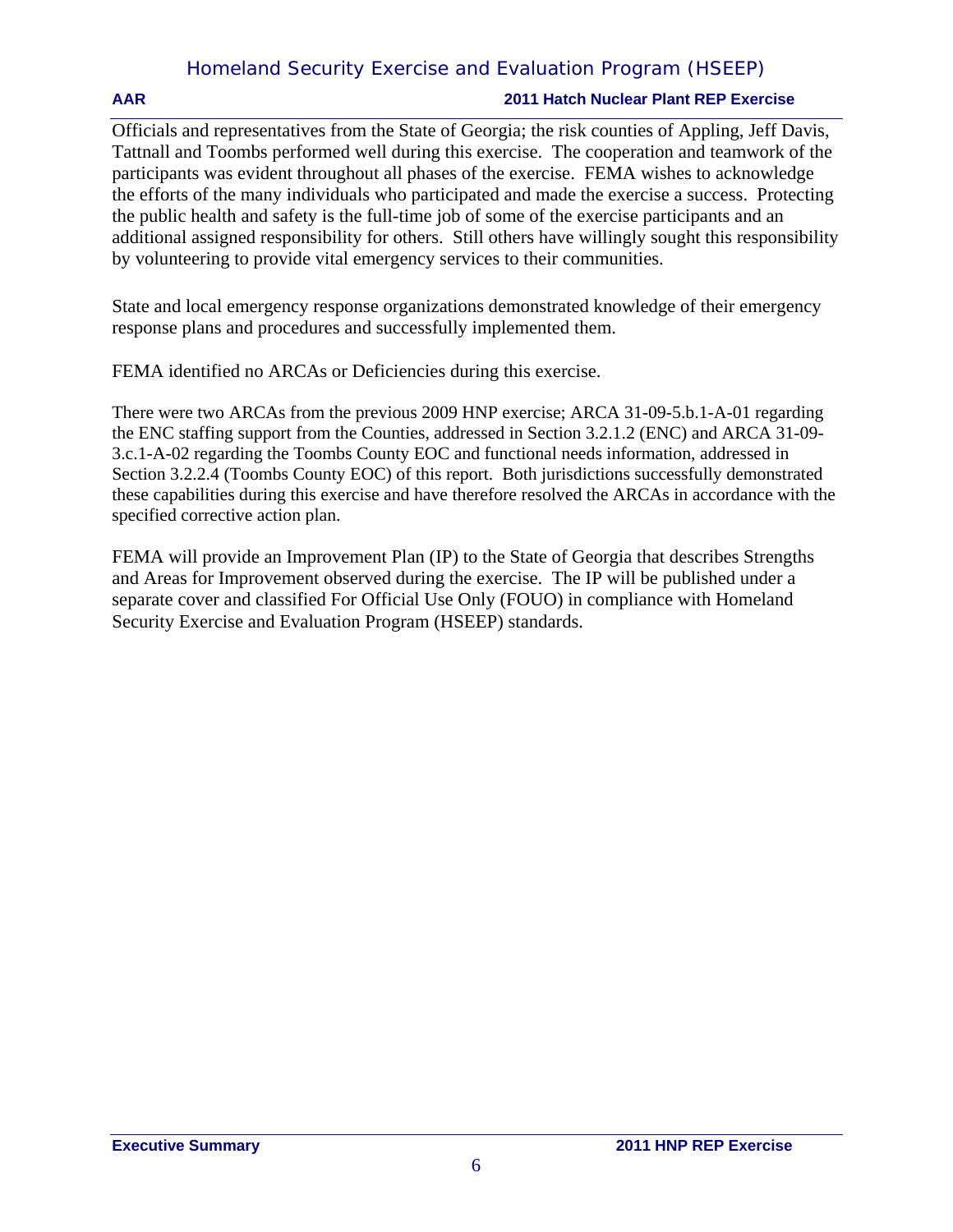**AAR 2011 Hatch Nuclear Plant REP Exercise**

### **Section 1: Exercise Overview**

### **1.1 Exercise Details**

### **Exercise Name**

2011 Edwin I. Hatch Nuclear Plant REP Program Evaluated Exercise

### **Type of Exercise**

Full-Scale Exercise

### **Exercise Out of Sequence (OOS) Date(s)**

September 20, October 25-26 and November 9, 2011

### **Exercise Date**  November 2, 2011

### **Location(s)**  See App. D for a listing of exercise locations

### **Program**

FEMA Radiological Emergency Preparedness Program

### **Mission**

Response

### **Capabilities**

- **Emergency Operations Center Management**
- **Emergency Public Information and Warning**
- **Citizen Evacuation and Shelter in Place**
- Emergency Public Safety and Security Response
- Hazardous Materials Response and Decontamination
- **Mass Care**
- Triage and Pre-Hospital Treatment

### **Scenario Type**

Radiological Emergency Preparedness, Partial Participation Plume Phase EPZ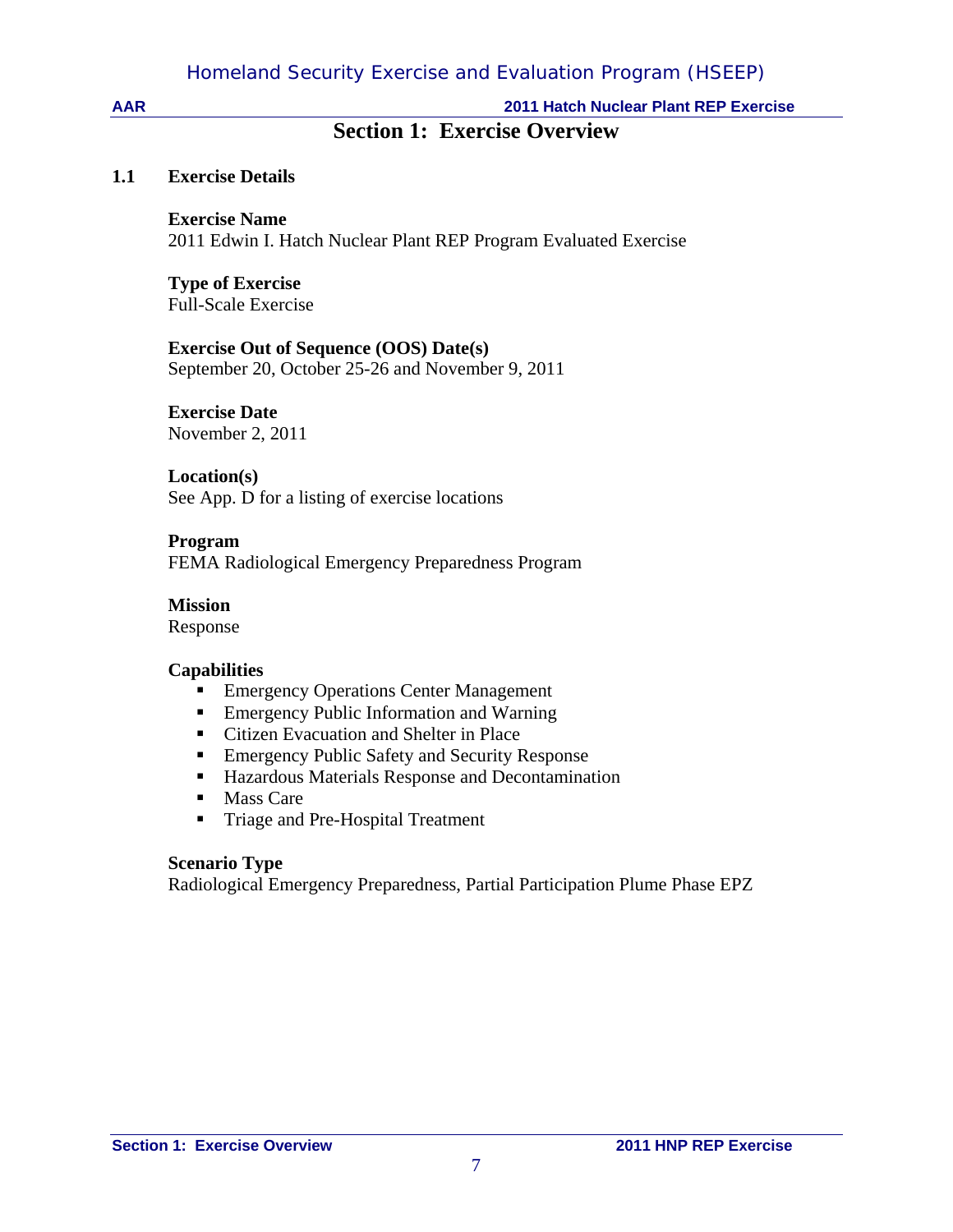**AAR 2011 Hatch Nuclear Plant REP Exercise**

### **1.2 Participating Organizations**

The following agencies, organizations and units of government participated in the 2011 HNP REP Exercise.

| <b>State of Georgia</b>                                                        |  |  |  |  |
|--------------------------------------------------------------------------------|--|--|--|--|
| Georgia Emergency Management Agency (GEMA)                                     |  |  |  |  |
| Department of Natural Resources (DNR)                                          |  |  |  |  |
| <b>Environmental Protection Division (EPD)</b>                                 |  |  |  |  |
| Department of Public Safety (DPS) / Georgia State Patrol (GSP)                 |  |  |  |  |
| Department of Social Services (DSS)                                            |  |  |  |  |
| Department of Agriculture                                                      |  |  |  |  |
| <b>Risk Jurisdictions</b>                                                      |  |  |  |  |
| Appling County, Georgia                                                        |  |  |  |  |
| <b>Emergency Management Agency</b>                                             |  |  |  |  |
| <b>Appling County Fire Services</b>                                            |  |  |  |  |
| Sheriff's Office                                                               |  |  |  |  |
| <b>Social Services</b>                                                         |  |  |  |  |
| <b>Appling County School District</b>                                          |  |  |  |  |
| Jeff Davis County, Georgia                                                     |  |  |  |  |
| <b>Emergency Management Agency</b><br>$\bullet$                                |  |  |  |  |
| Jeff Davis County Fire Services                                                |  |  |  |  |
| Sheriff's Office                                                               |  |  |  |  |
| <b>Social Services</b>                                                         |  |  |  |  |
| <b>Tattnall County, Georgia</b>                                                |  |  |  |  |
| <b>Emergency Management Agency</b><br>$\bullet$                                |  |  |  |  |
| <b>Tattnall County Fire Department</b>                                         |  |  |  |  |
| Sheriff's Office                                                               |  |  |  |  |
| Toombs County, Georgia                                                         |  |  |  |  |
| <b>Emergency Management Agency</b>                                             |  |  |  |  |
| Sheriff's Office                                                               |  |  |  |  |
| <b>Toombs Fire Department</b>                                                  |  |  |  |  |
| <b>Social Services</b>                                                         |  |  |  |  |
| <b>Toombs County School District</b>                                           |  |  |  |  |
| <b>Toombs County EMS</b>                                                       |  |  |  |  |
| <b>Meadows Regional Medical Center</b>                                         |  |  |  |  |
| <b>Non-Governmental Organizations</b>                                          |  |  |  |  |
| Amateur Radio Emergency Services (ARES)/Radio Amateur Civil Emergency Services |  |  |  |  |
| (RACES)                                                                        |  |  |  |  |
| American Red Cross (ARC), Savannah/Bullock Chapter                             |  |  |  |  |
| Southern Nuclear Company (SNC)                                                 |  |  |  |  |
| <b>Federal Organizations</b>                                                   |  |  |  |  |
| <b>Environmental Protection Agency (EPA)</b>                                   |  |  |  |  |
| Federal Emergency Management Agency (FEMA)                                     |  |  |  |  |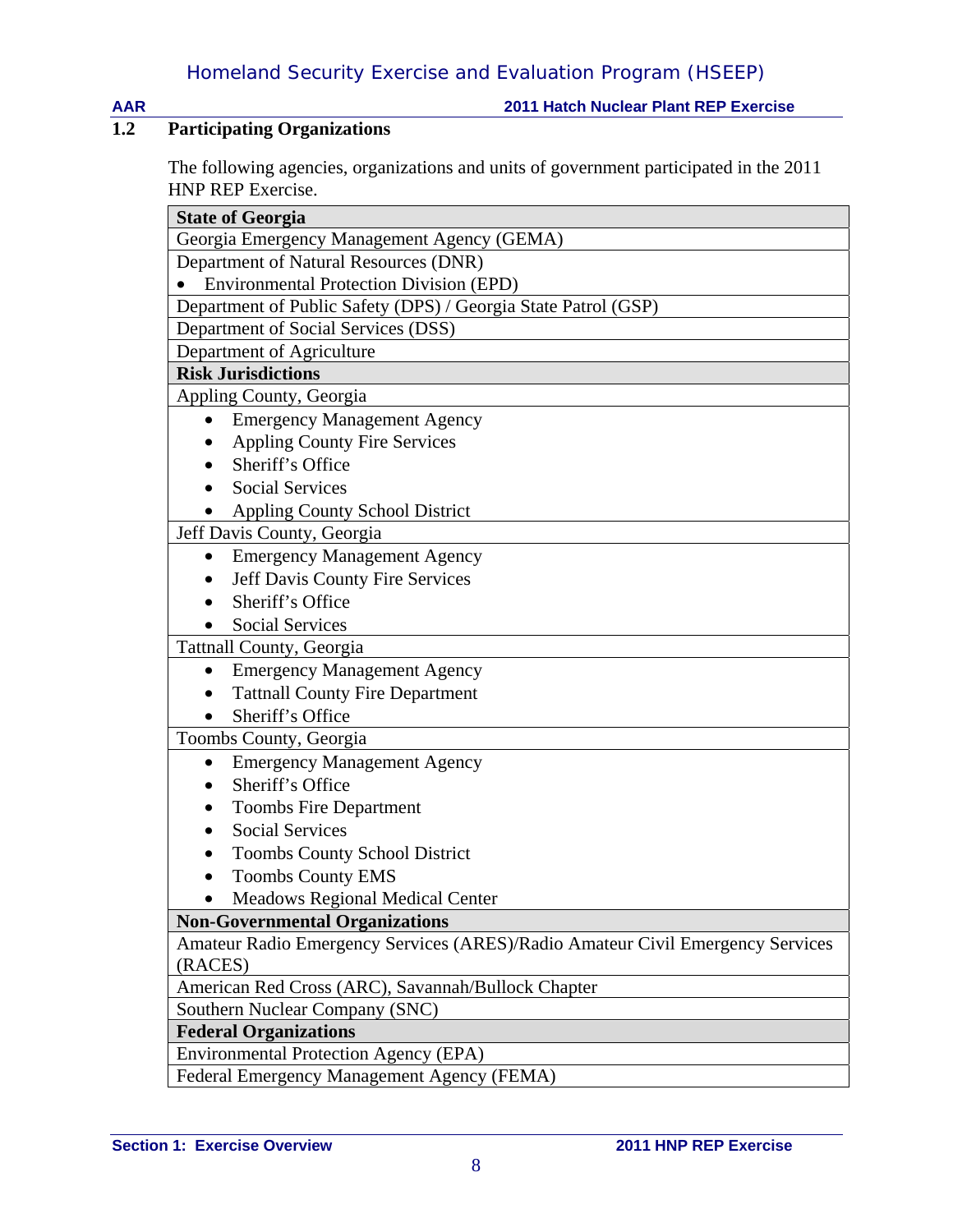# **Section 2: Exercise Design Summary**

### **2.1 Exercise Purpose and Design**

DHS/FEMA administers the REP Program pursuant to the regulations found in Title 44 Code of Federal Regulation (CFR) parts 350, 351 and 352. 44 CFR 350 codifies 16 planning standards that form the basis for radiological emergency response planning for licensee, State, tribal and local governments impacted by the EPZs established for each nuclear power plant site in the United States. 44 CFR 350 sets forth the mechanisms for the formal review and approval of State, Tribal and local government Radiological Emergency Response Plan (RERP) and procedures by DHS/FEMA. One of the REP program cornerstones established by these regulations is the biennial exercise of offsite response capabilities. During these exercises State, Tribal and local governments demonstrate their abilities to implement their plans and procedures to protect the health and safety of the public in the event of a radiological emergency at the nuclear plant.

The results of this exercise together with review of the RERPs and procedures and verification of the periodic requirements set forth in NUREG-0654/FEMA-REP-1 through the Annual Letter of Certification and staff assistance visit enables FEMA to provide a statement with the transmission of this final AAR to the NRC that State, Tribal and local plans and preparedness are (1) adequate to protect the health and safety of the public living in the vicinity of the nuclear power facility by providing reasonable assurance that appropriate protective measures can be taken offsite in the event of a radiological emergency; and (2) capable of being implemented.

Formal submission of the RERPs for Hatch Nuclear Plant (HNP) to FEMA by the State of Georgia occurred on January 23, 1980. Formal approval of the State of Georgia's RERP was granted on May 5, 1981 under Title 44 CFR 350.

A REP exercise was evaluated on November 2, 2011, and included evaluations of the out-of-sequence activities held on September 20, October 25-26 and a Medical Services Drill (MSD) on November 9, 2011.

### **2.2 FEMA Exercise Objectives and Capabilities**

Capabilities-based planning allows for exercise planning teams to develop exercise objectives and observe exercise outcomes through a framework of specific action items that were derived from the Target Capabilities List (TCL). The capabilities listed below form the foundation for the organization of all FEMA Region IV REP Program objectives and observations in this exercise.

**1. Emergency Operations Center Management:** Is the capability to provide multi-agency coordination (MAC) for incident management by activating and operating an EOC for a pre-planned or no-notice event. EOC management includes EOC activation, notification, staffing, and deactivation; management, direction, control, and coordination of response and recovery activities;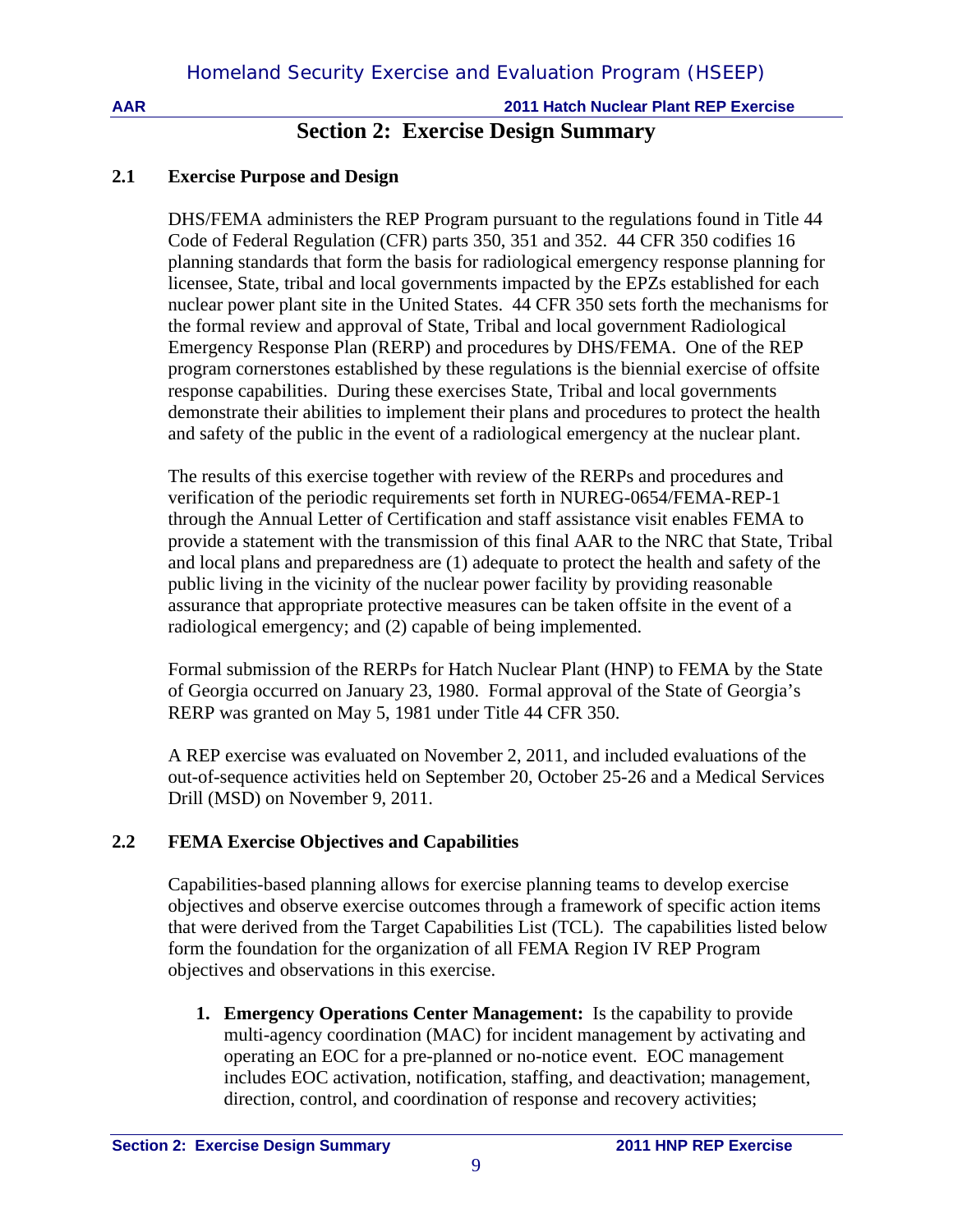**AAR 2011 Hatch Nuclear Plant REP Exercise**

coordination of efforts among neighboring governments at each level and among local, regional, state, and federal EOCs; coordination public information and warning; and maintenance of the information and communication necessary for coordinating response and recovery activities.

- **2. Emergency Public Information and Warning:** Is the capability that includes public information, alert/warning and notification. It involves developing, coordinating, and disseminating information to the public, coordinating officials, and incident management and responders across all jurisdictions and disciplines effectively under all hazard conditions.
- **3. Citizen Evacuation and Shelter in Place:** Is the capability to prepare for, ensure communication of, and immediately execute the safe and effective sheltering-inplace of an at-risk population (and companion animals), and/or the organized and managed evacuation of the at-risk population (and companion animals) to areas of safe refuge in response to a potentially or actually dangerous environment. In addition, this capability involves the safe reentry of the population where feasible.
- **4. Emergency Public Safety and Security Response:** Is the capability to reduce the impact and consequences of an incident or major event by securing the affected area, including crime/incident scene preservation issues as appropriate, safely diverting the public from hazards, providing security support to other response operations and properties, and sustaining operations from response through recovery. Public Safety and Security Response requires coordination among officials from law enforcement (LE), fire and emergency medical services (EMS).
- **5. Hazardous Materials Response and Decontamination:** Is the capability to assess and manage the consequences of a hazardous materials release, either accidental or as part of a terrorist attack. It includes testing and identifying all likely hazardous substances onsite; ensuring that responders have protective clothing and equipment; conducting rescue operations to remove affected victims from the hazardous environment; conducting geographical survey searches of suspected sources or contamination spreads and establishing isolation perimeters; mitigating the effects of hazardous materials, decontaminating on-site victims, responders, and equipment; coordinating off-site decontamination with relevant agencies, and notifying environmental, health, and law enforcement agencies having jurisdiction for the incident to begin implementation of their standard evidence collection and investigation procedures.
- **6. Mass Care:** Is the capability to provide immediate shelter, feeding centers, basic first aid, bulk distribution of needed items, and related services to persons affected by a large-scale incident, including functional needs populations. Functional needs populations include individuals with physical or mental disabilities who require medical attention or personal care beyond basic first aid. Other specialneeds populations include non-English speaking populations that may need to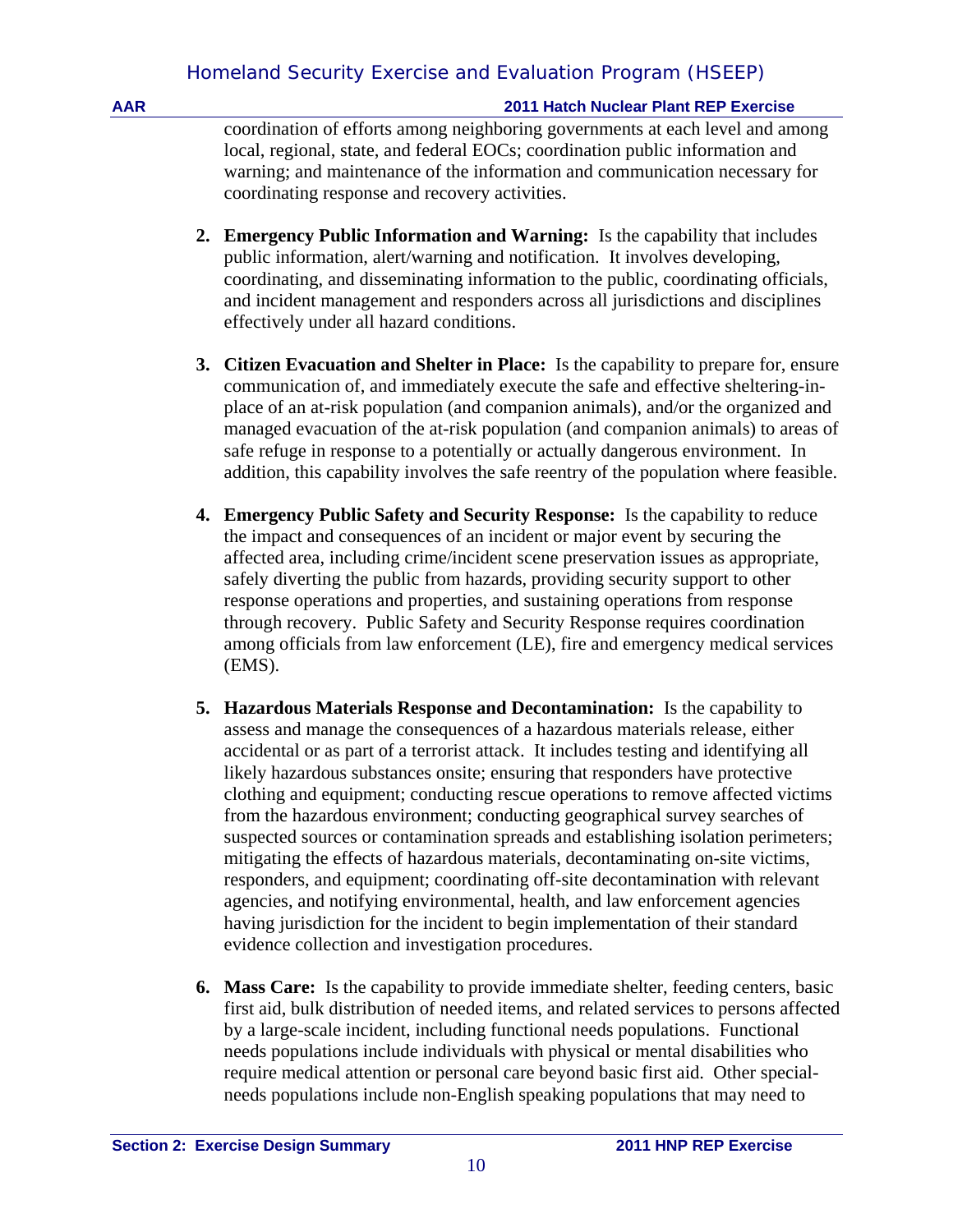### **AAR 2011 Hatch Nuclear Plant REP Exercise**

have information presented in other languages. The mass care capability also provides for pet care/handling through local government and appropriate animalrelated organizations. Mass care is usually performed by nongovernmental organizations (NGO), such as the ARC, or by local government-sponsored volunteer efforts, such as Citizen Corps. Special-needs populations are generally the responsibility of local government, with medical needs addressed by the medical community and/or its alternate care facilities. State and Federal entities also play a role in public and environmental health by ensuring safe conditions, safe food, potable water, sanitation, clean air, etc.

**7. Triage and Pre-Hospital Treatment:** Triage and Pre-Hospital Treatment is the capability to appropriately dispatch emergency medical service (EMS) resources; to provide feasible, suitable, and medically acceptable pre-hospital triage and treatment of patients; to provide transport as well as medical care en-route to an appropriate receiving facility; and to track patients to a treatment facility.

Additionally, each capability is linked to several corresponding activities and tasks to provide additional detail. Based upon the identified exercise objectives, the following capabilities and associated activities are:

|              | Objective 1: Capability – EOC Management                                                                                                                                                                                                                                                                                                 |
|--------------|------------------------------------------------------------------------------------------------------------------------------------------------------------------------------------------------------------------------------------------------------------------------------------------------------------------------------------------|
| Objective 2: | $Capability - EOC$ Management<br>Capability – Emergency Public Information and Warning                                                                                                                                                                                                                                                   |
| Objective 3: | $Capability - EOC$ Management<br>Capability – Emergency Public Safety and Security Response<br>Capability – Citizen Evacuation and Shelter-in-Place<br>Capability – Hazardous Materials Response and Decontamination<br>Capability – Mass Care (Sheltering, Feeding, Related Services)<br>Capability – Triage and Pre-Hospital Treatment |
| Objective 4: | Capability – Emergency Public Information and Warning                                                                                                                                                                                                                                                                                    |
|              | Objective 5: Capability – Emergency Public Information and Warning                                                                                                                                                                                                                                                                       |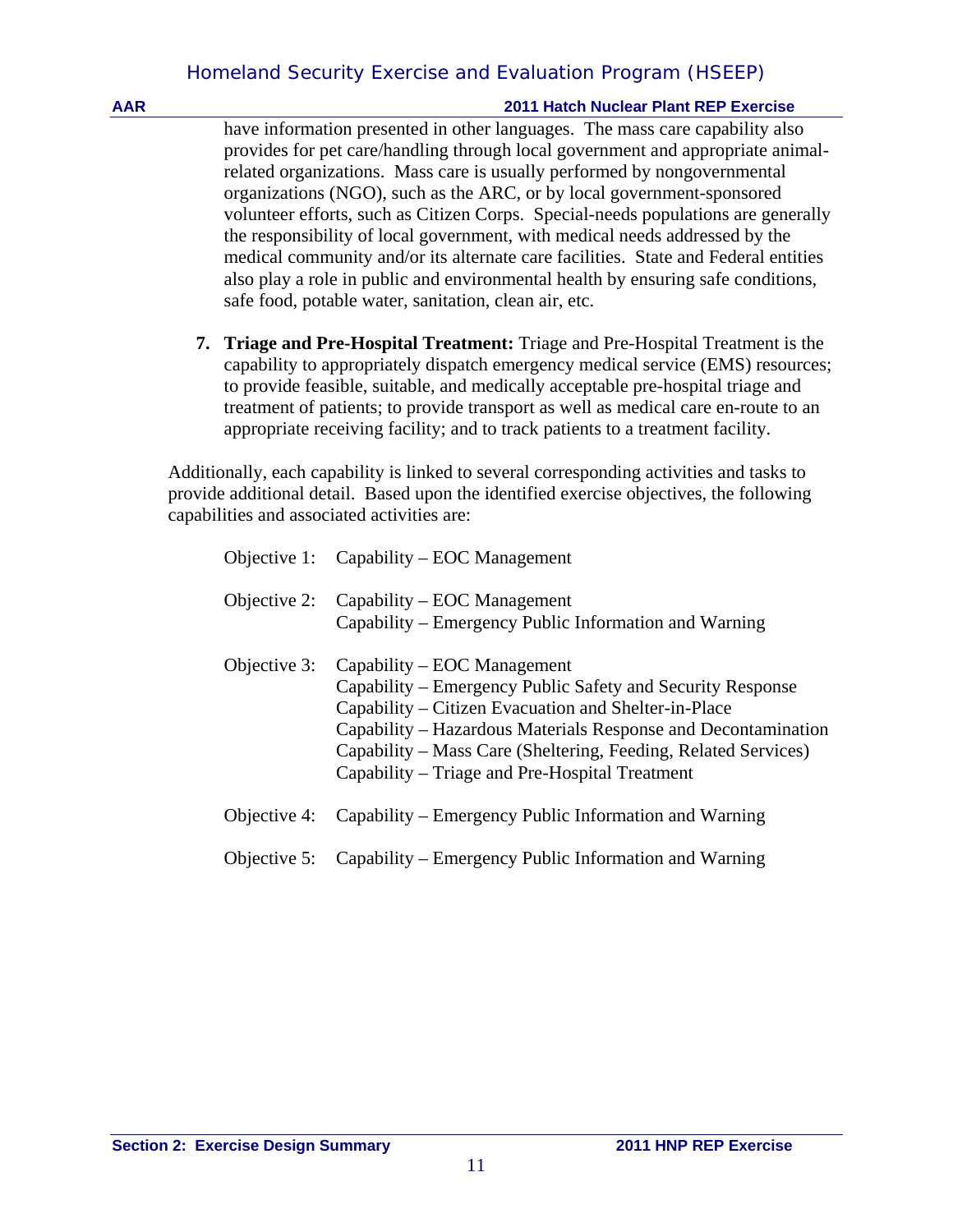This Page Intentionally Left Blank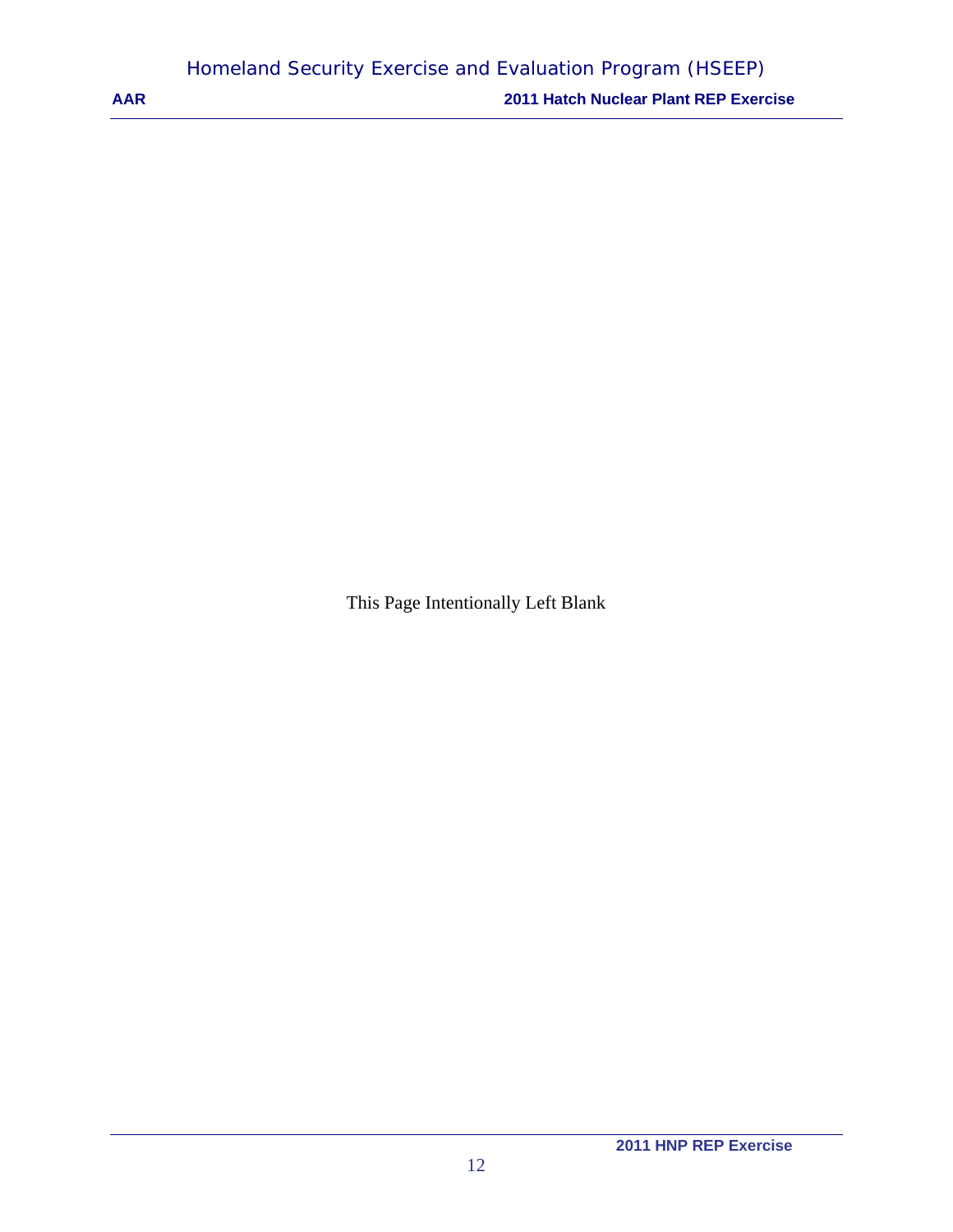### **Section 3: Analysis of Capabilities**

### **3.1 Exercise Evaluation and Results**

This section contains the results and findings of the evaluation of all jurisdictions and functional entities that participated in the November 2, 2011 partial participation plume phase exercise and OOS activities. Exercise criteria are listed by number and the demonstration status of those criteria are indicated by the use of the following terms:

- Met (No Deficiency or ARCA(s) assessed and no unresolved ARCA(s) from prior exercise)
- ARCA(s) assessed or unresolved ARCA(s) from previous exercises
- Deficiency assessed
- Plan Issues
- Not Demonstrated

### **3.2 Evaluation Capability Summaries**

### **3.2.1 State of Georgia**

### **Emergency Operations Center Management:**

The Georgia Emergency Management Agency (GEMA) successfully demonstrated the Emergency Operations Center management capability at the State Operations Center (SOC) during this exercise. The SOC was alerted, mobilized and activated in a timely manner. The SOC staff was not prepositioned as outlined in the Extent of Play Agreement (EOPA) with the exception of personnel not located near GEMA Headquarters. Personnel were alerted and mobilized in accordance with plans and procedures. The State Warning Point acted promptly and efficiently while performing notification procedures.

With assistance and coordination from the REP Director and Chief of Operations, the Governors Authorized Representative (GAR), and staff under his guidance, were proficient and exercised exceptional direction and control. The decision making process was defined and deliberate, resulting in timely protective action decisions as conditions changed. Several staff briefings were conducted, in conjunction with command group pre-briefs, which allowed input from key staff. This process kept all staff abreast of changing conditions and allowed forecasting that contributed to the efficiency of operations.

The SOC had sufficient space and equipment to support emergency response efforts. The SOC displayed and effectively used County, State, and HNP information from WebEOC, in addition to the Georgia *Online Disaster* Awareness *Geospatial System* (GODAWGS), a web based geospatial visualization tool for Emergency Responders, to assist them in drastically improving the situational awareness of response, recovery and coordination. Each Emergency Support Function (ESF) had an operational area, complete with current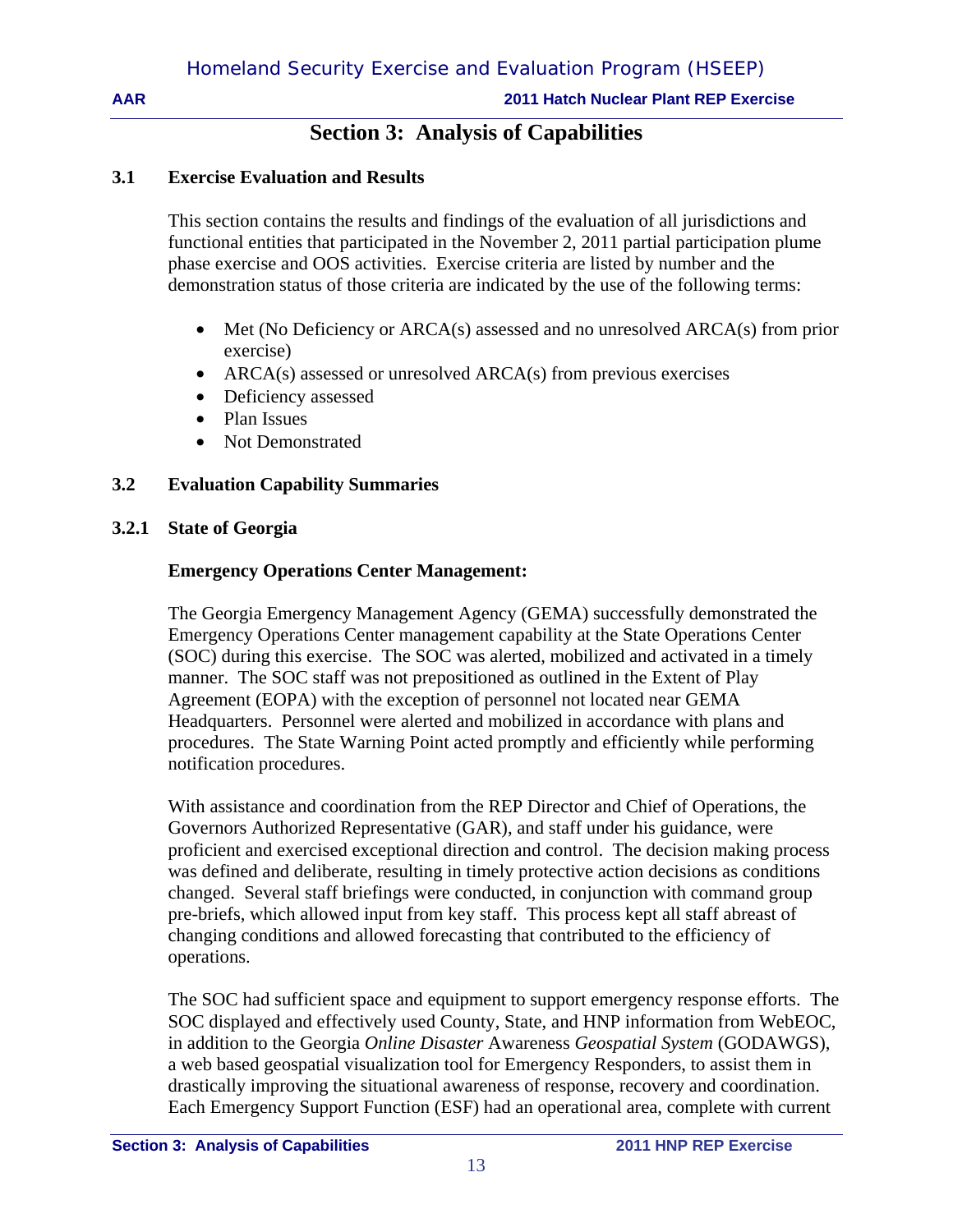**AAR 2011 Hatch Nuclear Plant REP Exercise**

plans and procedures necessary to complete their duties. Maps and status boards were visible and made vital information readily available to the staff for reference and aided in situational awareness.

The GEMA SOC staff was professional and demonstrated a high degree of knowledge and proficiency in support of the emergency response effort, and performed their duties in accordance with established plans and procedures.

For this capability the following REP criteria were met: 1.a.1, 1.c.1, 1.d.1, 1.e.1, 2.a.1 and 2.b.2

### **Emergency Public Information and Warning:** (SOC)

GEMA successfully demonstrated the capability to promptly alert, notify and warn the public of a simulated emergency at HNP, through coordination with Appling, Toombs, Tattnall and Jeff Davis Counties, other agencies in the State of Georgia and HNP. The Public Information Officer (PIO) and her staff worked seamlessly with the Director of Public Affairs, located at the Emergency News Center (ENC) which provided counties with the most up to date information possible.

Two Prompt Notification System (PNS) activations were coordinated between the Operations Chief and the National Weather Service (NWS). Initial PNS activation at 1149 was confirmed verbally during conference calls with each of the counties. The subsequent activation was also coordinated and simulated in accordance with the EOP.

Eight news releases were generated, approved and disseminated. News releases were generated at the SOC and approved by the SOC command group, then sent via facsimile and email to the counties for concurrence. A GEMA Area Coordinator stationed in each county then telephoned SOC management with concurrence. Distribution of these releases was made from the ENC.

For this capability the following REP criteria were met: 5.a.1 and 5.b.1

### **Emergency Public Information and Warning: (Waterway Warning)**

Rangers from the Georgia Department of Natural Resources (DNR) in Appling, Jeff Davis, Toombs and Tattnall Counties were interviewed in the respective county EOC's. In addition, a member of the Appling County Fire Rescue Department was available to support as needed. The four Rangers explained the process of being notified, reporting to the EOC and coordinating their activities with the district office in Metter. Dosimetry, KI requirements and reporting requirements were consistent with established procedures. Communications would be accomplished by the use of portable radios and cell phones. After obtaining the radiological support equipment they would report to their designated launch site on the Altamaha River. When ordered to begin clearance operations personal contact with other boaters would be the primary method of providing information and would be supplemented by the use of a public address system as the secondary means. Due to low water levels, two helicopters from the Georgia Department of Aviation were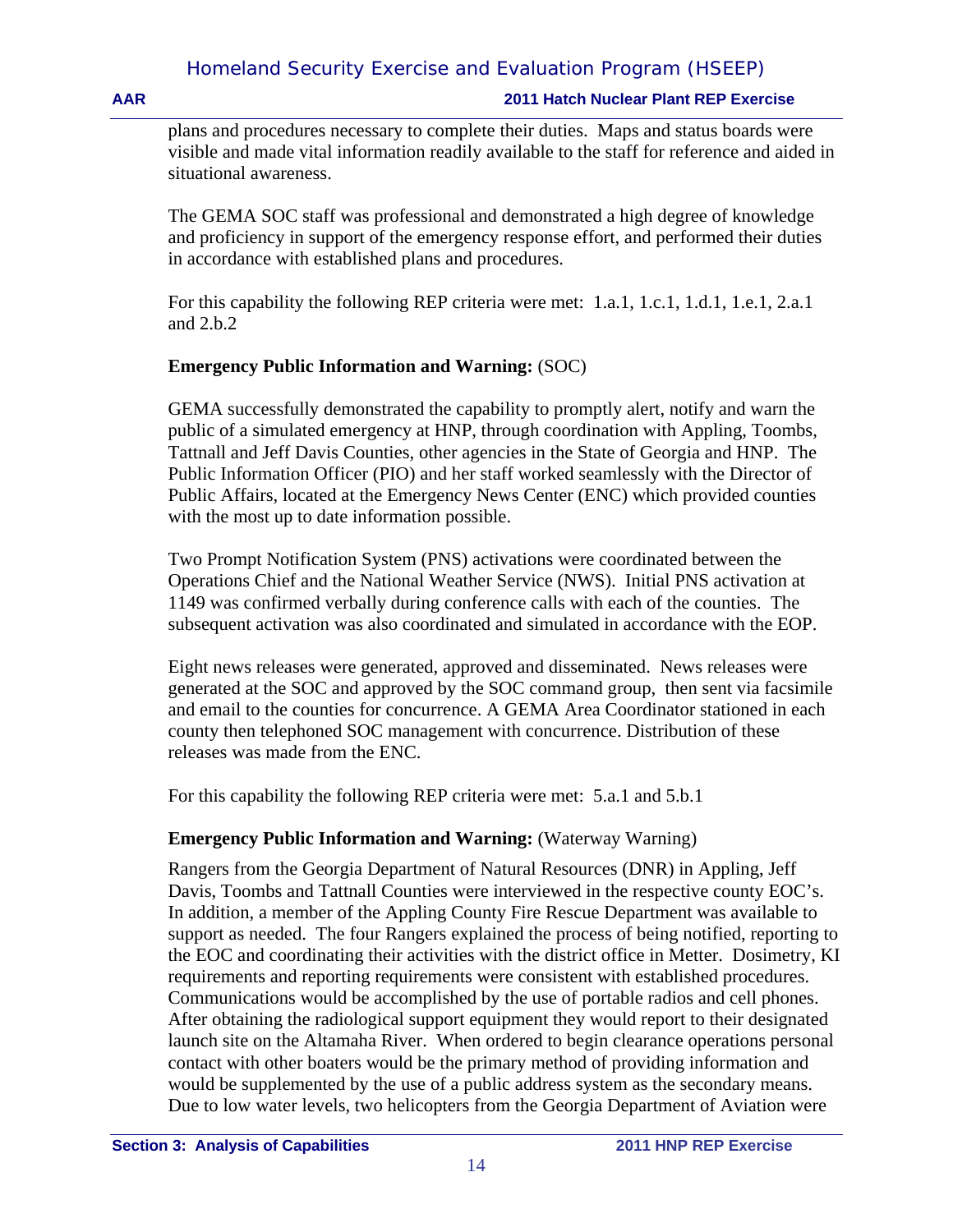### **AAR 2011 Hatch Nuclear Plant REP Exercise**

requested (simulated) to assist in notifications if necessary. Descriptions of river clearance operations were consistent with the information available in emergency plans.

### **Hazardous Materials Response and Decontamination:** (Dose)

The State of Georgia DNR Environmental Protection Division (EPD) dose assessment staff mobilized at the SOC in Atlanta, Georgia and successfully demonstrated dose assessment capabilities. The Radiation Emergency Coordinator (REC) provided direction and control for the SOC dose assessment staff and functions. There were three staff members that assisted the REC. In accordance with the EOPA, field teams were not deployed for the exercise. Since there was no controller providing field team data the REC coordinated and worked closely with assigned utility liaisons at the SOC and EOF to get plant status information. The REC and his staff routinely monitored and evaluated plant, radiological and meteorological data. Dose projections were performed and they compared favorably with the results provided by the utility. The REC provided protective action recommendations (PAR) based upon available information to the GAR and SOC Chief for consideration in making and implementing protective action decisions (PAD) to protect the public and for issuing guidance for emergency workers to take KI. The REC proactively recommended that the Department of Energy mobilize and dispatch resources to support emergency response activities. The dose assessment staff exhibited exemplary conduct, competence, teamwork and dedication during the execution of their responsibilities and all activities were performed in accordance with plans and procedures.

For this capability the following REP criteria were met: 1.a.1, 1.e.1, 3.a.1, 6.a.1 and 6.b.1

### **3.2.2 Joint Operations**

### **3.2.2.1 Emergency News Center**

### **Emergency Public Information and Warning:**

The ability to provide emergency information and instructions to the public through the media was successfully demonstrated at the ENC. The different agency representatives performed their roles in accordance with their published procedures and plans. The ENC served as the central point of contact for briefing the news media during this simulated emergency at HNP. The ENC is maintained by the utility and occupies five rooms in the building. This fixed facility offers ample space for the PIO's and supplemental technical staff from the utility, GEMA, DNR/EPD, counties of Appling, Jeff Davis, Tattnall and Toombs, and Federal agencies to perform the duties required of them.

The ENC was activated in accordance with published plans and procedures in support of the simulated incident at HNP, following the declaration of Alert. For this exercise, in accordance with the EOPA, state and county PIOs were pre-deployed in the area and responded to the ENC upon notification by their agencies of the Alert Emergency Classification Level (ECL).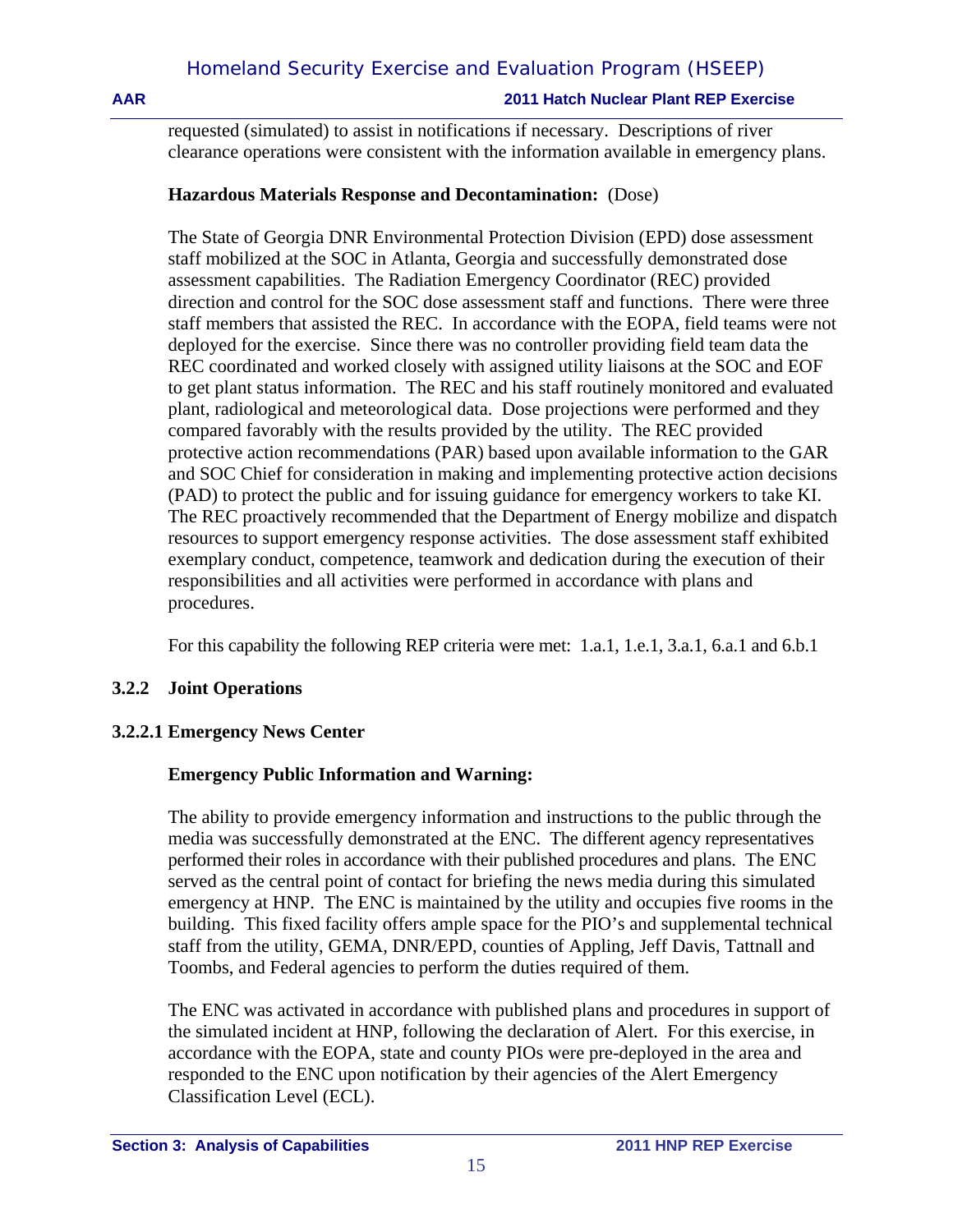The ENC was well equipped and had redundancy in communications, which included landline phones, facsimiles, and internet connectivity. Primary communications between the ENC and outside locations was by commercial telephone, with cellular telephones, WebEOC and SouthernLINC radio networks being secondary. Equipment and supplies were sufficient to support ENC operations.

All state news releases were prepared by GEMA public affairs staff in the SOC in consultation with GEMA's lead public affairs officer who was located at the ENC. News releases were forwarded to the ENC by fax and e-mail and reviewed and approved by county representatives in the ENC before being distributed to the media by the SOC. During this exercise a total of eight news releases were generated by GEMA and four joint GEMA – HNP news media briefings were conducted.

The public inquiry and rumor control function was performed at both the ENC and SNC's Corporate Communications Center. The public inquiry staff at the ENC responded to 41 calls, identifying three trends. These trends were passed to the appropriate utility or GEMA spokespersons, who were then able to provide correct information at subsequent news briefings. Public inquiry telephone operators were able to satisfactorily answer individual calls using information provided in the HNP annual calendar, news releases issued by the utility and GEMA, and notes generated from the news media briefings.

### **Area Requiring Corrective Action:**

**31-09-5.b.1-A-01– (2009 HNP Exercise) –** *Resolved***.** ENC – Emergency Public Information and Warning.

**Condition:** The State of Georgia and Appling, Jeff Davis and Tattnall Counties did not provide sufficient staff to the ENC to effectively run ENC operations.

**Corrective Action Demonstrated:** During the 2011 exercise, in accordance with the approved schedule of corrective action plan, the ENC was adequately staffed with public information personnel from the State and each of the Risk Counties. Each jurisdiction successfully demonstrated coordinated activities within the ENC and with their respective county Emergency Operations Center (EOC); aiding in the successful dissemination of timely and accurate information to the public and the media, therefore ARCA 31-09-5.b.1-A-01 is resolved.

For this capability the following REP criteria were met: 1.a.1, 1.e.1, 3.a.1, 6.a.1 and 6.b.1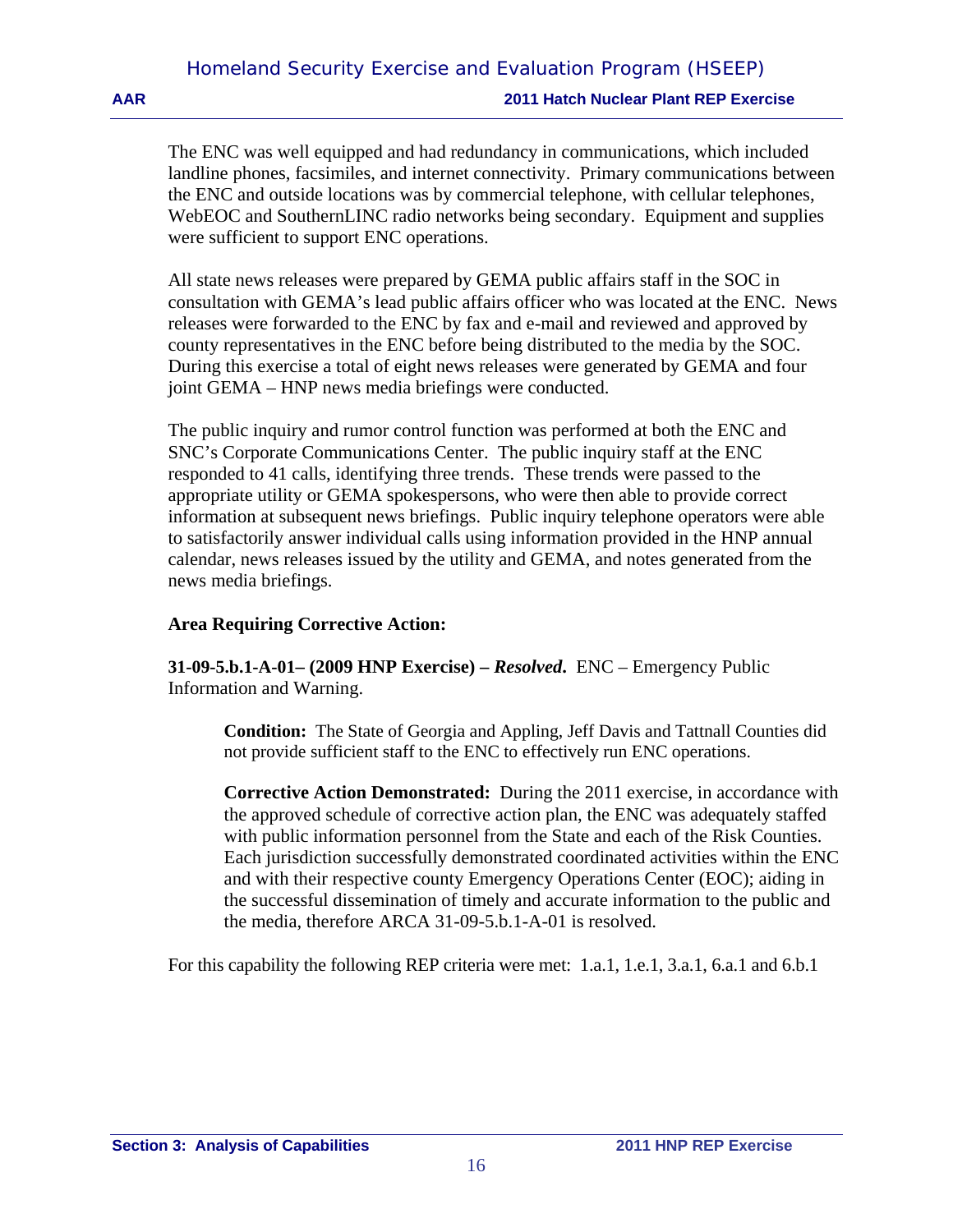### **3.2.3 Risk Jurisdictions**

### **3.2.3.1 Appling County**

### **Emergency Operations Center Management:**

Appling County successfully demonstrated their ability to manage emergency response operations at the EOC. Through discussion with the Emergency Management Director (EMD) and review of county recall rosters provided, it was determined the county has an effective recall system with all key and essential positions identified for each county level of activation for each 12 hour shift. Personnel recall was accomplished by the EOC telephone paging system. Required personnel responded to the recall and the EMD declared the EOC operational.

Equipment, maps, displays, dosimetry, Potassium Iodide (KI) and other supplies were sufficient to support emergency operations in the county. Multiple communications systems were available and utilized during the exercise. Communications systems were effective and uninterrupted throughout the exercise.

The Appling County EMD was in charge of direction and control of the response to the incident at this location. Limited direction was needed by EOC staff as they were all familiar with the county plans and procedures and conducted their assigned responsibilities seamlessly by using their tabletop Standard Operating Procedures (SOP) provided for each agency. Frequent staff briefings and round table discussions were conducted to ensure that all essential emergency response elements were carried out as identified in the plan. The county demonstrated their ability to effectively coordinate with the State, other risk counties, and outside agencies throughout the exercise. Resource requests and taskings were effectively managed by the use of message forms, and a document number tracking system. As provided in their plan the county decided to relocate school children and the functional needs populations, and the EOC staff implemented those decisions effectively. PADs for the general public were made by the State after coordination with the affected counties. PADs were based on the HNP provided PARs and the state's independent analysis of the incident. Plant conditions, air monitoring reports, road conditions and local weather, were consistently monitored to ensure the safety of the public and emergency workers (EW). The EMD utilized radiation exposure limits that were established by the State and county for EWs that included dosimetry correction factors and ensured EW exposures to radiation were kept to a minimum through the implementation of the policy; As Low As Reasonably Achievable (ALARA).

For this capability the following REP criteria were met: 1.a.1, 1.c.1, 1.d.1, 1.e.1, 2.a.1, 2.b.2, 2.c.1, 3.a.1, 3.b.1, 3.c.1, 3.c.2, 3.d.1 and 3.d.2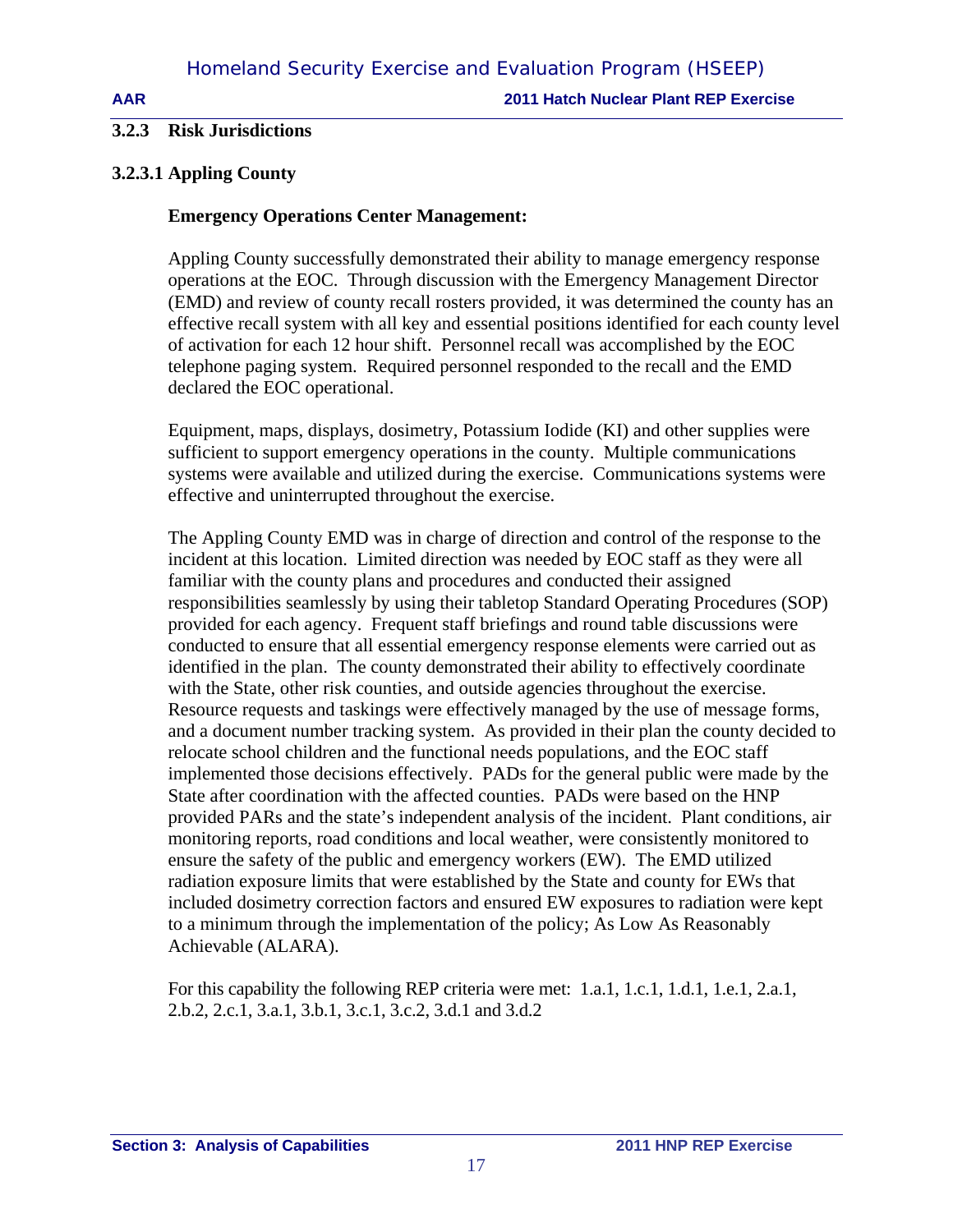### **Emergency Public Information and Warning:** (EOC)

Appling County used their PIO to develop, coordinate and disseminate accurate emergency information to the media and the public. The EMD directed the PIO to report to the ENC to coordinate all county news releases and keep the county informed of all other news releases emanating from the ENC.

Timely alert and dissemination of emergency information of the public was accomplished by activation of the Tone Alert Radios (TARS) by the National Weather Service (NWS). This activation was directed by the SOC after the coordinated decision with the risk counties was made. News releases and EAS messages were coordinated and released through the ENC. No rumor calls or public inquiries were received in the Appling County EOC.

### **Emergency Public Information and Warning:** (Backup Route Alerting)

Backup route alert and notification of the public can be completed in a timely manner following the detection of a failure of the primary alert and notification system, TARs. Officers from Baxley City Police and Appling County Sheriffs' Office were interviewed. They were knowledgeable of the requirement to expeditiously alert and notify residents along their designated routes. In addition to back-up route alerting Appling County would also utilize a call-down system to call each home to ensure that residents received the emergency information.

For this capability the following REP criteria were met: 1.a.1, 3.a.1 and 5.a.3

### **Emergency Public Safety and Security Response:**

Traffic Control Point (TCP) implementation was discussed with the Chief of Police of the Baxley Police Department and a Lieutenant from the Appling County Sheriff's Office at the EOC. TCP's would be staffed by officers of the two agencies and if necessary mutual aid would be obtained from the Georgia State Patrol (GSP). Officers have been trained on personal dosimetry, turn back values and KI. Officers have also been trained on procedures for identifying and removing traffic impediments as well as re-entry procedures for citizens and emergency workers. Appling County demonstrated the ability through discussion to reduce the impact and consequence of an evacuation of a major portion of their county by rapidly establishing TCPs. These TCPs would assist traffic and would also discourage theft and vandalism from occurring in the evacuation zones.

For this capability the following REP criteria were met: 1.a.1, 1.d.1, 1.e.1, 3.a.1, 3.b.1, 3.d.1 and 3.d.2

### **Citizen Evacuation and Shelter in Place:**

Appling County Schools successfully demonstrated the capability of Citizen Evacuation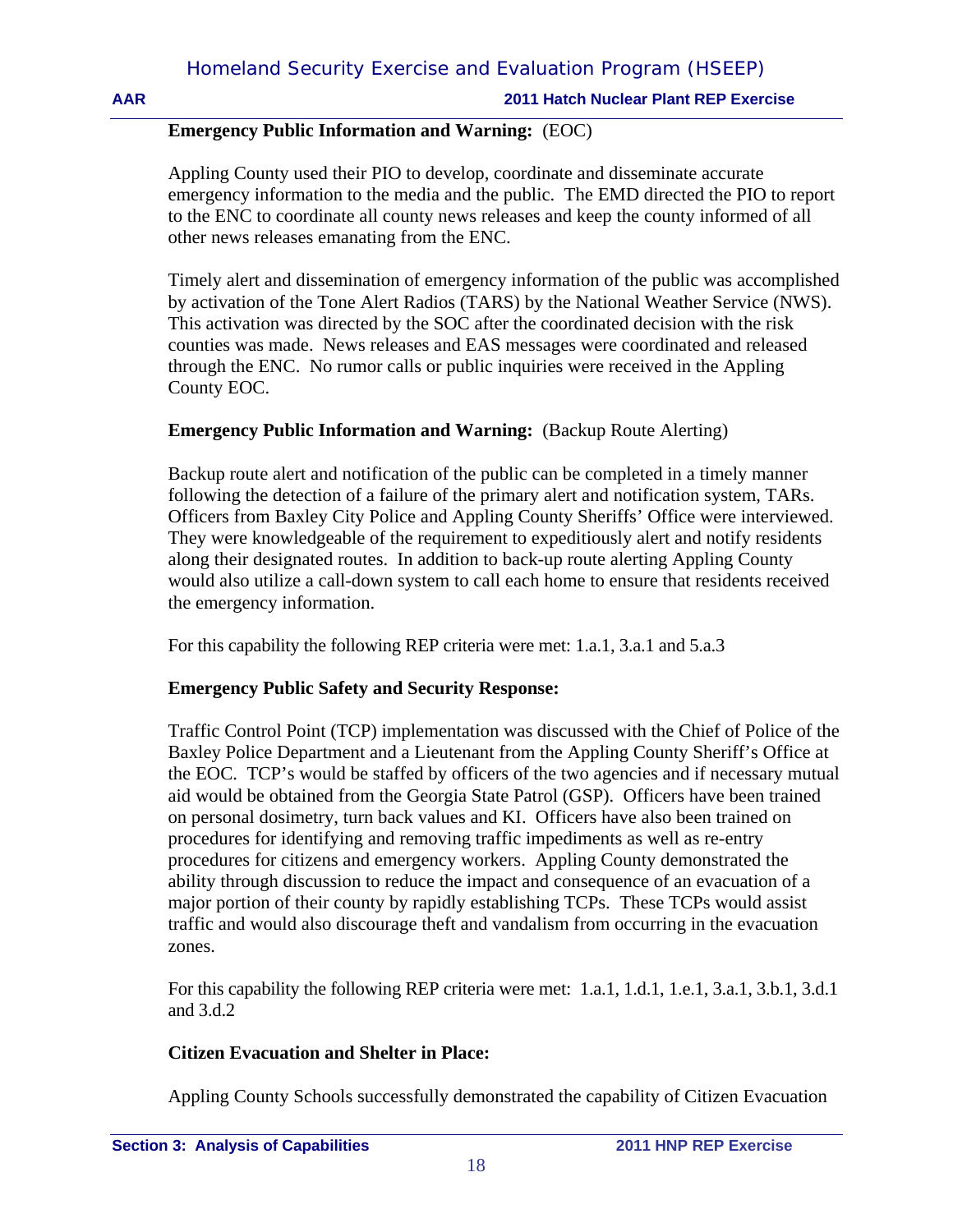### **AAR 2011 Hatch Nuclear Plant REP Exercise**

and Shelter in Place through interview. The County School Safety and Transportation Director (SSTD) was interviewed at the EOC. He explained the alert, notification and mobilization process, as well as accountability by staff, relocation and sheltering procedures. He exhibited a keen understanding and thorough knowledge of emergency response procedures and was very familiar with county and school contingencies for ensuring timely notification through the automated 'I Call' System, to alert parents of relocation after a PAD and where to pick up their children. He demonstrated the ability to conduct remote operations to dispatch and control transportation resources with a static display of a county schools system bus, which was equipped with redundant communications systems, including SouthernLinc wireless communications and two-way radio, with cell phone as back-up. TARs operation, as part of the PNS was demonstrated by a scheduled weekly test in the EOC during the interview. The SSTD explained the use of radiological instrumentation, KI, and the impact of exposure. Bus drivers are not considered emergency workers and do not carry radiological equipment, however they are escorted through the EPZ by local law enforcement and receive annual radiological training. Transportation resources were adequate to transport affected students and staff, including functional needs students in a single trip. The Appling County School system is capable of carrying out the responsibilities of relocation and sheltering in place in response to an incident at HNP.

For this capability the following REP criterion was met: 3.c.2

### **3.2.3.2 Jeff Davis County**

### **Emergency Operations Center Management:**

The Jeff Davis County Commissioner, Hazlehurst City Mayor and the EMD successfully demonstrated the capability to alert, notify and mobilize key staff in response to an incident at HNP. The participation of the elected officials in the decision making process demonstrated a commendable dedication to the safety and welfare of the county residents. EOC staff members were highly proficient in the performance of their duties and were proactive in their planning and implementation of County emergency response actions. The EOC was activated in accordance with the County plan and the EOPA. Redundant interoperable communications and sufficient equipment and supplies further enhanced the County's emergency response capability. The EMD and his Operations Officer worked well together to maintain direction and control, ensured situational awareness by conducting frequent staff briefings and properly coordinated protective action decisions. Their explanation of coordination efforts with local, regional and State agencies to establish evacuation routes, waterway warning, traffic control points and back-up route alerting was consistent with plans and procedures. All personnel interviewed were professional, well trained and knowledgeable of their responsibility to relocating residents.

For this capability the following REP criteria were met: 1.a.1, 1.c.1, 1.d.1, 1.e.1, 2.a.1, 2.b.2, 2.c.1, 3.a.1, 3.b.1, 3.c.1, 3.c.2, 3.d.1 and 3.d.2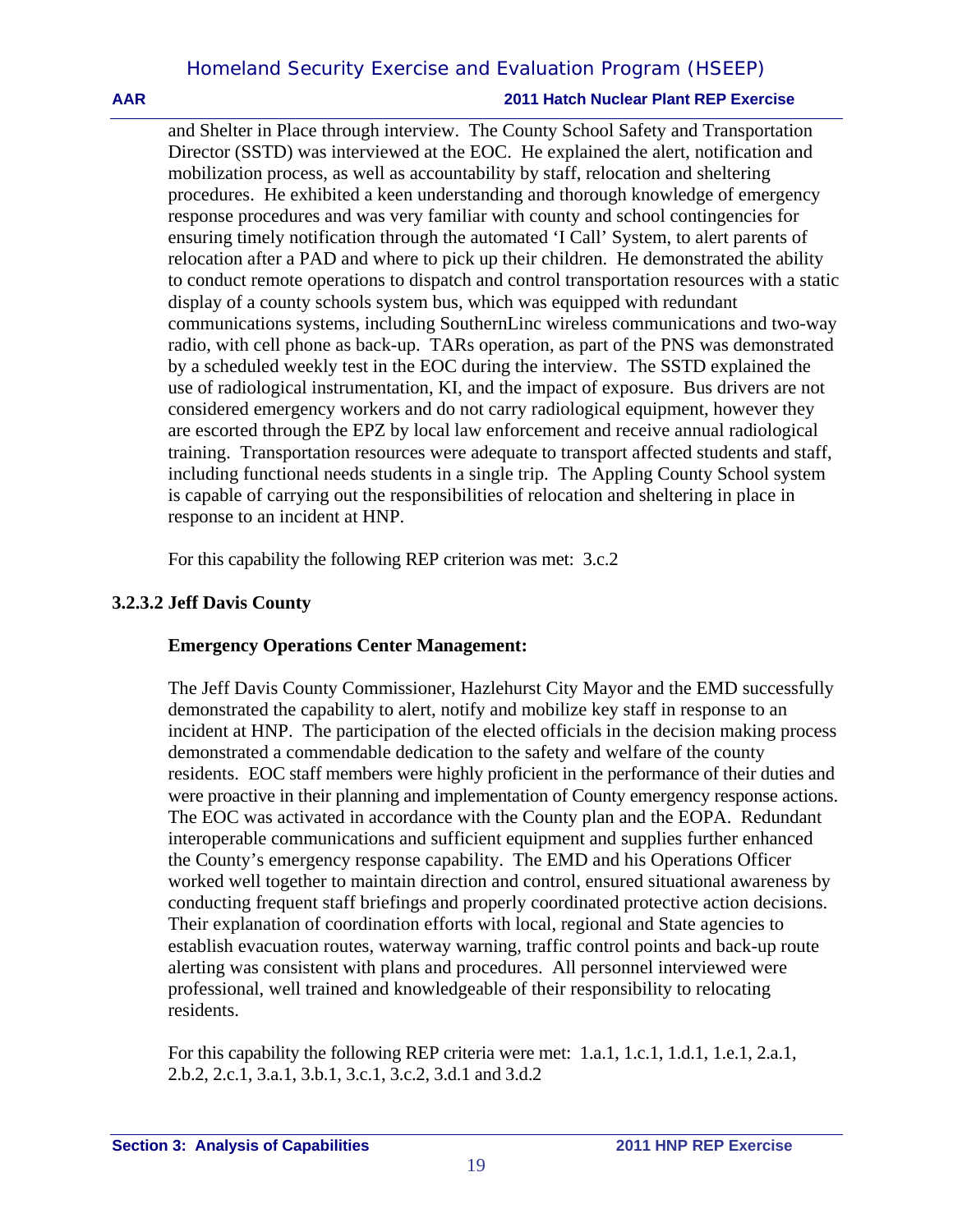### **Emergency Public Information and Warning:** (EOC)

The EMD dispatched a county PIO to the ENC. The county PIO ensured Jeff Davis County was advised of news releases that affected and /or impacted the county and sent faxes of those news releases.

Timely alert and dissemination of emergency information to the public was accomplished by activation of the TARS by the NWS. This activation was directed by the SOC after the coordinated decision with the risk counties was made.

For this capability the following REP criteria were met: 5.a.1, 5.a.3 and 5.b.1

### **Emergency Public Information and Warning: (Backup Route Alerting)**

Backup route alerting in Jeff Davis County was the responsibility of the Emergency Management Director and would be accomplished by the Jeff Davis County Sheriff's Office (JDSO) and the Hazlehurst Police Department (HPD). This activity was demonstrated by interview with the EMD. He stated that personnel performing backup route alerting would be dispatched through the EOC by direct contact with JDSO and HPD representatives within the EOC. All personnel utilized in this activity would be issued radiological kits containing dosimetry and KI and would be briefed before dispatch. The message to be broadcast would be determined at the time of failure and would be broadcast via public address system from the assigned patrol vehicles. The Sheriff and Police Chief acknowledged their responsibilities in this mission and felt they possessed sufficient manpower and equipment to perform this function within 45 minutes.

For this capability the following REP criteria were met: 1.a.1, 3.a.1 and 5.a.3

### **Emergency Public Safety and Security Response:**

Traffic control in Jeff Davis County during an incident at the HNP is the responsibility of the JDSO. They are assisted in this effort by the HPD. Jeff Davis County successfully demonstrated through interview the ability to establish, support and maintain TCPs as required by the County Radiological Emergency Plan. Officers from the JDSO and the HPD displayed commendable knowledge of radiation exposure control methods and demonstrated the ability to position, read and record dosimetry properly. They were familiar with the pre-established location of all TCPs and described direct routes for reaching each one. They demonstrated a working knowledge of traffic control methods and articulated an understanding of their objectives in this mission. They were prepared to clear impediments to the free flow of evacuating traffic in an expeditious manner and were able to quickly identify available resources to assist in this endeavor. Both agencies demonstrated the ability to sufficiently train and equip their officers for the successful completion of TCP duty.

For this capability the following REP criteria were met: 1.a.1, 1.d.1, 1.e.1, 3.a.1, 3.b.1, 3.d.1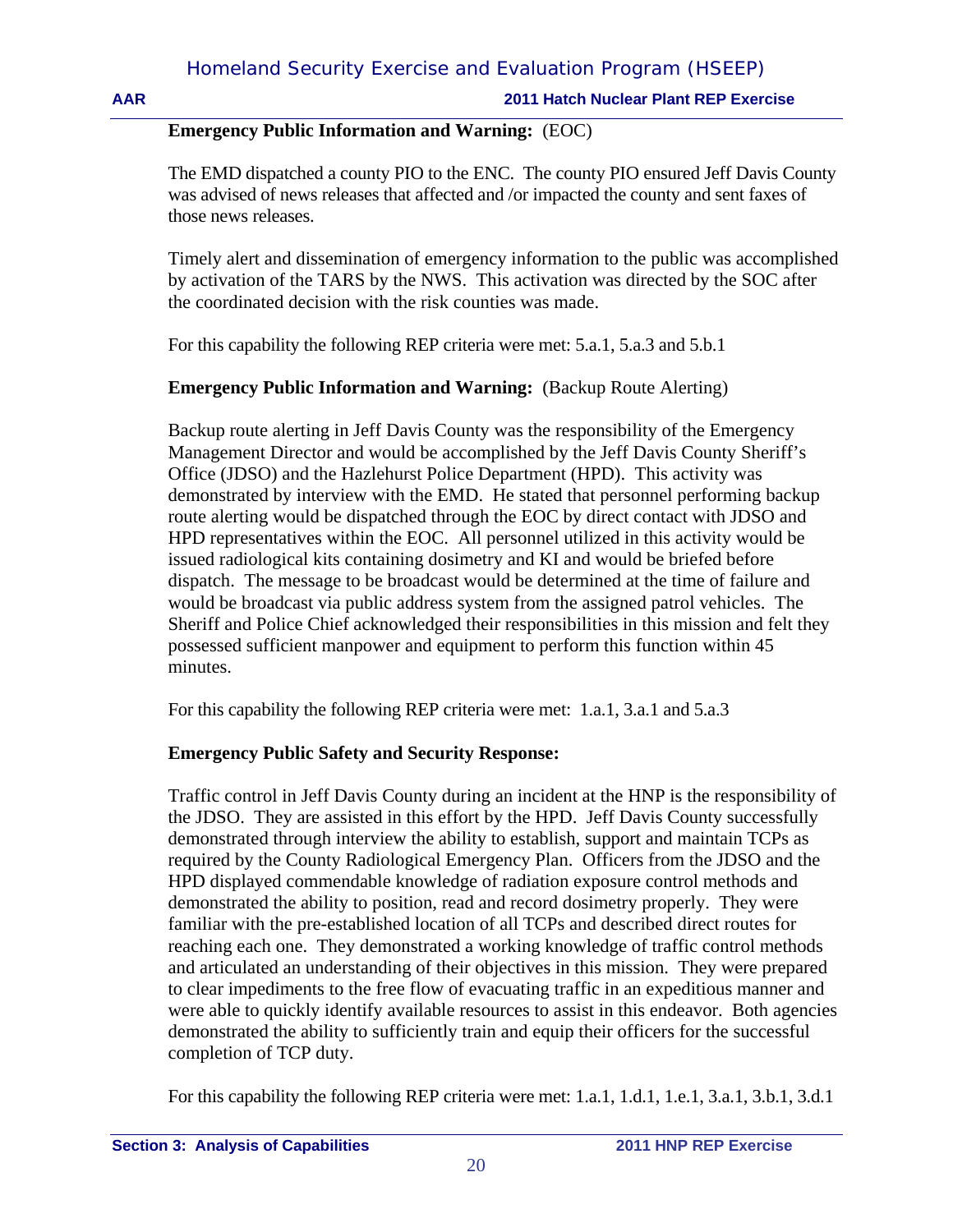and 3.d.2

### **3.2.3.3 Tattnall County**

### **Emergency Operations Center Management:**

Tattnall County Emergency Management Agency (EMA) staff and county agencies successfully demonstrated the capability to provide multi-agency coordination for incident management by activating and operating their EOC. This included EOC activation, notification, staffing, management, direction, control and coordination of response activities. They also demonstrated the ability for coordination of public information and warning and maintenance of the information and communication necessary for coordinating response activities.

Alert and notification of all essential personnel was made in a timely manner using a variety of notification methods. Notification systems included a computer based digital notification system, a text message dispatch and notification system, pagers, and cell phones supplementing the roster call down by EMA staff. Other communications equipment included digital Very High Frequency (VHF) radios, landline, fax and internet. The EOC had sufficient equipment and communications for conducting operations and communicating with other State and local governments and agencies. Communications were redundant and reliable throughout this exercise.

The EMD and the EOC staff clearly demonstrated the ability to provide effective emergency response. The EOC staff, composed of representatives from various municipal and county agencies, clearly understood their responsibilities, followed their plans and performed their assigned duties with proficiency and zeal. The EMD provided outstanding direction and control throughout the exercise and demonstrated the ability to protect the health and safety of the citizens of Tattnall County.

For this capability the following REP criteria were met: 1.a.1, 1.c.1, 1.d.1, 1.e.1, 2.a.1, 2.b.2, 2.c.1, 3.a.1, 3.b.1, 3.c.1, 3.c.2, 3.d.1 and 3.d.2

### **Emergency Public Information and Warning:** (EOC)

The EMD authorized the PIO to proceed to the ENC to coordinate all County activities immediately after receipt of ECL of Site Area Emergency (SAE) at 0955. The EMD requested that the EOC Operations Officer (OO) stay in constant contact with the ENC PIO and relay current information. Timely alert and dissemination of emergency information to the public was accomplished by activation of the TARS by the NWS. This activation was directed by the SOC after the coordinated decision with the risk counties was made. Timely dissemination of information to the media occurred in the form of news releases and press conferences generated and released from the ENC.

Throughout the exercise demonstration, the OO utilized his cell phone and text messaging to keep the county ENC PIO informed of current operations and accurate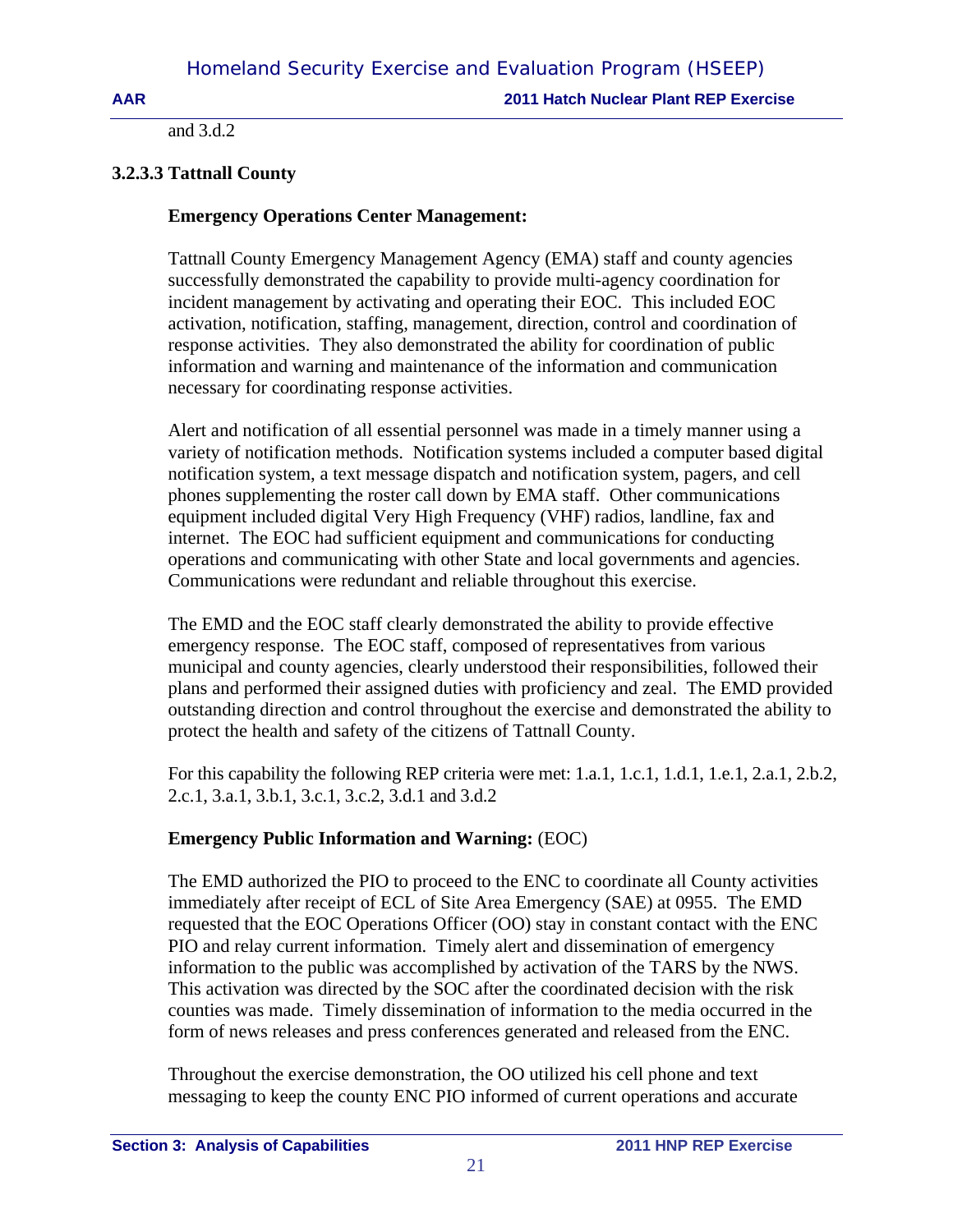### **AAR 2011 Hatch Nuclear Plant REP Exercise**

information. No media briefings or media messages were initiated in the Tattnall EOC. Also, no rumor calls were received in the EOC that needed to be relayed to the PIO to potentially address in media briefings.

For this capability the following REP criteria were met: 5.a.1, 5.a.3 and 5.b.1

### **Emergency Public Information and Warning:** (Backup Route Alerting)

Tattnall County personnel successfully demonstrated backup route alerting and notification of the public. This activity can be completed in a timely manner following the detection of a failure of the primary alert and notification system (TARS). The County Sheriff, Sheriffs Deputies, EMS and Public Works personnel were interviewed regarding procedures and personnel that facilitate the notification of residents in the affected zone in the event of a primary alert and notification system failure. The EMD participated in the discussion/interview and displayed thorough knowledge of the backup route alerting processes. All interviewed were very familiar with procedures they would use to notify residents in the affected zone and were knowledgeable of the requirements to conduct operations along their designated routes. Tattnall County would supplement this process with an automated call-down system to call each home in the affected area to ensure that residents received the emergency information.

In addition, the Radiological Officer briefed other emergency workers (EMS and Public Works staff), who would assist the Sheriff's Deputies in route alerting and notification. The EWs and Deputies were issued a marked evacuation map of the area in their radiological packet and were well aware of the proper roads to follow to direct the evacuees to Reidsville Middle School for monitoring and shelter. There were sufficient communications capabilities to stay in touch with the EOC and all were aware of the importance of alerting and notifying affected residents. They were knowledgeable in the use of dosimetry and understood how to manage their exposure control, documentation and were familiar with the use and importance of KI.

For this capability the following REP criteria were met: 1.a.1, 3.a.1 and 5.a.3

### **Emergency Public Safety and Security Response:**

Prior to being dispatched by the Tattnall County EMD to staff TCPs, two Tattnall County Sheriff's deputies were interviewed. The Deputies were experienced in traffic management, had sufficient communications capabilities and were well aware of the importance of assisting in the movement of evacuees and traffic flow from the evacuated zone in a safe and timely manner. They were knowledgeable in their use of dosimetry and understood how to manage their exposure control/documentation, along with the use and importance of KI. The officers reviewed the EPZ map in their radiological packet and were well aware of the proper evacuation routes and the locations of the seven TCPs in Tattnall Zone L-10. A continued discussion regarding availability of TCP barricades, signs, cones and removal of impediments included the county and local public works staff who were also well prepared to provide assistance as requested.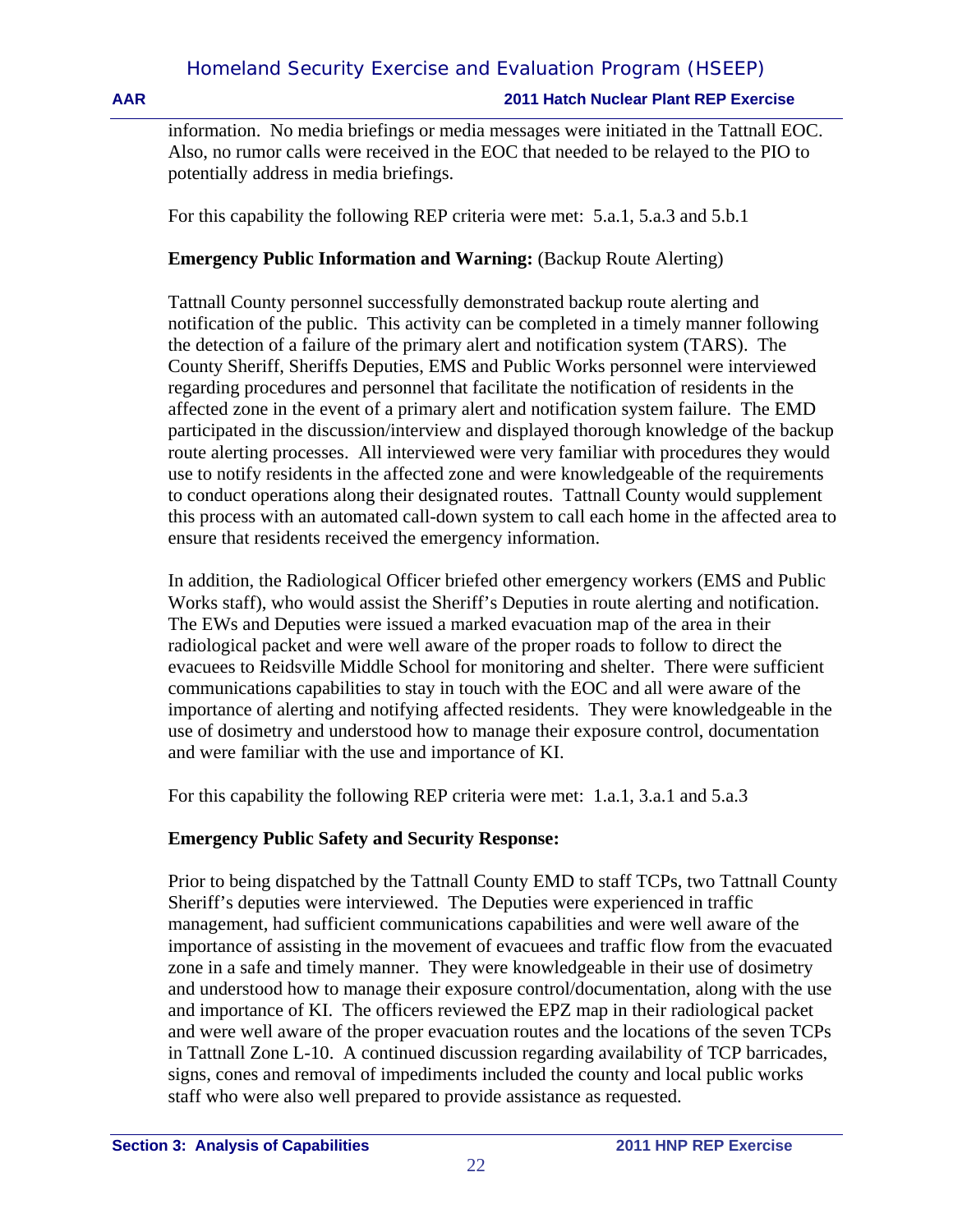For this capability the following REP criteria were met: 1.a.1, 1.d.1, 1.e.1, 3.a.1, 3.b.1, 3.d.1 and 3.d.2.

**Hazardous Materials Response and Decontamination:** (Emergency Worker and Vehicle Decontamination)

Emergency worker and vehicle monitoring and decontamination (EWD) in Tattnall County was performed by the Tattnall EMA and the Georgia State Prison Fire Department. This capability was successfully demonstrated by volunteer firemen of Georgia State Prison Fire Station # 4. Alert and notification was simulated, however mobilization was observed. Responders were assembled in the firehouse, briefed initially by the team leader, followed by a second more detailed brief by the radiation protection officer (RPO). As he issued radiological monitoring equipment, he reviewed its use, exposure control and use of KI. The team was briefed by the RPO again immediately before assuming their positions at the decontamination site, adjacent to the firehouse on GA Highway 147. All team members were knowledgeable and familiar with the purpose, setup and conduct of the EWD site and performed their duties without fault. The site was well prepared, laid out and marked in a fashion that was clear, functional and effective. Team members demonstrated monitoring and decontamination of two vehicles and emergency workers with proper competency, technique and timeliness and performed in accordance with established plans and procedures.

For this capability the following REP criteria were met: 1.a.1, 1.e.1, 3.a.1, 6.a.1 and 6.b.1

**Hazardous Materials Response and Decontamination:** (Reception and Congregate Care Center)

Tattnall County successfully demonstrated the Hazardous Materials Response and Decontamination Capability at the Reception and Congregate Care Center (RCCC) facility located at Reidsville Middle School. In accordance with plans, this capability is performed by the Tattnall County Emergency Management Agency, volunteer firemen from the Georgia State Prison Fire Station #4, Reidsville Fire Department, Reidsville Police Department and Tattnall County School System. Staff personnel were prepositioned as allowed in the EOPA. The RPO demonstrated the ability to manage radiological exposure through his mission brief to EW that consisted of KI usage, precautions, wear and documentation of personal dosimetry, radiation exposure limits, reporting requirements and disposition of items at the end of the shift. The site was set up in a logical sequence, provided adequate space and facilities and had adequate resources, space, supplies and equipment, and radiation monitoring instruments required to function effectively to perform monitoring, decontamination and registration of evacuees. The area was well defined with adequate markings, barrier tape and signage that made the job efficient and assisted in limiting the possible spread of contamination. Operators, monitors and other supporting team members were knowledgeable, professional and proficient in their duties and of personal protection from radiation exposure and contamination.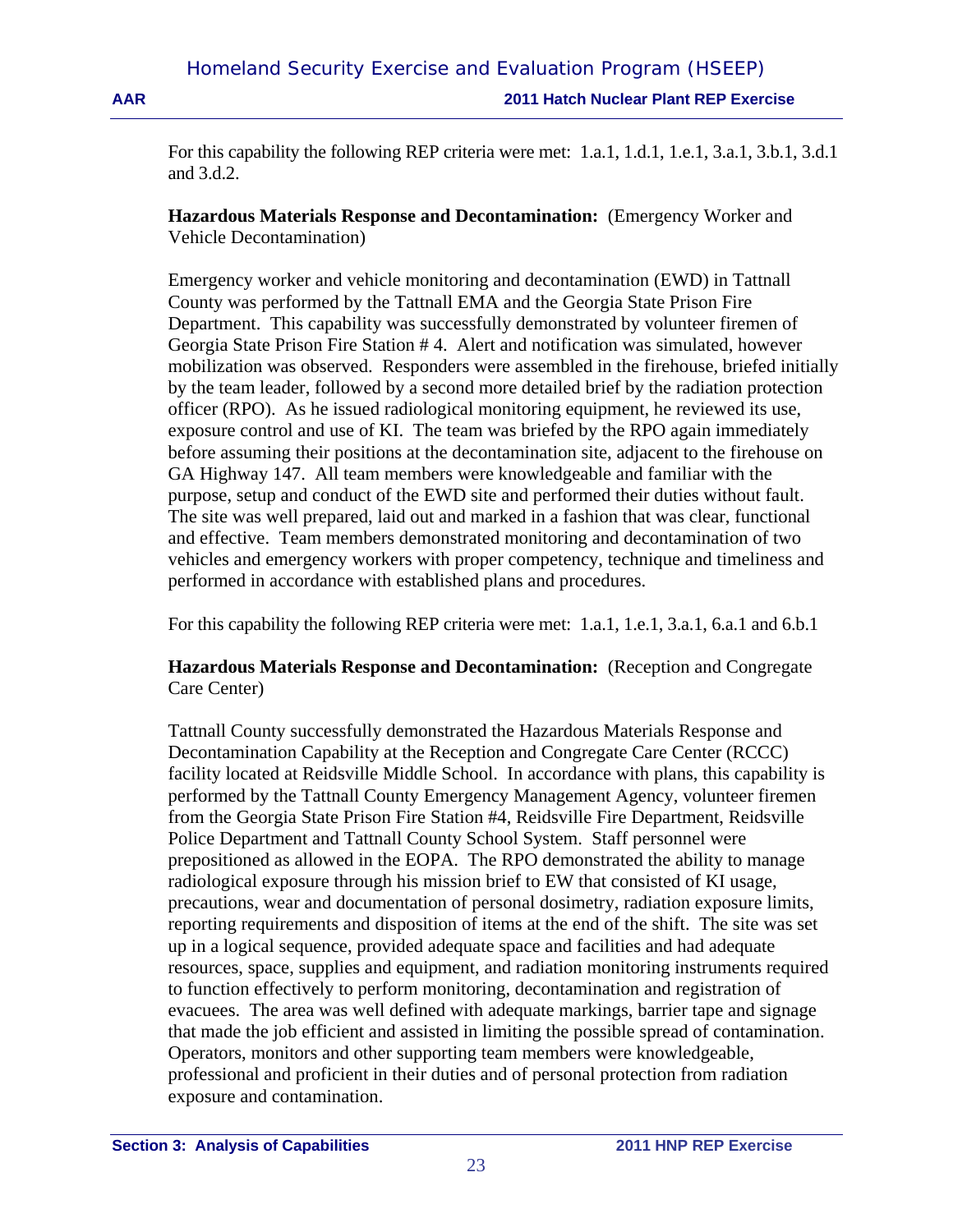For this capability the following REP criteria were met: 1.a.1, 1.e.1, 3.a.1 and 6.a.1

### **Mass Care:**

Congregate care is the responsibility of DFCS and ARC. The Savannah/Bullock ARC Chapter is responsible for managing the TC congregate care center (CCC). The registration of evacuees is the responsibility of DFCS. The Lead ARC volunteer (Shelter Manager) certified that the CCC complied with ARC mass care planning guidelines. All evacuees are required to be monitored and, if necessary, decontaminated. They are then transported to the reception center's registration desk located at the front of Reidsville Middle School. The registration desk was staffed by three ARC representatives and one DFCS staff member. Six evacuees' were processed into the RCCC, after verifying they had been processed through the monitoring/decontamination station. The ARC had sufficient equipment and supplies to sustain 24 hour emergency response operations at the reception center. Staff rosters revealed that sufficient personnel were available to operate two 12 hour shifts in support of emergency operations. Current procedures allow for the use of school resources (computers, paper products for feeding, cleaning supplies, etc.) to supplement ARC resources and additional ARC supplies can be obtained from the local ARC Chapter. The staff was very professional, knowledgeable and well trained. The RCCC is located outside the EPZ, therefore radiological detection and monitoring equipment is not expected to be necessary and was not issued. It was stated that shelter will be provided for any companion animals that are brought to the reception center by evacuees seeking to stay in the ARC facilities and that there are current efforts in process to locate facilities to house other animals that may require care outside the capability of this facility.

For this capability the following REP criteria was met: 6.c.1

### **3.2.3.4 Toombs County**

### **Emergency Operations Center Management:**

The Toombs County Emergency Management Agency (EMA) successfully demonstrated the ability to conduct EOC Management activities during this exercise. The EMD was exceptionally knowledgeable and was expert in carrying out his duties. Elected and municipal officials were notified, alerted and mobilized along with principle EOC staff members and reported to the EOC in an organized and timely manner. The EMD used focused direction and control and capitalized on opportunities as teaching points for staff members. Routine briefings guided response activities with deliberative forethought and enabled staff to be proactive and effective in mitigating issues and coordinating PADs that included relocation of schools, emergency worker decontamination and reception and congregate care center operations. Support agencies in the EOC contributed to interpretation of information and aided in efficiency of operations. Staff positions were clearly marked and each had a position binder which detailed position duties for quick reference. The facility had sufficient maps, displays, status boards, electronic data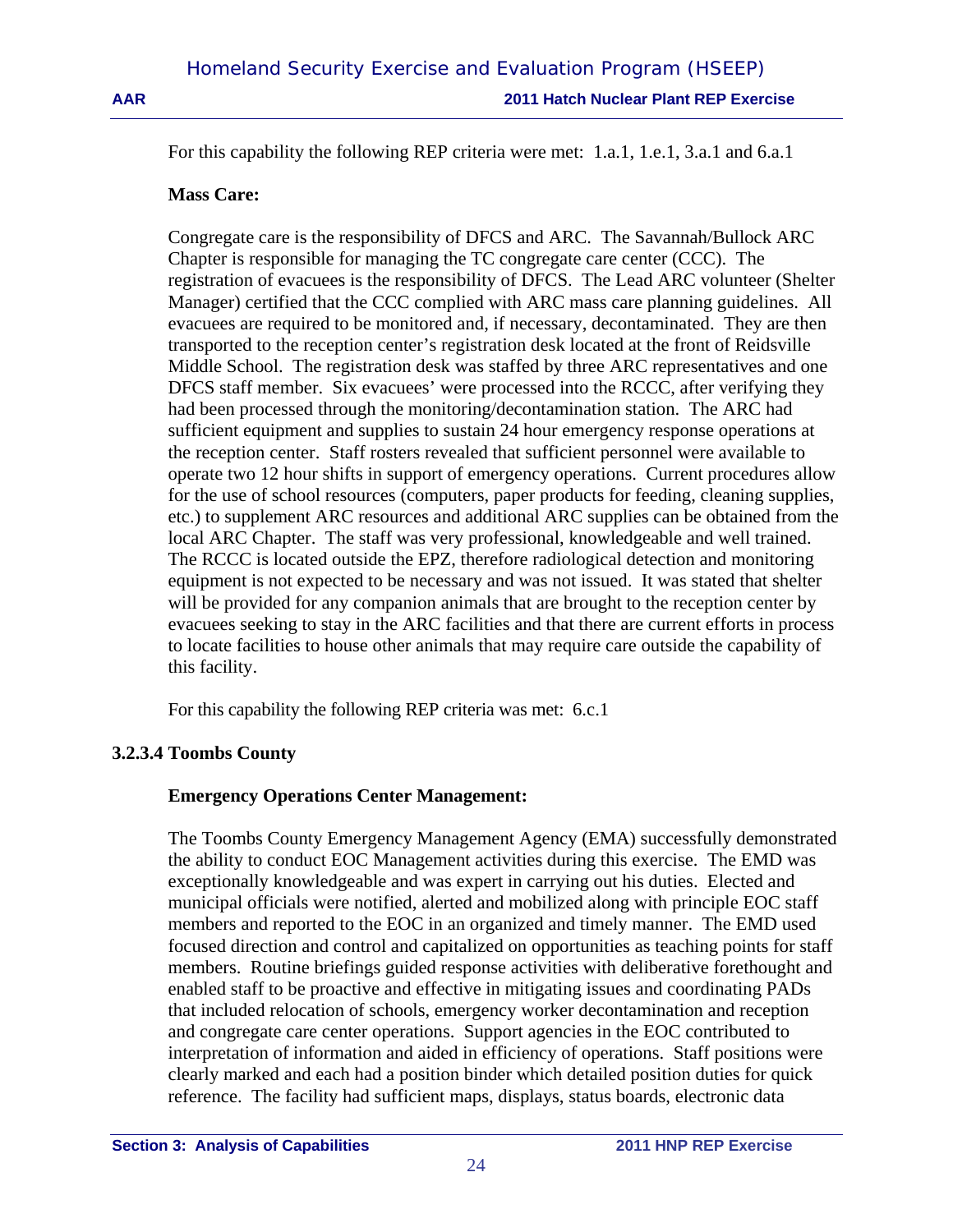### **AAR 2011 Hatch Nuclear Plant REP Exercise**

resources and supplies. Staff and EWs, to include Police, Firemen, DFCS, ARC and numerous other volunteers were interviewed. All were knowledgeable of assigned equipment and procedures related to radiation safety. They were also equally knowledgeable of their missions that included school relocations, decontamination, traffic control, water clearing operations and alternate notification. Staff exhibited a high level of competence, was professional and carried out their duties in accordance with plans and procedures and made evident the ability to protect the health and safety of the public in the event of an incident at HNP.

### **Area Requiring Corrective Action:**

**31-09-3.c.1-A-02 – (2009 HNP Exercise) –** *Resolved:* Toombs County EOC – Emergency Operations Center Management

**Condition:** Numbers, names and addresses of functional needs populations were not available in the Toombs County EOC.

**Corrective Action Demonstrated:** During the 2011 exercise, in accordance with the approved schedule of corrective action plan, the County EMA clarified procedures for acquiring and providing access to functional needs information and protecting its' sensitivity. Procedures are now in place that facilitates communication between responsible agencies to manage and assist in the maintenance and accuracy of the functional needs residents register within the county, and will be enhanced through training that will ensure familiarity and access to the register. This process was successfully demonstrated during this exercise; therefore ARCA 31-09-3.c.1-A-02 is resolved.

For this capability the following REP criteria were met: 1.a.1, 1.c.1, 1.d.1, 1.e.1, 2.a.1, 2.b.2, 2.c.1, 3.a.1, 3.b.1, 3.c.1, 3.c.2, 3.d.1 and 3.d.2

### **Emergency Public Information and Warning:** (Emergency Operations Center)

Upon receiving the notification of an Alert at HNP the PIO was dispatched to the ENC and maintained constant contact with the Public Information Liaison in the EOC. All documentation was properly coordinated, reviewed and disseminated through the ENC and to the Toombs County staff. The PNS, TARS and NWS serve as the primary public notification system at HNP and was activated by coordination with the SOC and NWS to notify the public located within the ten mile EPZ. Emergency instructions were read aloud over the PNS during the initial activation and simulated during the second activation. Information was timely and accurate and in accordance with plans and procedures.

For this capability the following REP criteria were met: 5.a.1, 5.a.3 and 5.b.1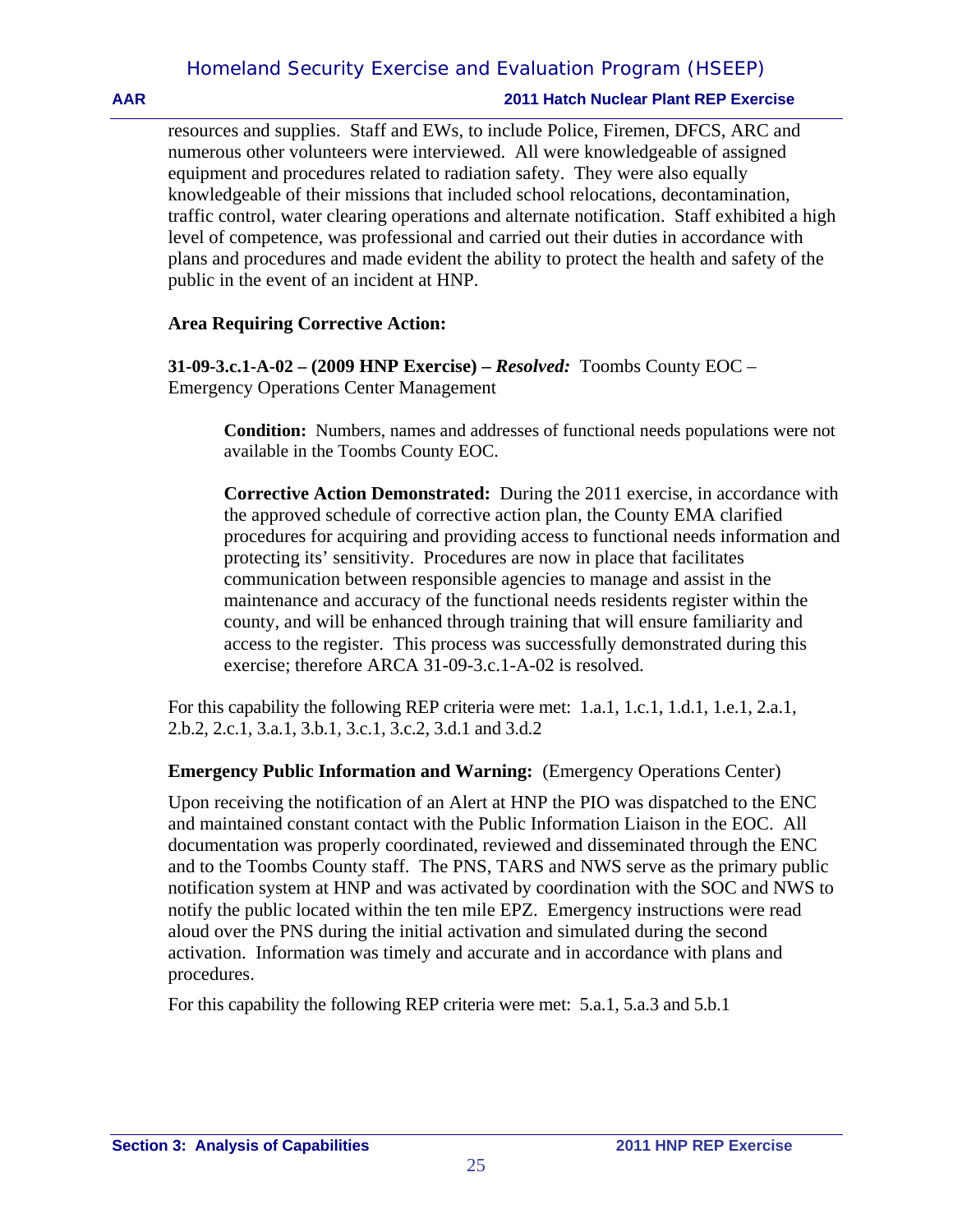### **Emergency Public Information and Warning:** (Backup Route Alerting)

For Back- up Route Alerting, the Toombs County EMA would notify the Sheriff's Office either by telephone or from the EOC. They would be given a radiological briefing from the RPO and a kit containing a Direct Reading Dosimeter (DRD), a Thermoluminescent Dosimeter (TLD); a single dose of KI, and a briefing card containing instructions for each item and specific instructions about dose limits and turn-back values. A Ranger from DNR interviewed at the County EOC, explained Waterway Warning operations in response to a simulated incident at HNP. He explained the process of alert, notification and mobilization for water clearings, which included a mission brief from the RPO, equipment, routes, maps, areas of special interest, turn back values and exposure control. He exhibited extensive knowledge and understanding of river operations and discussed communication, coordinated activities and procedures to conduct after completion of the mission.

For this capability the following REP criteria were met: 1.a.1, 3.a.1 and 5.a.3

### **Emergency Public Safety and Security Response:**

An interview was held with members of the Toombs County Sheriff's Office and police departments for Vidalia and Lyons. The EMD and the Operations Officer worked well with them in the coordination and establishment of effective TCPs. The Public Works Department assists law enforcement agencies day to day and is familiar and comfortable with supporting traffic control operations. Officers explained they would report to the EOC; receive a brief and equipment from the RPO and instructions on issued equipment, radiation exposure, turn back dose and use of KI. They demonstrated knowledge of established TCP locations, routes and procedures for conducting backup route alerting and communication procedures with dispatch, the EOC and message communicated to the public. They are aware of methods to overcome traffic impediments and of their resources for additional officers and equipment if they were needed. Procedures are in accordance with plans and procedures.

For this capability the following REP criteria were met: 1.a.1, 1.d.1, 1.e.1, 3.a.1, 3.b.1, 3.d.1 and 3.d.2

### **Citizen Evacuation and Shelter in Place:**

Toombs County Schools successfully demonstrated the capability of Citizen Evacuation and Shelter in Place by interview. The Principle of Toombs Central School and County School Administrator were interviewed at the Toombs County EOC. They demonstrated exceptionally thorough knowledge and understanding of the county plans and procedures for evacuation, relocation and sheltering in response to a protective action decision. They explained school notification, alert and relocation procedures as specified in local plans, that included the activation of PNS and method used to notify parents of the situation and where to pick up their children. They explained the process for transporting, accounting for students and staff, traveling designated routes and exposure control to protect the wellbeing of students and staff affected. Both were familiar with the communications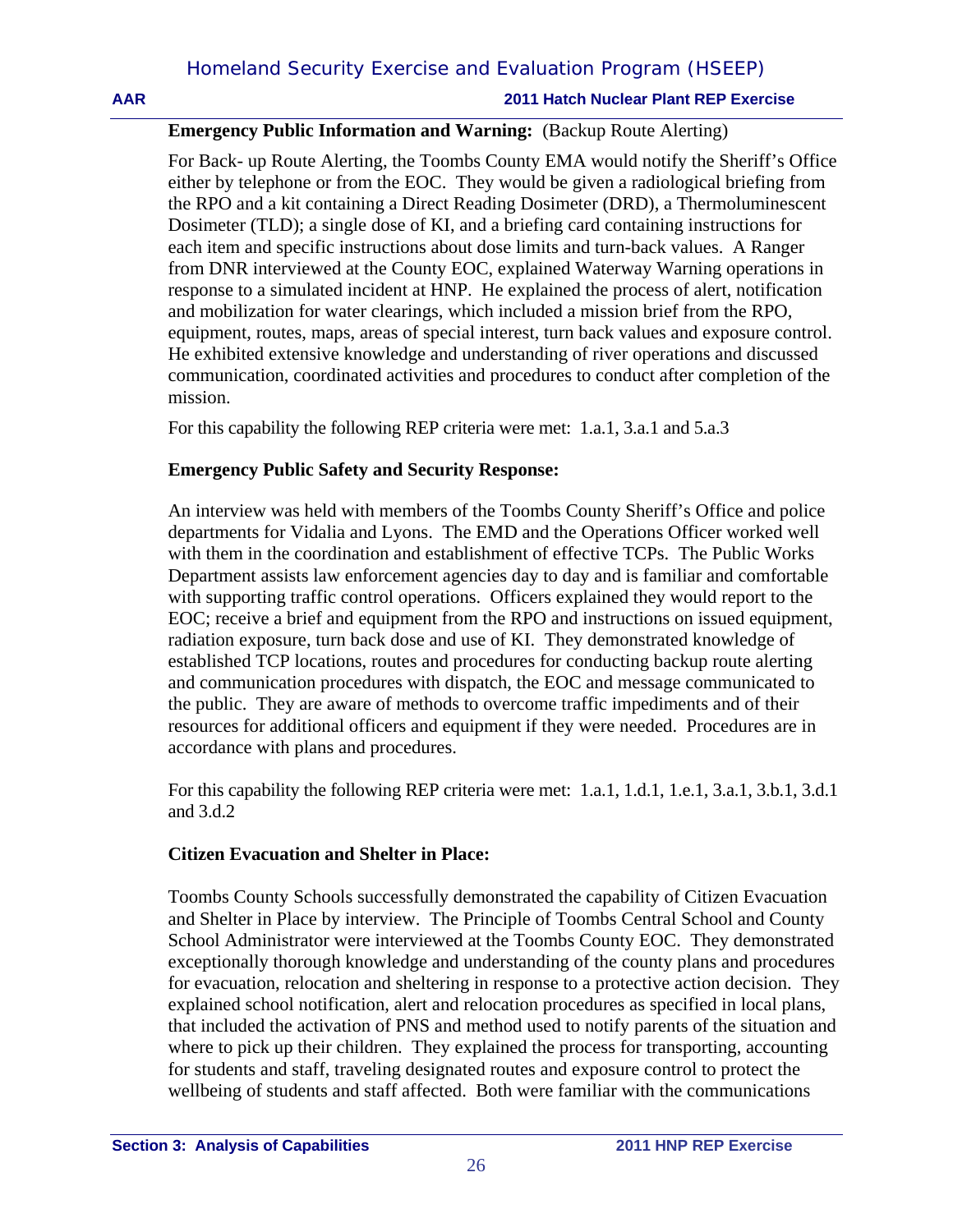### **AAR 2011 Hatch Nuclear Plant REP Exercise**

systems used to communicate with the EMA, 911, transportation and other local agencies and their points of contact. They explained the use of radiological instrumentation, KI, and the impact of exposure. Bus drivers are not considered emergency workers, therefore none were present or interviewed. It was stated that they do not carry radiological equipment; however they receive annual radiological training. There was sufficient documentation and explanation to believe available transportation resources are adequate to relocate all students and staff, including functional needs students in a single trip to the designated shelter. The Toombs County School system is capable of carrying out the responsibilities of relocation and sheltering in place in response to an incident at HNP.

For this capability the following REP criterion was met: 3.c.2.

### **3.2.3.5 Medical Services Drill**

### **Triage and Pre-Hospital Treatment Capability Summary:**

Toombs County EMS staff successfully demonstrated their activities under the Triage and Pre-Hospital Treatment Capability during the Medical Services Drill (MSD) conducted OOS on November 9, 2011, in Toombs County. After receiving a call for assistance, TC EMS dispatched appropriate EMS resources, effectively managed contamination control for the victim and EMS personnel in accordance with procedures, appropriately notified Meadows Regional Medical Center (MRMC) staff of the status of the potentially contaminated and injured patient and transported the patient to the hospital, minimizing cross contamination and without causing further injury, to the patient.

MRMC successfully demonstrated activities under this capability by alerting and mobilizing staff and coordinating receipt and treatment of the contaminated injured patient. Leadership was engaged upon notification and provided exceptional direction and control and situational awareness throughout. The hospital effectively established a radiation emergency area, controlled access and emphasized the requirement to mitigate, isolate, restrict and contain contamination within the operational area. The staff was proactive, well trained, decisive and they worked well together. There was constant procedural and active communication, which aided in situational awareness. Checklists and illustrations with directions posted on the decontamination room walls, coupled with double checks and verbal reminders aided in proficiency, prevented mistakes and ensured procedural compliance. Priority protocols to treat the patient first and cause no further injury was observed and emphasized as paramount, consistently. There was adequate space and equipment to effectively perform medical responsibilities; however the electronic DRDs stored at the facility for medical staff use were not able to be zeroed, making them useless for their purpose to the medical staff. This shortcoming was identified by the utility health physicist (HP) who used the SRDs of the two HP staff as team equipment to bridge the equipment deficit. This shortcoming had no adverse impact on the exercise or its' outcome, however had the HPs not brought their SRDs with them; there may have been an issue.

For this capability the following criteria were met: 1.e.1, 3.a.1 and 6.d.1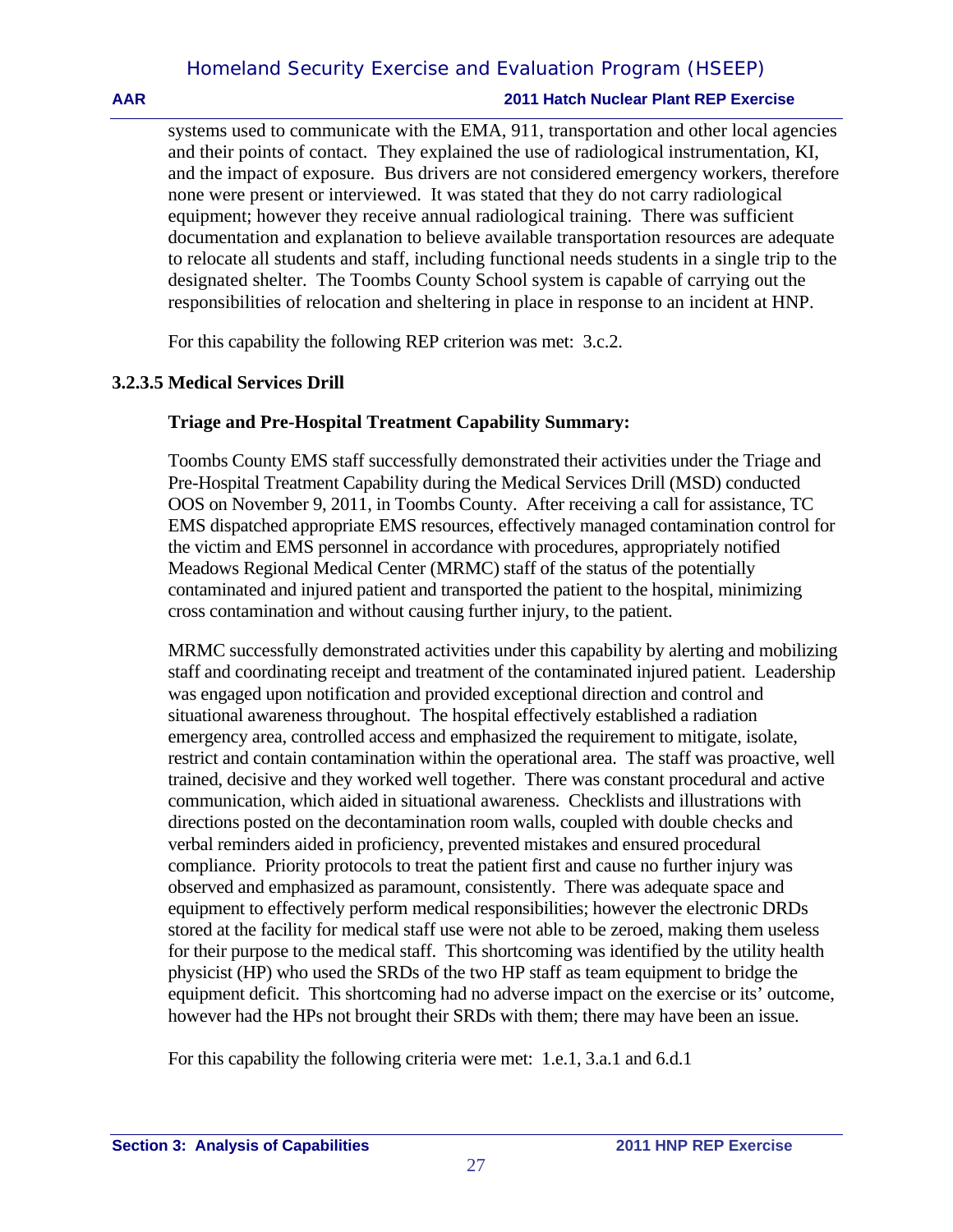This Page Intentionally Left Blank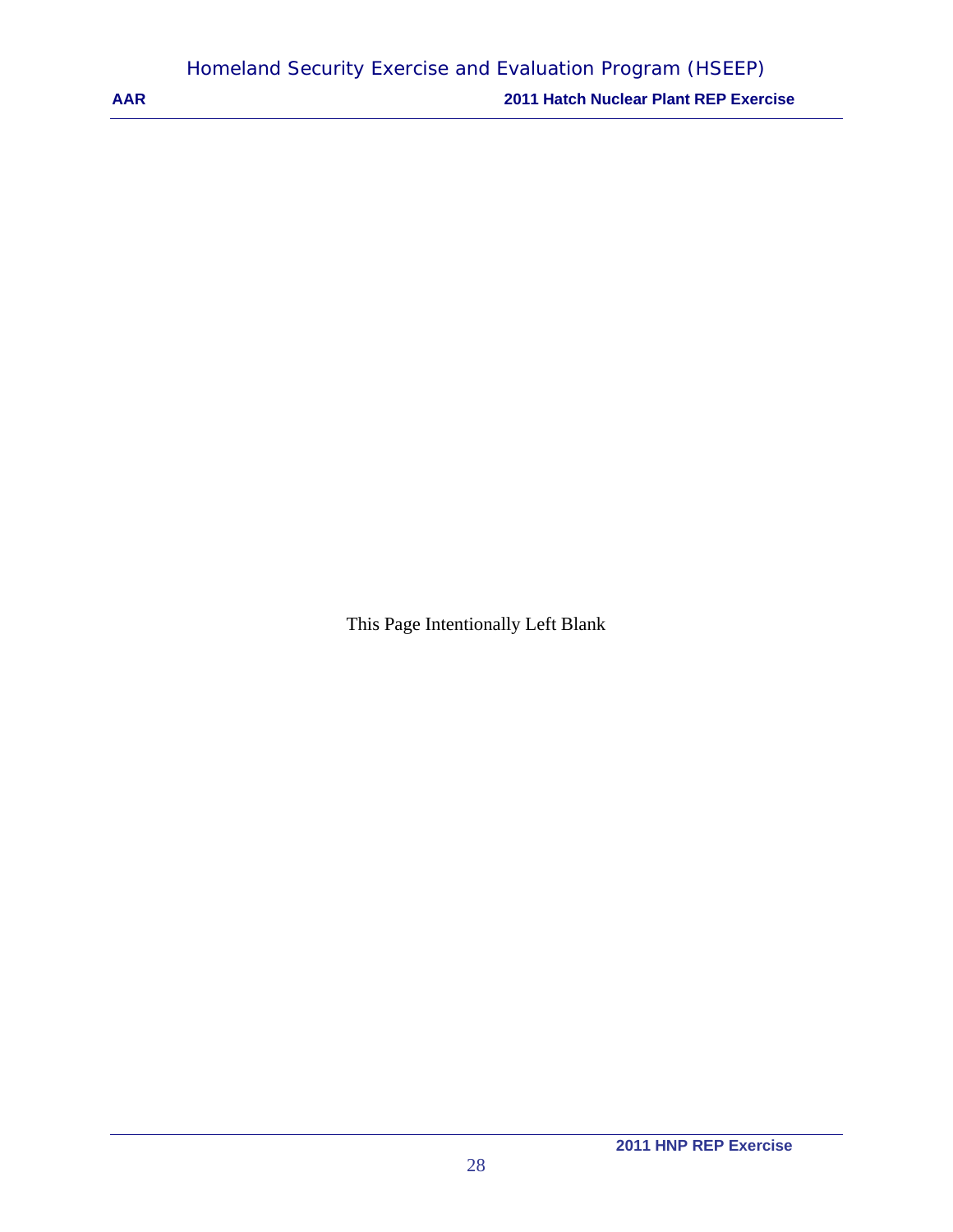### **Section 4: Conclusion**

Officials and representatives from the State of Georgia; the risk counties of Appling, Jeff Davis, Tattnall and Toombs performed well during this exercise. The cooperation and teamwork of the participants was evident throughout all phases of the exercise. FEMA wishes to acknowledge the efforts of the many individuals who participated and made the exercise a success. Protecting the public health and safety is the full-time job of some of the exercise participants and an additional assigned responsibility for others. Still others have willingly sought this responsibility by volunteering to provide vital emergency services to their communities. All contributed to the success of the emergency response effort.

State and local emergency response organizations demonstrated knowledge of their emergency response plans and procedures and successfully implemented them.

FEMA identified no ARCAs or Deficiencies during this exercise.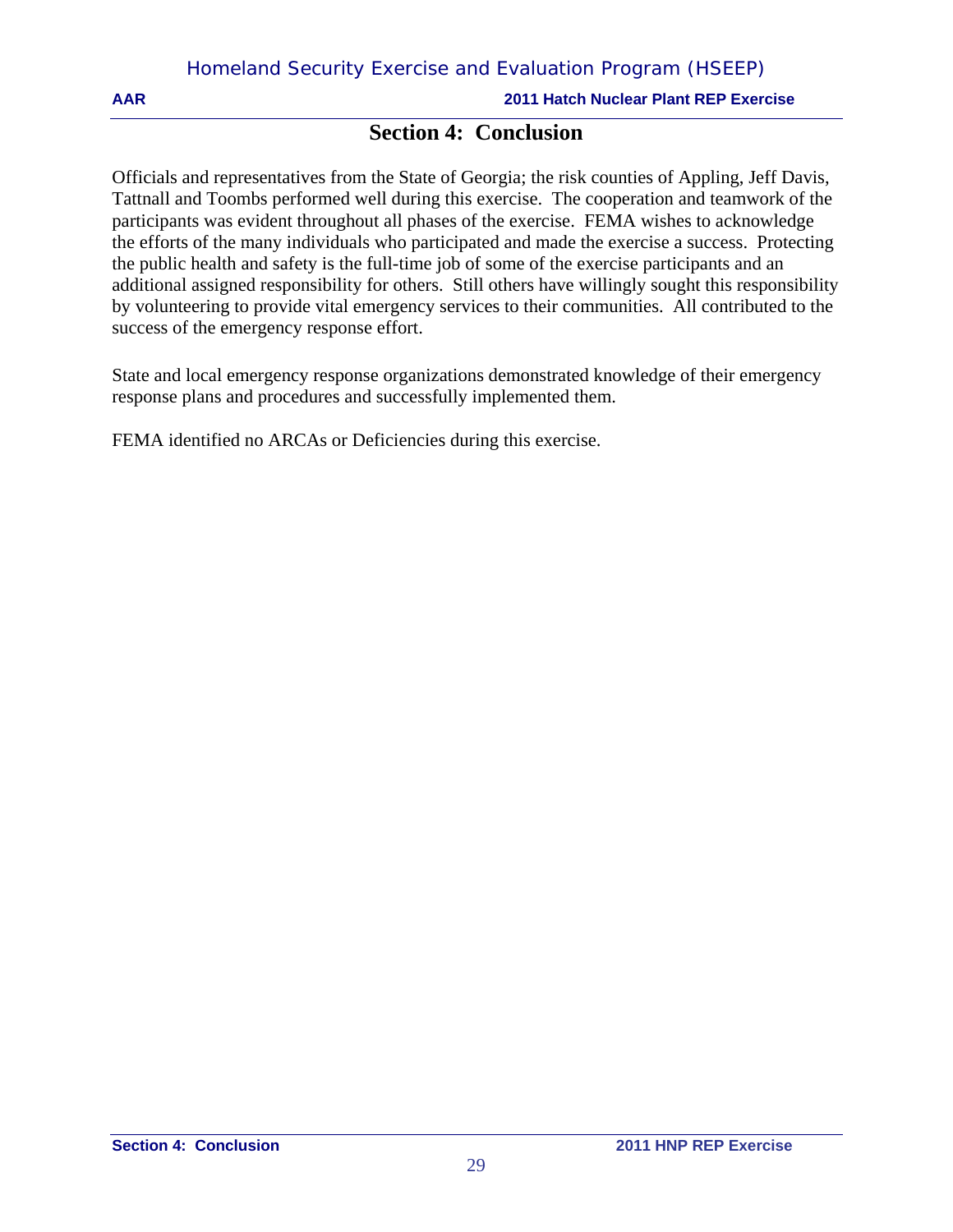This Page Intentionally Left Blank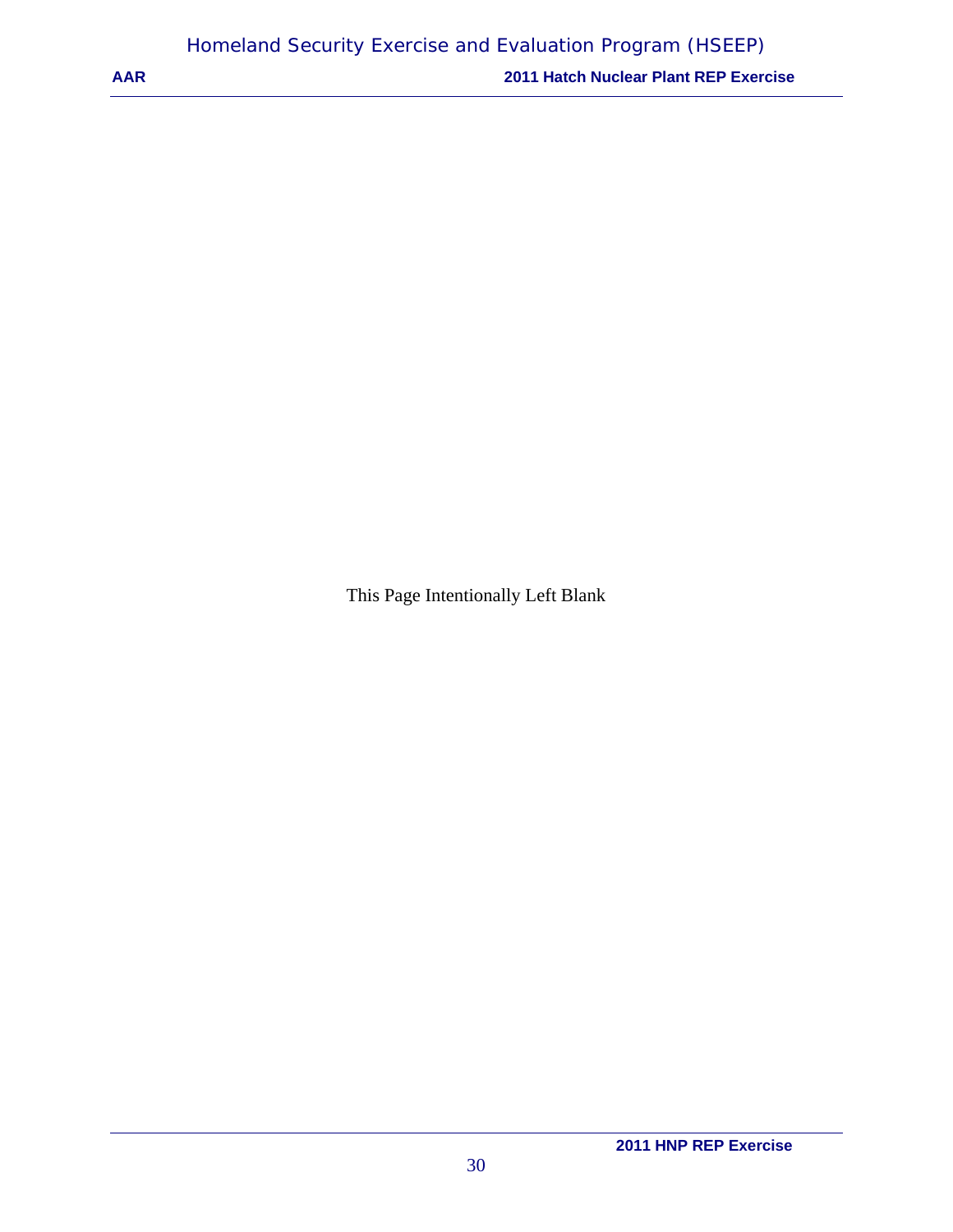Homeland Security Exercise and Evaluation Program (HSEEP) Homeland Security Exercise and Evaluation Program (HSEEP)

# 2011 Hatch Nuclear Plant REP Exercise **AAR 2011 Hatch Nuclear Plant REP Exercise**

# Appendix A: Exercise Timeline **Appendix A: Exercise Timeline**

# DATE AND SITE: November 2, 2011 - Hatch Nuclear Plant **DATE AND SITE**: November 2, 2011 – Hatch Nuclear Plant

| Emergency Classification Level                                                                                                   | Time Utility<br><b>Declared</b> |                         |                         |                         |                   | Time Notification was Received or Action Taken |                           |                  |
|----------------------------------------------------------------------------------------------------------------------------------|---------------------------------|-------------------------|-------------------------|-------------------------|-------------------|------------------------------------------------|---------------------------|------------------|
| 2011 Hatch NP REP Exercise                                                                                                       |                                 | SOC                     | DOSE                    | ENC                     | Appling<br>County | Jeff Davis<br>County                           | <b>Tattnall</b><br>County | roombs<br>County |
| <b>Unusual Event</b>                                                                                                             | $\frac{1}{2}$                   | ≸                       | ≸                       | $\frac{1}{2}$           | $\frac{1}{2}$     | $\frac{4}{2}$                                  | $\frac{4}{2}$             | $\frac{1}{2}$    |
| Alert                                                                                                                            | 8:23                            | 8:34                    | 8:34                    | 8:43                    | 8:44              | 8:30                                           | 8:29                      | 8:42             |
| Site Area Emergency                                                                                                              | 9:42                            | 9:58                    | 9:58                    | 10:03                   | 9:58              | $10:06*$                                       | 9:55                      | 9:54             |
| General Emergency                                                                                                                | 1:03<br>٣                       | 11:14                   | 11:14                   | 11:09                   | 11:20             | 11:20                                          | 11:20                     | 11:20            |
| Simulated Rad Release Began                                                                                                      | 9:48<br>O)                      | $\stackrel{\leq}{\geq}$ | $\frac{1}{2}$           | 10:08                   | 9:48              | 10:31                                          | 10:31                     | 10:46            |
| Simulated Rad Release Ended                                                                                                      | Ongoing                         | Ongoing                 | Ongoing                 | Ongoing                 | Ongoing           | Ongoing                                        | Ongoing                   | Ongoing          |
| Facility Declared Operational                                                                                                    |                                 | 9:48                    | 9:48                    | 9:18                    | 0:10              | 8:57                                           | 10:25                     | 8:47             |
| Declaration of State of Emergency:<br><b>State</b>                                                                               |                                 | 10:03                   | 10:03                   | 10:27                   | 10:30             | $\frac{1}{2}$                                  | 10:31                     | 10:28            |
| Local                                                                                                                            |                                 | $\frac{1}{2}$           | $\stackrel{\leq}{\geq}$ | $\stackrel{\leq}{\geq}$ | 9:55              |                                                | 10:45                     | 10:30            |
| Exercise Terminated                                                                                                              |                                 | 13:30                   | 13:30                   | 13:31                   | 12:43             | 13:16                                          | 13:13                     | 13:08            |
| <b>Pre-Protective Action Decisions:</b>                                                                                          |                                 | 9:35                    | 9:35                    | $\frac{1}{2}$           | $\frac{1}{2}$     | $\frac{4}{2}$                                  | $\frac{4}{2}$             | $\frac{4}{2}$    |
| Pre-Protective Action Decisions: Schools and<br>Functional Needs Residents Relocated                                             |                                 | $\frac{1}{2}$           | $\stackrel{\leq}{\geq}$ | $\frac{1}{2}$           | 9:54              | $\frac{1}{2}$                                  | $\frac{1}{2}$             | 10:40            |
| Utility issued calendar for possible protective<br>Pre-Protective Action Decisions: Refer to<br>measures                         |                                 | $\frac{1}{2}$           | $\frac{1}{2}$           | 10:08                   | $\frac{4}{2}$     | $\frac{1}{2}$                                  | $\frac{1}{2}$             | $\frac{1}{2}$    |
| Agriculture Advisory: A, B5, B10, E5, J10, K10,<br>1st Protective Action Decision:<br>Evacuate Zones: A, B5, E5<br>$\frac{0}{1}$ |                                 | 11:39                   | 11:39                   | 11:39                   | 11:39             | 11:39                                          | 11:39                     | 11:39            |
| 1st NWS Alert & Message                                                                                                          |                                 | $\frac{1}{2}$           | $\frac{1}{2}$           | 11:58                   | 11:58             | 11:58                                          | 11:58                     | 11:58            |
| Evacuate Zones: A, B5, C5, D5, E5, J10, K10,<br>2nd Protectective Action Decision:<br>$\frac{0}{1}$                              |                                 | 12:18                   | 12:18                   | 12:18                   | 12:18             | 12:18                                          | 12:18                     | 12:18            |
| 2nd NWS Alert & Message                                                                                                          |                                 | 12:28                   | 12:28                   | 12:28                   | 12:28             | 12:28                                          | 12:28                     | 12:28            |
| KI Decision: Emergency Workers to Ingest                                                                                         |                                 | 12:18                   | 12:18                   | 12:18                   | 12:18             | 12:18                                          | 12:18                     | 12:18            |
| *Initial ENF was unintelligible                                                                                                  |                                 |                         |                         |                         |                   |                                                |                           |                  |
|                                                                                                                                  |                                 |                         |                         |                         |                   |                                                |                           |                  |

**Appendix A: Exercise Timeline 2011 HNP REP Exercise**  Appendix A: Exercise Timeline

2011 HNP REP Exercise

AAR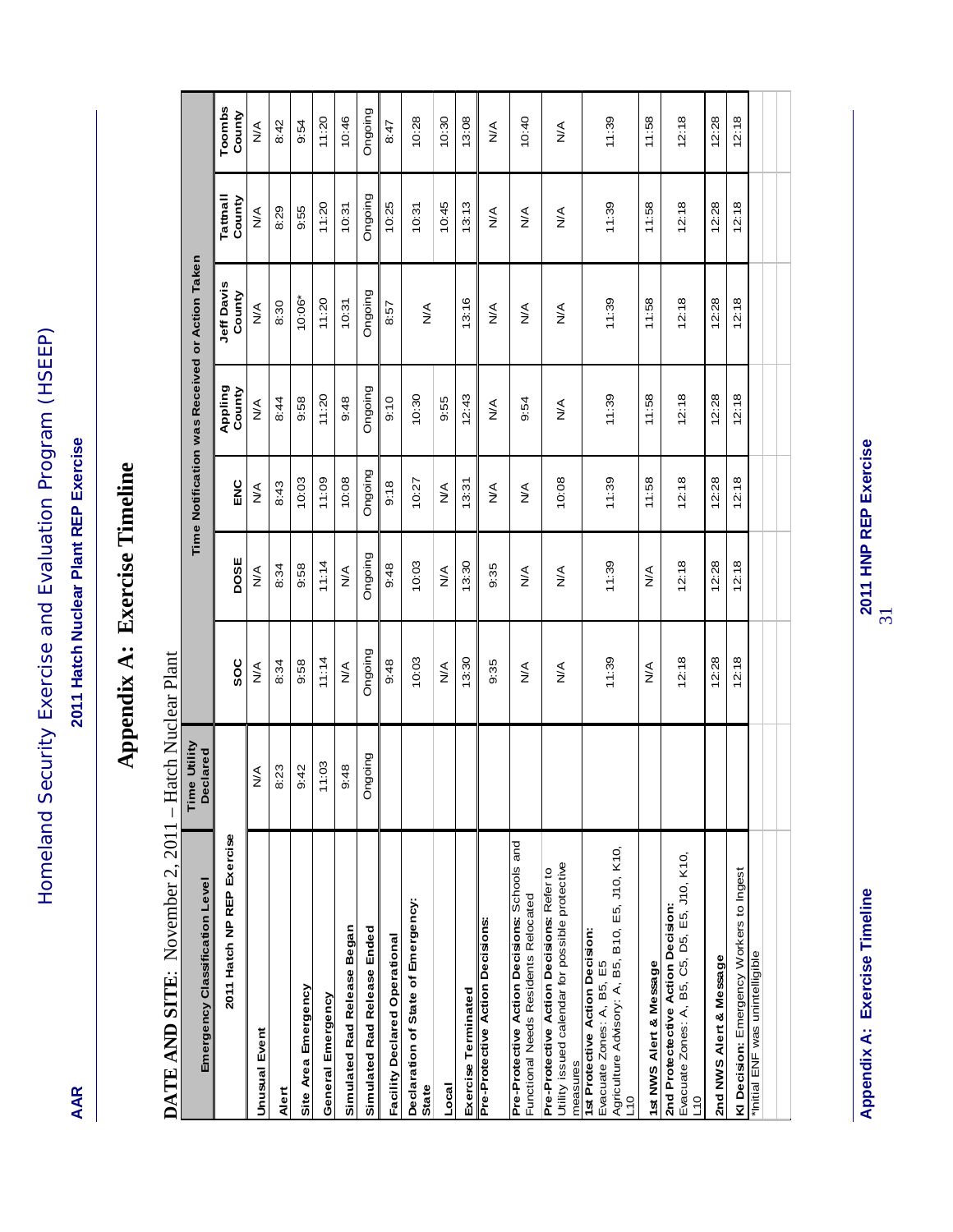This Page Intentionally Left Blank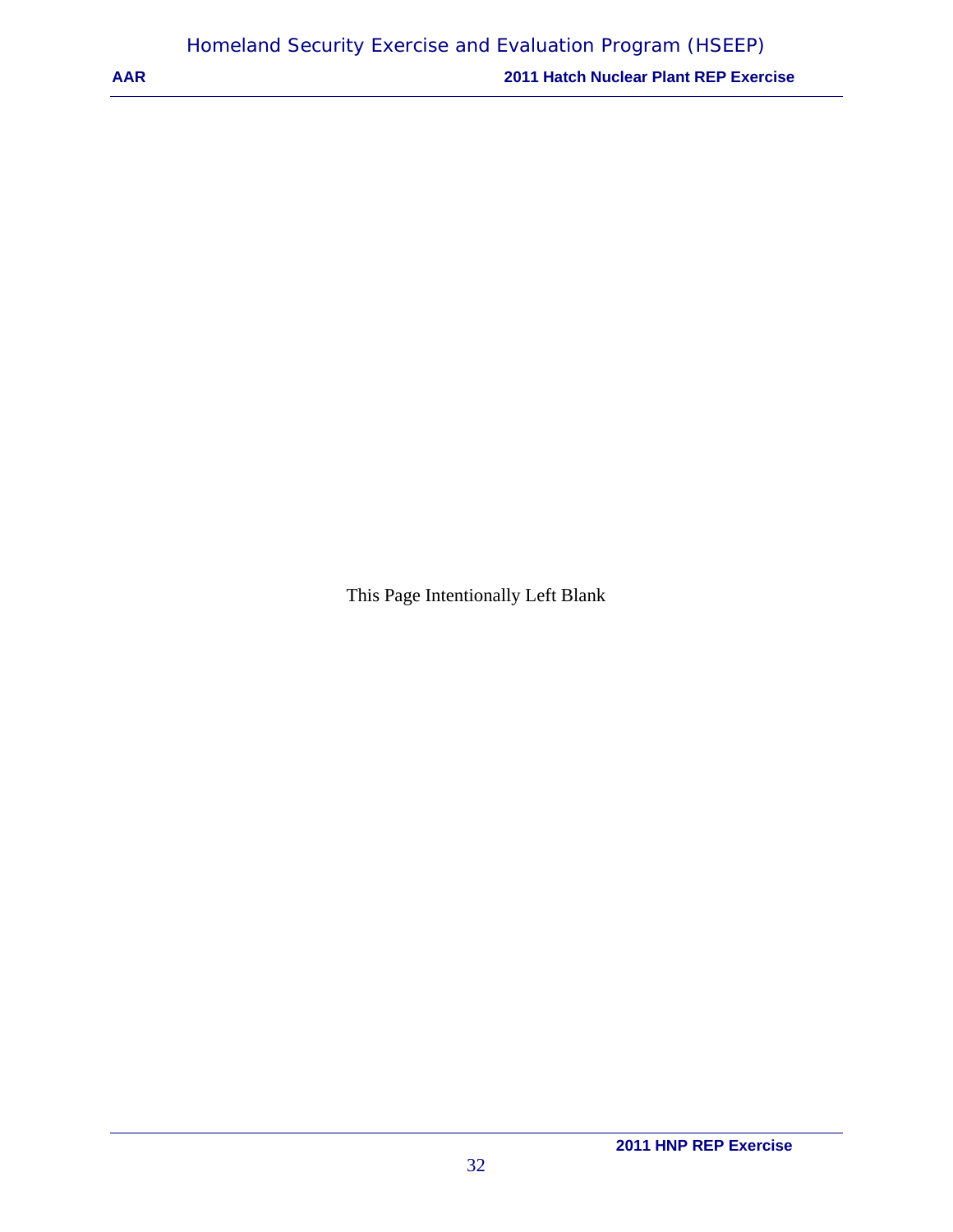Homeland Security Exercise and Evaluation Program (HSEEP) Homeland Security Exercise and Evaluation Program (HSEEP)

2011 Hatch Nuclear Plant REP Exercise **AAR 2011 Hatch Nuclear Plant REP Exercise**

# **Appendix B: Exercise Capability/Criterion Summary**  Appendix B: Exercise Capability/Criterion Summary

# DATE AND SITE: November 2, 2011 - Hatch Nuclear Plant **DATE AND SITE**: November 2, 2011 – Hatch Nuclear Plant

| Capability / Activity                                                    | <b>GEMIA</b> | <b>DOSE</b> | ENC | EOF | Appling | <b>Jeff Davis</b> | Tattnall     | Toombs |
|--------------------------------------------------------------------------|--------------|-------------|-----|-----|---------|-------------------|--------------|--------|
| Emergency Operations Management                                          |              |             |     |     |         |                   |              |        |
| Activate EOC                                                             | $\geq$       |             |     |     | $\geq$  | $\geq$            | Σ            | $\geq$ |
| Provide EOC Connectivity                                                 | Z            |             |     |     | Σ       | z                 | $\mathbb{Z}$ | Σ      |
| Direct EOC Tactical Operations                                           | Σ            |             |     |     | Σ       | $\geq$            | $\geq$       | Σ      |
| Support and Coordinate Response                                          | Σ            |             |     | Ë   | $\geq$  | z                 | Σ            | z      |
| Emergency Public Information and Warning                                 |              |             |     |     |         |                   |              |        |
| Activate Emergency Public Information, Alert/Warning<br>and Notification | Σ            |             | Σ   |     |         |                   |              |        |
| Manage Emergency Public Information and Warning                          | Z            |             | Z   |     | $\geq$  | Σ                 | Σ            | Σ      |
| Establish JIS                                                            |              |             | z   |     |         |                   |              |        |
| Issue Emergency Warnings                                                 | Σ            |             | Σ   |     | $\geq$  | Z                 | Σ            | Σ      |
| Provide Public Rumor Control                                             | Z            |             | ⊠   |     | Σ       | $\geq$            | Σ            | Z      |
| Citizen Evacuation and Shelter in Place                                  |              |             |     |     |         |                   |              |        |
| Direct Evacuation and/or Shelter In Place Protection                     |              |             |     |     | Σ       | Z                 | Z            | Z      |
| Emergency Public Safety and Security Response                            |              |             |     |     |         |                   |              |        |
| Activate Public Safety and Security Response                             | Σ            |             |     |     | Σ       | Σ                 | Σ            | Σ      |
| Command and Control Public Safety and Security                           | Σ            |             |     |     | Σ       | Σ                 | Σ            | Σ      |
| Response                                                                 |              |             |     |     |         |                   |              |        |
| Control Traffic, Crowd and Scene                                         |              |             |     |     | $\geq$  | $\geq$            | Σ            | $\geq$ |
| Hazardous Materials Response and Decontamination                         |              |             |     |     | $\geq$  | ⊠                 | ⊠            | Z      |
| Site Management and Control                                              |              | Σ           |     |     | Σ       | Z                 | Σ            | Σ      |
| Hazard Assessment and Risk Evaluation                                    |              | Σ           |     |     |         |                   |              |        |
| Decontamination and Clean-up/Recovery Operations                         |              |             |     |     | Σ       | Σ                 | Σ            | Σ      |
| Triage and Pre-Hospital Treatment                                        |              |             |     |     |         |                   |              |        |
| Activate Triage and Pre-Hospital Treatment                               |              |             |     |     |         |                   |              | Σ      |
| Direct Triage and Pre-Hospital Treatment                                 |              |             |     |     |         |                   |              | Σ      |
| Provide Treatment and Transport                                          |              |             |     |     |         |                   |              | z      |
| Mass Care                                                                |              |             |     |     |         |                   |              |        |
| Establish Shelter Operations                                             |              |             |     |     |         |                   | $\geq$       |        |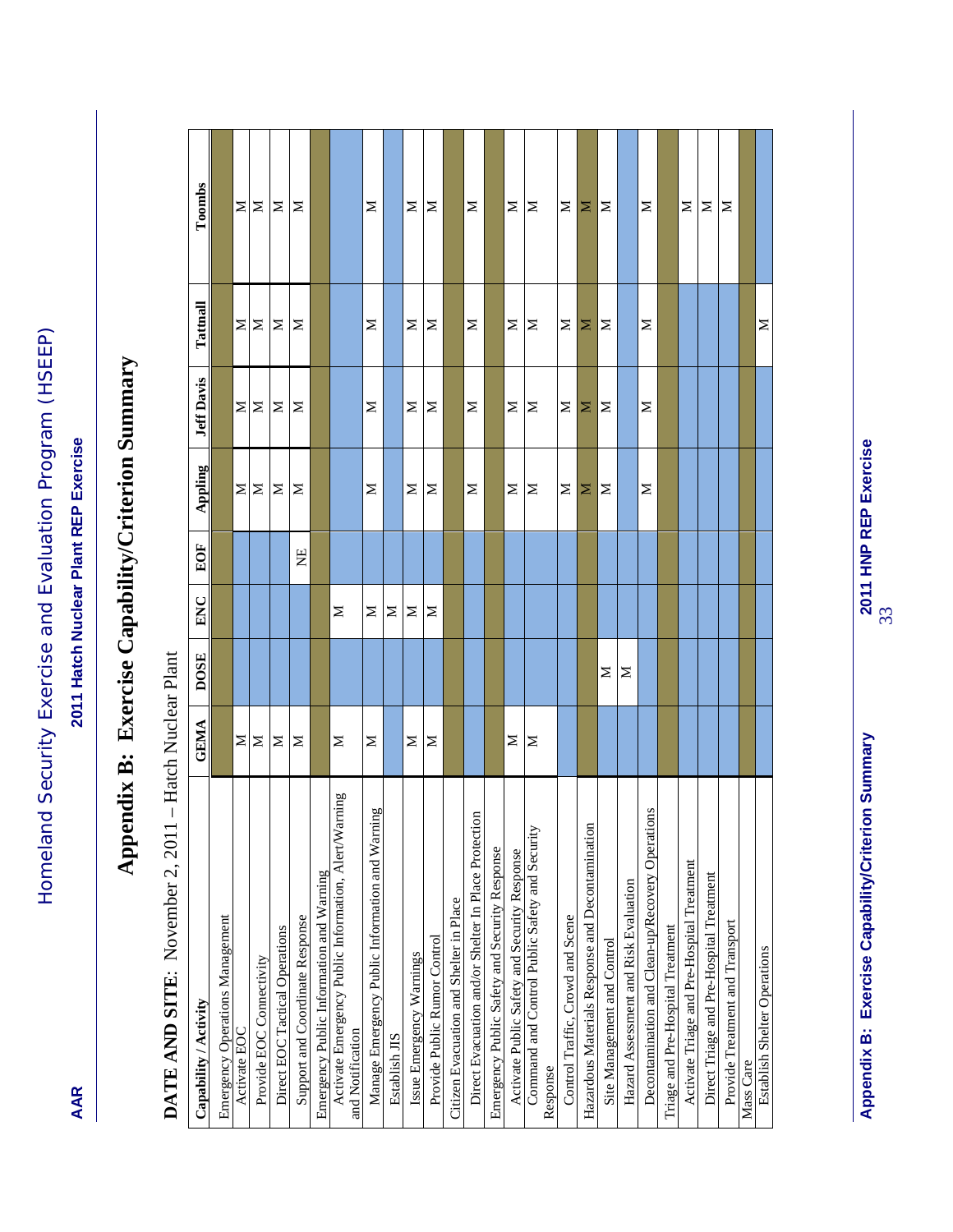This Page Intentionally Left Blank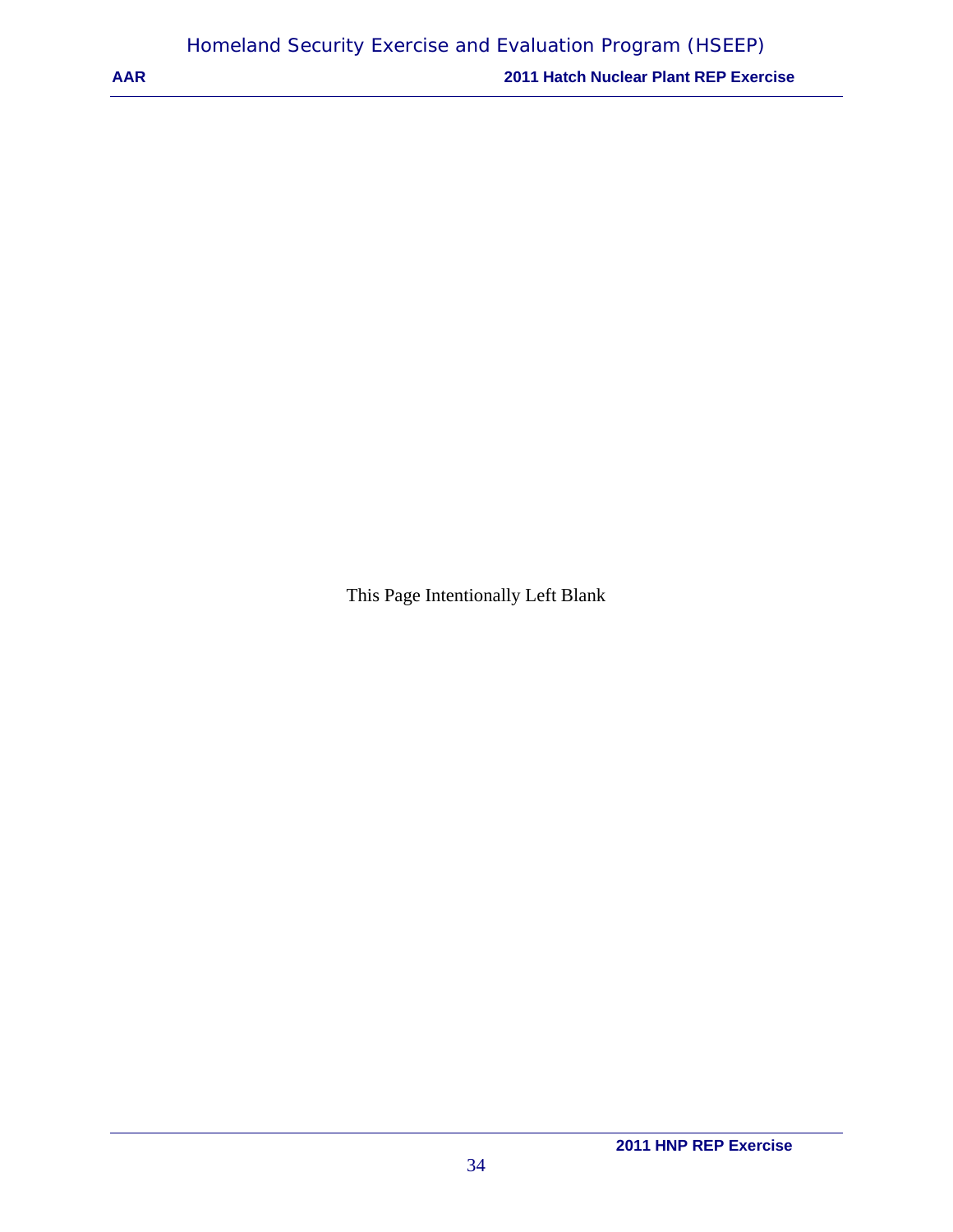Homeland Security Exercise and Evaluation Program (HSEEP) Homeland Security Exercise and Evaluation Program (HSEEP)

# 2011 Hatch Nuclear Plant REP Exercise **AAR 2011 Hatch Nuclear Plant REP Exercise**

# Appendix B: Exercise Capability/Criterion Summary (Cont'd) Appendix B: Exercise Capability/Criterion Summary (Cont'd)

# DATE AND SITE: November 2, 2011 – Hatch Nuclear Plant **DATE AND SITE**: November 2, 2011 – Hatch Nuclear Plant

| ELEMENT/Sub-Element                                                                          | SOC | DOSE | ENC | EOF    | Appling | <b>Jeff Davis</b> | Tattnall | Toombs |
|----------------------------------------------------------------------------------------------|-----|------|-----|--------|---------|-------------------|----------|--------|
| 1. Emergency Operations Management                                                           |     |      |     |        |         |                   |          |        |
| 1.a.1. Mobilization                                                                          | Σ   | Σ    | Σ   | ≝<br>Z | Σ       | Σ                 | Σ        | Σ      |
| Facilities<br>1.5.1.                                                                         |     |      |     |        |         |                   |          |        |
| Direction and Control<br>1.c.1.                                                              | 회   | 회    | 즤   | 삠      | 회       | ΣΙ                | ΣI       | Σ      |
| Communications Equipment<br>$1$ .d.1.                                                        | ΣΙ  | 즤    | 즤   | ٣      | ΣΙ      | ΣI                | ΣΙ       | ΣΙ     |
| Equipment & Supplies to Support Operations<br>1.e.1.                                         | Σ   | Σ    | Σ   | ٣      | Σ       | Σ                 | Σ        | Σ      |
| 2. PROTECTIVE ACTION DECISION MAKING                                                         |     |      |     |        |         |                   |          |        |
| Emergency Worker Exposure Control<br>2.a.1.                                                  | Σ   | Σ    |     |        | Σ       | Σ                 | Σ        | Σ      |
| Rad Assessment & PARs Based on available information<br>2.b.1.                               |     | Σ    |     | 삠      |         |                   |          |        |
| Rad Assessment & PADs for General Public<br>2.b.2.                                           | Σ   |      |     |        | Σ       | Σ                 | Σ        | Σ      |
| ons<br>2.c.1. Protectective Action Decision for Special Populati                             |     |      |     |        | Σ       | Σ                 | Σ        | Σ      |
| 2.d.1. Rad Assessment & Decision Making for Ingestion Exposure                               |     |      |     |        |         |                   |          |        |
| Return<br>Rad Assessment & Decision Making for Relocation, Re-entry<br>2.e.1.                |     |      |     |        |         |                   |          |        |
| Protective Action Implementation<br>ო                                                        |     |      |     |        |         |                   |          |        |
| 3.a.1. Implementation of Emergency Worker Control                                            | Σ   | Σ    |     |        | Σ       | Σ                 | Σ        | Σ      |
| 3.b.1. Implementation of KI Decisions                                                        | Σ   | Σ    |     |        | Σ       | Σ                 | Σ        | Σ      |
| Implementation of PADs for Special Populations<br>$3.c.1$ .                                  |     |      |     |        | Σ       | Σ                 | Σ        | Σ      |
| Implementation of PADs for Schools<br>3.c.2.                                                 |     |      |     |        | Σ       |                   |          | Σ      |
| 3.d.1. Implementation of Traffic / Access Control                                            |     |      |     |        | Σ       | Σ                 | Σ        | Σ      |
| 3.d.2. Impediments of Traffic / Access Control                                               |     |      |     |        | Σ       | Σ                 | Σ        | Σ      |
| 3.e.1. Implementation of Ingestion Decision Using Adequate Info                              |     |      |     |        |         |                   |          |        |
| Instructional Methods<br>3.e.2. Implementation of IP Decisions Showing Strategies &          |     |      |     |        |         |                   |          |        |
| Decisions<br>3.f.1. Implementation of Relocation, Re-entry & Return                          |     |      |     |        |         |                   |          |        |
| 4. Field Measurement & Analysis                                                              |     |      |     |        |         |                   |          |        |
| Plume Phase Field Measurement & Analysis Equipment<br>4.a.1.                                 |     |      |     |        |         |                   |          |        |
| Plume Phase Field Measurement & Analysis Management<br>4.a.2.                                |     |      |     |        |         |                   |          |        |
| Plume Phase Field Measurement & Analysis Procedures<br>4.a.3.                                |     |      |     |        |         |                   |          |        |
| 4.b.1. Post Plume Field Measurement & Analysis                                               |     |      |     |        |         |                   |          |        |
| 4.c.1. Laboratory Operations                                                                 |     |      |     |        |         |                   |          |        |
| 5. Emergency Notification & Public Information                                               |     |      |     |        |         |                   |          |        |
| Activation of Prompt Alert & Notification<br>5.a.1.                                          | Σ   |      |     |        | Σ       | Σ                 | Σ        | Σ      |
| Reserved<br>5.a.2.                                                                           |     |      |     |        |         |                   |          |        |
| & Notification<br>Route Alert<br>Activation of Prompt Alert & Notification Back-up<br>5.a.3. |     |      |     |        | Σ       | Σ                 | Σ        | Σ      |
| & Media<br>Emergency information & Instructions for the Public<br>5.b.1.                     |     |      | Σ   |        | Σ       | Σ                 | Σ        | Σ      |
| Support Operations / Facilities<br>ڧ                                                         |     |      |     |        |         |                   |          |        |
| Evacuees<br>6.a.1. Monitoring & Decon of Evacuees & EW / Registration of                     |     |      |     |        |         | Σ                 |          |        |
| 6.b.1. Monitoring & Decon of Emergency Worker Equipment                                      |     |      |     |        |         | Σ                 |          |        |
| Temporary Care of Evacuees<br>6.c.1.                                                         |     |      |     |        |         | Σ                 |          |        |
| ndividuals<br>Transport & Treatment of Contaminated Injured I<br>6.d.1.                      |     |      |     |        |         |                   |          | Σ      |
| NE = Not Evaluated<br>N = Not Met<br>Legend: $M = Met$                                       |     |      |     |        |         |                   |          |        |

**Appendix B: Exercise Capabilities/Criterion Summary 2011 HNP REP Exercise**  Appendix B: Exercise Capabilities/Criterion Summary

2011 HNP REP Exercise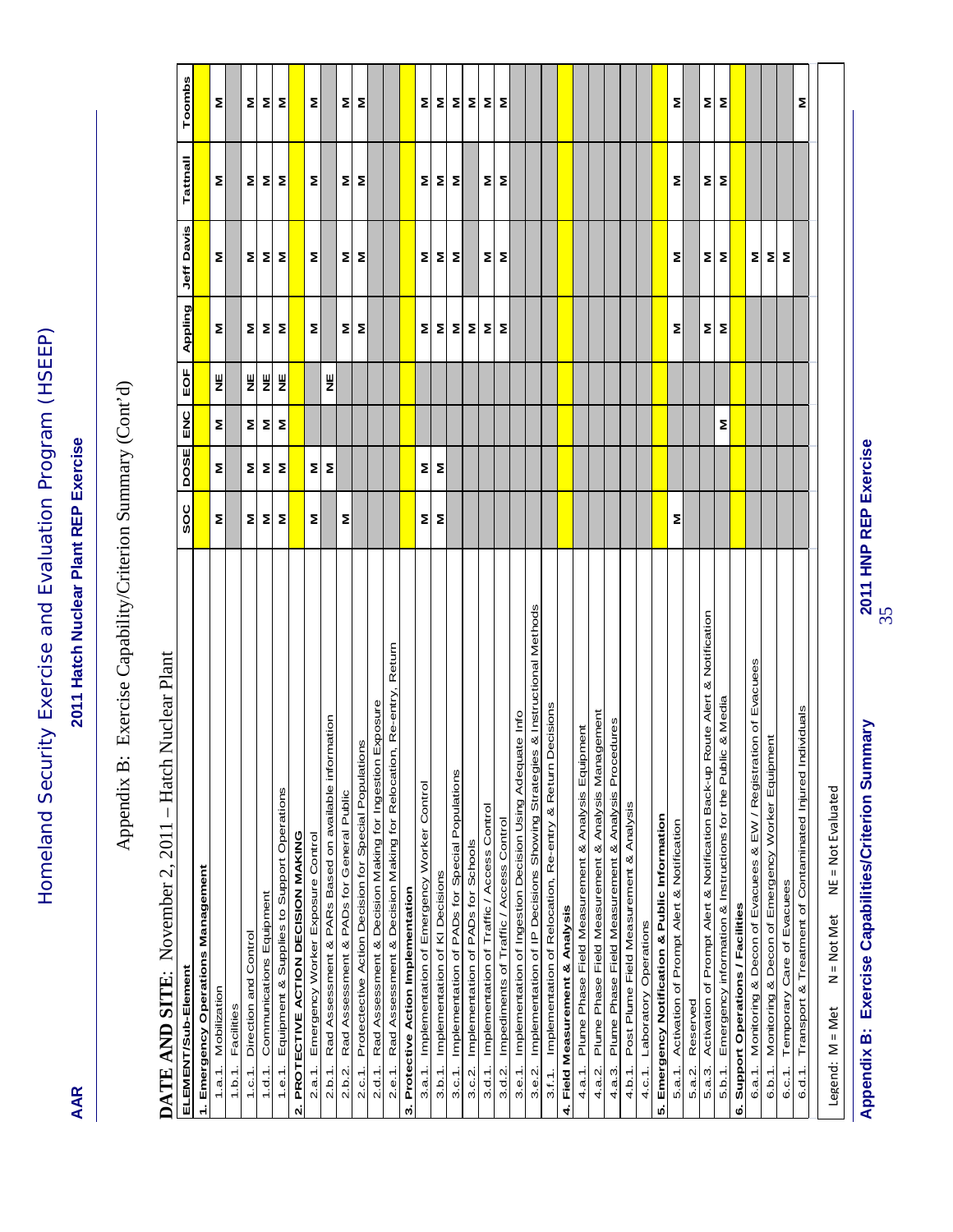This Page Intentionally Left Blank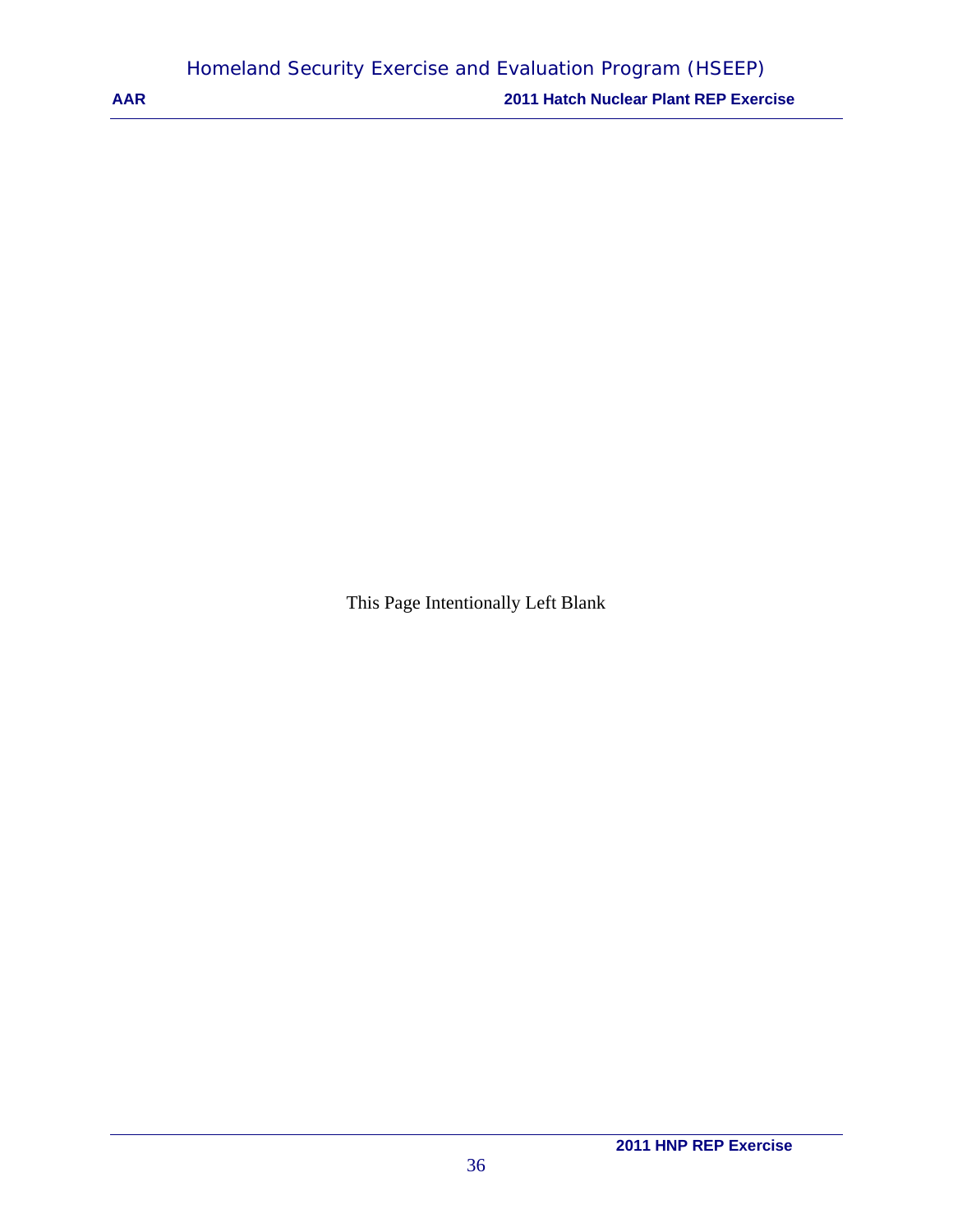# **Appendix C: Exercise Evaluators and Assignments**

| <b>Location</b>                            | <b>Evaluation Team</b>                                   | <b>Capability &amp; Activity</b>                                |  |  |  |
|--------------------------------------------|----------------------------------------------------------|-----------------------------------------------------------------|--|--|--|
| <b>Joint Operations</b>                    |                                                          |                                                                 |  |  |  |
| <b>EOF</b>                                 | Not Evaluated                                            | <b>EOC</b> Management                                           |  |  |  |
| <b>ENC</b>                                 | T. Hegele (ICF)                                          | Emergency Public Information & Warning                          |  |  |  |
| <b>State of Georgia</b>                    |                                                          |                                                                 |  |  |  |
| <b>SOC</b>                                 | R. Gantt (ICF)<br>Q. Ivy (FEMA)                          | <b>EOC</b> Management                                           |  |  |  |
| Dose Assessment                            | L. Generette (EPA)                                       | HAZMAT Response & Decontamination                               |  |  |  |
| <b>Appling County</b>                      |                                                          |                                                                 |  |  |  |
| <b>EOC</b>                                 | W. Cushman (FEMA)<br>J. Sandberg (FEMA)                  | <b>EOC</b> Management<br>Emergency Public Information & Warning |  |  |  |
| Protective Actions<br>for Schools          | Odis Spencer (FEMA)                                      | Citizen Evacuation & Shelter In Place                           |  |  |  |
| <b>TCPs</b>                                | J. Sandberg (FEMA)                                       | Emergency Public Safety & Security Response                     |  |  |  |
| <b>Backup Route</b><br>Alerting            | J. Sandberg (FEMA)                                       | Emergency Public Information & Warnings                         |  |  |  |
| <b>Jeff Davis County</b>                   |                                                          |                                                                 |  |  |  |
| <b>EOC</b>                                 | R. Shaw (FEMA)<br>M. Dalton (ICF)                        | <b>EOC</b> Management<br>Emergency Public Information & Warning |  |  |  |
| <b>TCPs</b>                                | M. Dalton (ICF)                                          | Emergency Public Safety & Security Response                     |  |  |  |
| <b>Backup Route</b>                        |                                                          |                                                                 |  |  |  |
| Alerting                                   | M. Dalton (ICF)                                          | Emergency Public Information & Warnings                         |  |  |  |
| <b>Tattnall County</b>                     |                                                          |                                                                 |  |  |  |
| EOC                                        | JT Ackermann (FEMA)<br>R. Smith (ICF)                    | <b>EOC</b> Management<br>Emergency Public Information & Warning |  |  |  |
| <b>TCPs</b>                                | R. Smith (ICF)                                           | Emergency Public Safety & Security Response                     |  |  |  |
| <b>Backup Route</b><br>Alerting            | R. Smith (ICF)                                           | Emergency Public Information & Warnings                         |  |  |  |
| <b>Toombs County</b>                       |                                                          |                                                                 |  |  |  |
| <b>EOC</b>                                 | O. Spencer (FEMA)<br>D. White (ICF)                      | <b>EOC</b> Management<br>Emergency Public Information & Warning |  |  |  |
| <b>TCPs</b>                                | D. White (ICF)                                           | Emergency Public Safety & Security Response                     |  |  |  |
| <b>Backup Route</b><br>Alerting            | D. White (ICF)                                           | Emergency Public Information & Warnings                         |  |  |  |
| <b>Emergency Worker</b><br>& Vehicle Decon | O. Spencer (FEMA)<br>W. Cushman (FEMA)<br>R. Shaw (FEMA) | <b>HAZMAT</b> Response & Decontamination                        |  |  |  |
| Reception &<br>Congregate Care             | W. Cushman (FEMA)<br>O. Spencer (FEMA)<br>R. Shaw (FEMA) | <b>HAZMAT</b> Response & Decontamination<br>Mass Care           |  |  |  |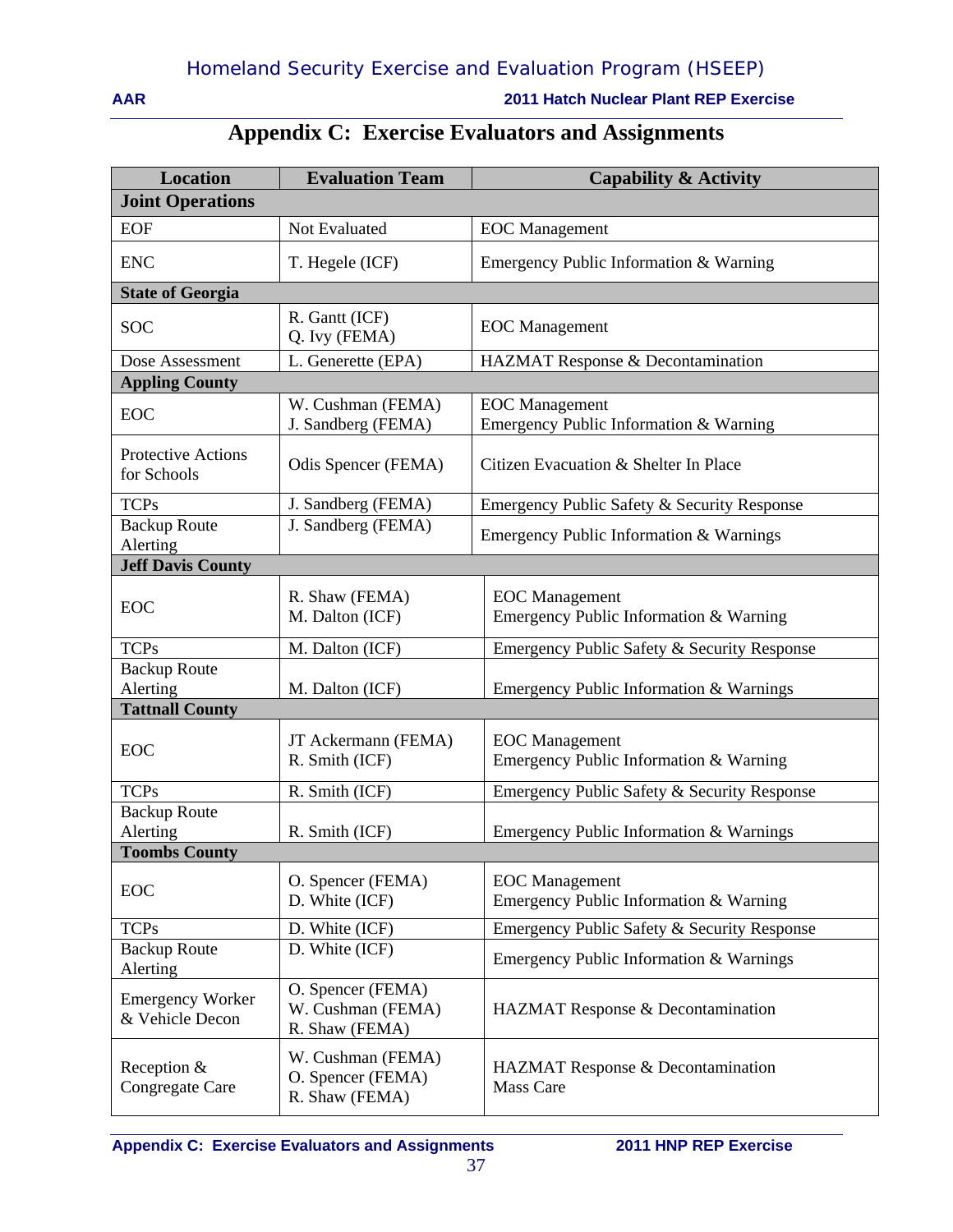This Page Intentionally Left Blank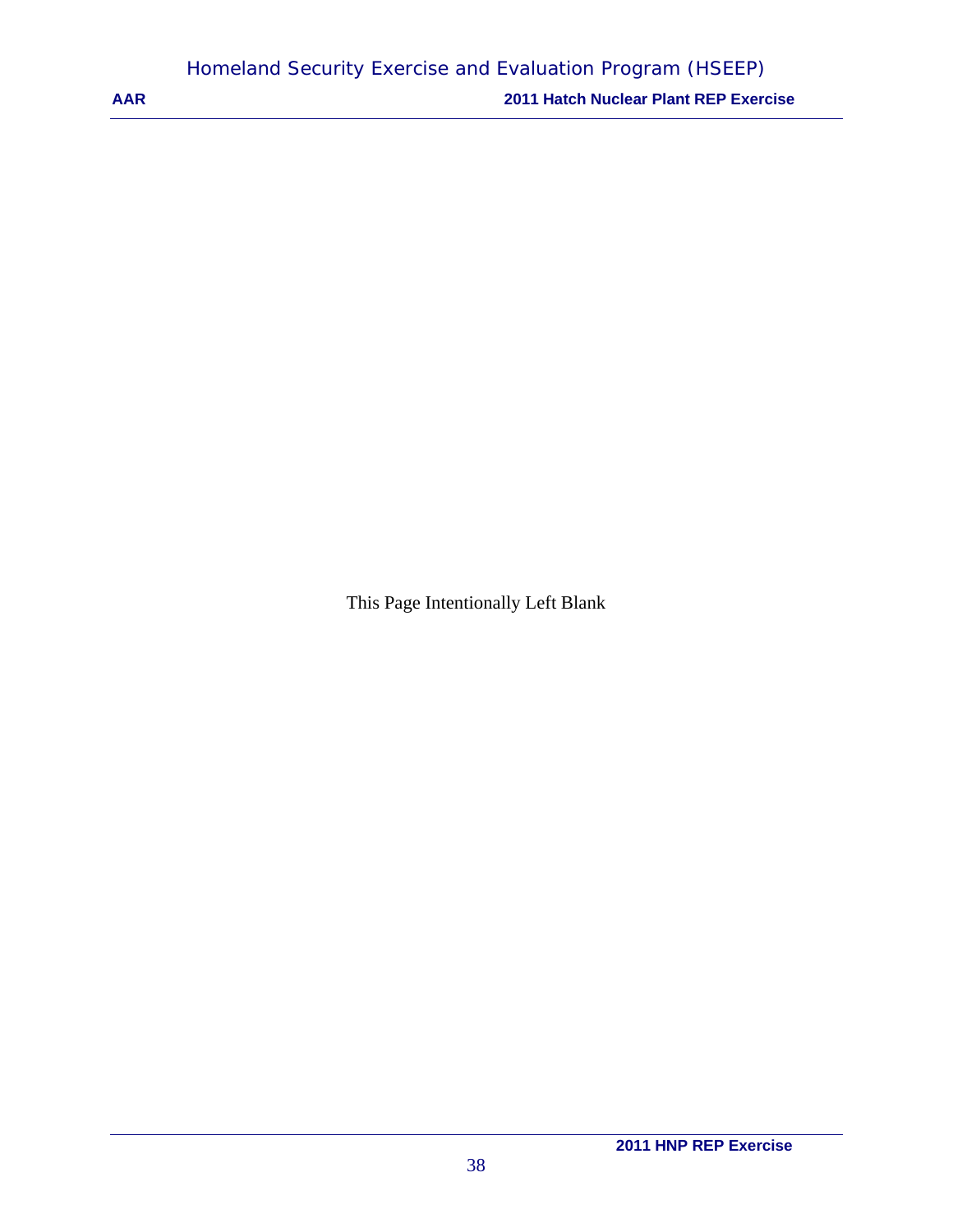## **Appendix D: Exercise Locations**

| <b>Exercise Locations</b>               |                  |
|-----------------------------------------|------------------|
| <b>GA State Operations Center (SOC)</b> |                  |
| POC: Stephen Clark                      | Appl             |
| 935 E. Confederate Ave                  | 259              |
| Atlanta, Georgia 30316                  | Baxl             |
| 404/635-7233                            | 912/3            |
| <b>Appling County EOC</b>               |                  |
| <b>EMD:</b> Dane Bruce                  | Toor             |
| 259 West Parker St.                     | 3211             |
| Baxley, Georgia 31513                   | Lyon             |
| 912/367-8170                            |                  |
| <b>Jeff Davis County EOC</b>            |                  |
| <b>EMD</b> : James Dunn                 | Geor             |
| 10 Public Safety Drive                  | 1978             |
| Hazelhurst, Georgia 31539               | Reid             |
| 912/375-6628                            | 912/             |
| <b>Tattnall County EOC</b>              |                  |
| <b>EMD:</b> Walt Rogers                 | Reid             |
| 194 John O. Parker Dr.                  | 148 <sup>1</sup> |
| Reidsville, Georgia 30453               | Reid             |
| 912/557-6820                            | 912/             |
| <b>Toombs County EOC</b>                | Ŋ                |
| EMD: Lynn Moore                         | 1 Me             |
| 321 North West Broad Street             | Vida             |
| Lyons, Georgia 30436                    | 912/             |
| 912/526-6424                            |                  |
| <b>Emergency News Center</b>            |                  |
|                                         | 509 I            |
| 406 E. Oxley Blvd.                      | Vida             |
| Vidalia, GA 30474                       | 912/             |
| <b>EOF</b>                              |                  |
| 40 Inverness Center Parkway             |                  |
| Birmingham, Alabama 35242               | 355 <sub>0</sub> |
| 205/992-7431                            | Lvon             |

**Out of Sequence Locations** 

**Appling County Schools**  ing County EOC West Parker St. ey, Georgia 31513 912/367-8170

**Toombs County Schools** nbs County EOC North West Broad Street s, Georgia 30436

### **Tattnall County EWD**  gia State Prison Fire Station State Highway147 sville, Georgia 30453 912/557-6778

**Tattnall County RCCC**  sville Middle School West Brazell Street sville, Georgia 30453 912/557-6778

**Meadows Regional Hospital (MSD)**  adows Parkway lia, Georgia 30474 912/537-8921

**Toombs-Montgomery EMS**  Maple Drive lia, Georgia 30474 537-0880

**MSD Incident Location** 

**255 Crossing Point** Lyons, Georgia 30436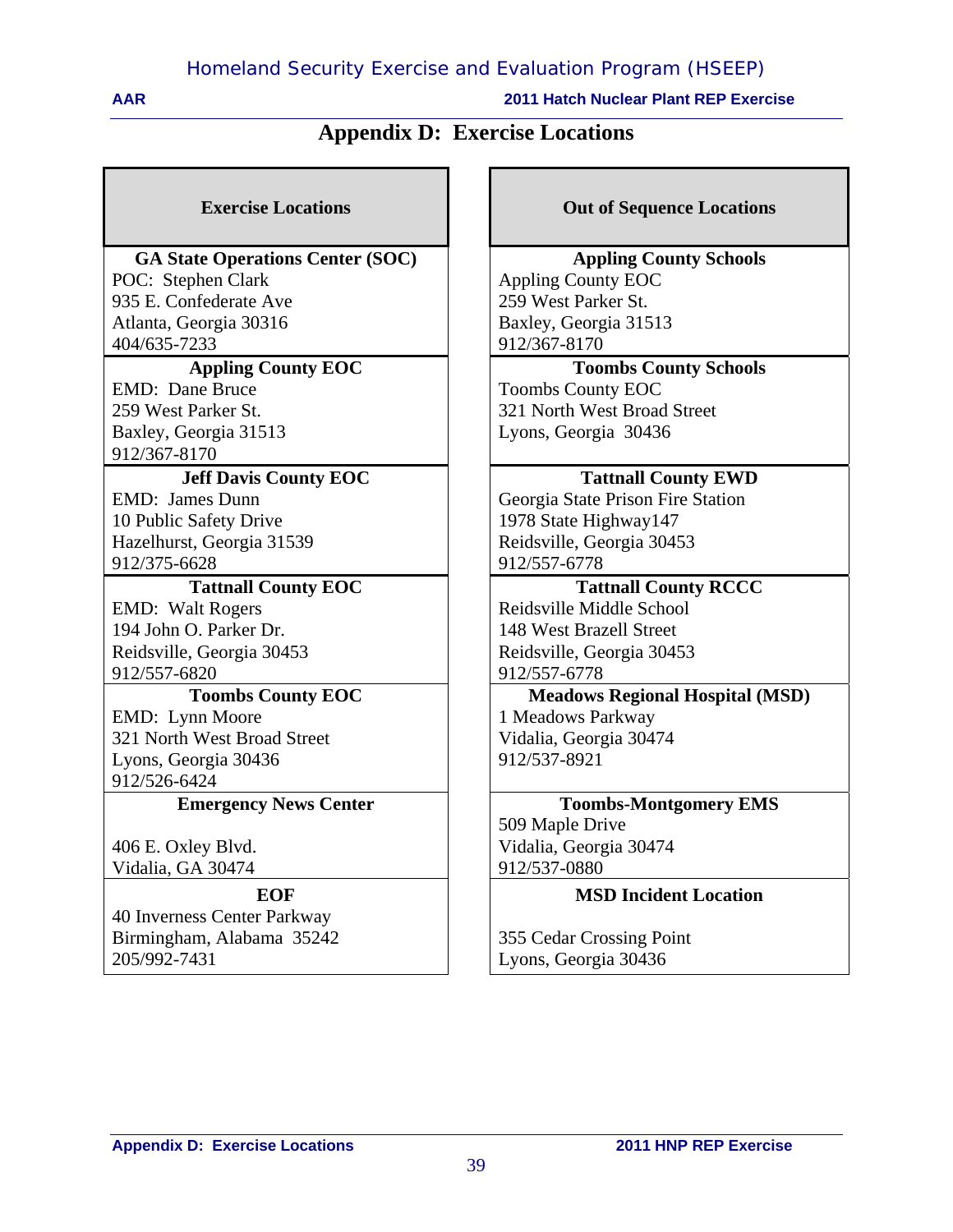This Page Intentionally Left Blank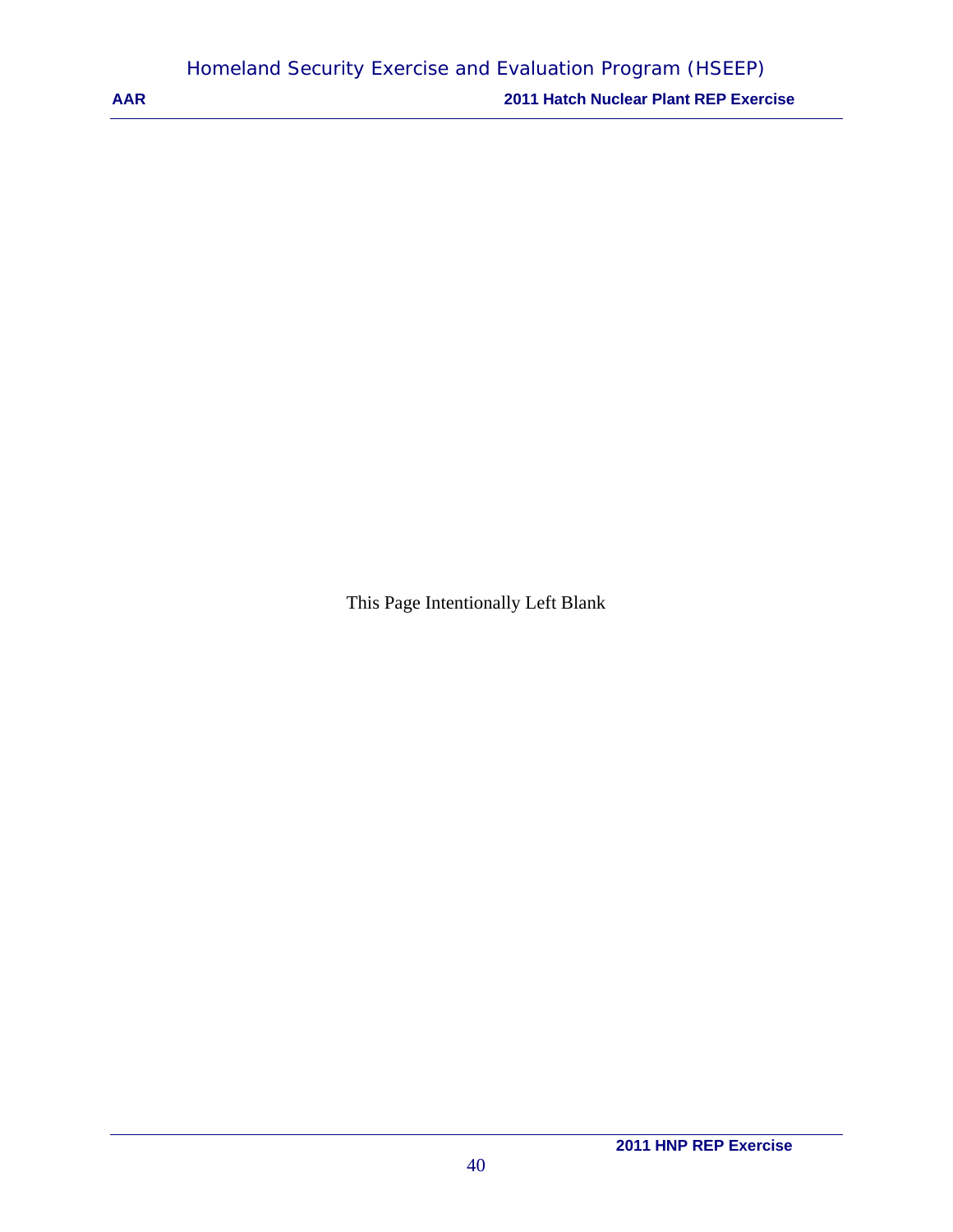## **Appendix E: Extent of Play Agreements**

**EI Hatch Nuclear Plant Radiological Emergency Preparedness Exercise November 2, 2011** 

### **1. EMERGENCY OPERATIONS MANAGEMENT**

### *Sub-Element 1.a—Mobilization*

**Criterion 1.a.1: OROs use effective procedures to alert, notify, and mobilize emergency personnel and activate facilities in a timely manner. (NUREG-0654, A.4; D.3, 4; E.1, 2; H.4)** 

### **Extent of Play**

Responsible OROs should demonstrate the capability to receive notification of an emergency situation from the licensee, verify the notification, and contact, alert and mobilize key emergency personnel in a timely manner. Responsible OROs should demonstrate the activation of facilities for immediate use by mobilized personnel when they arrive to begin emergency operations. Activation of facilities should be completed in accordance with the plan and/or procedures. Pre-positioning of emergency personnel is appropriate, in accordance with the extent-of-play agreement, at those facilities located beyond a normal commuting distance from the individual's duty location or residence. All activities must be based on the ORO's plans and procedures and completed as they would be in an actual emergency, unless noted above or otherwise indicated in the extent-of-play agreement.

- The State of Georgia will exercise command and control from the State Operations Center (SOC), located at GEMA Headquarters in Atlanta, GA. SOC staff will be notified using normal notification procedures. Participating agencies not located near GEMA headquarters may pre-position at the GEMA complex, however, they will not participate until they receive notification through normal notification procedures.
- All participating counties, to include Appling, Jeff Davis, Tattnall and Toombs will use normal notification procedures as the scenario dictates. Some participating agencies may pre-position personnel at their local county EOC, however, they will not participate until they receive notification through normal notification procedures.
- Those facilities and organizations which may be involved in the pre-positioning of personnel may include, but are not limited to, the following:
	- o State Operations Center, Atlanta, GA
	- o GA DNR/EPD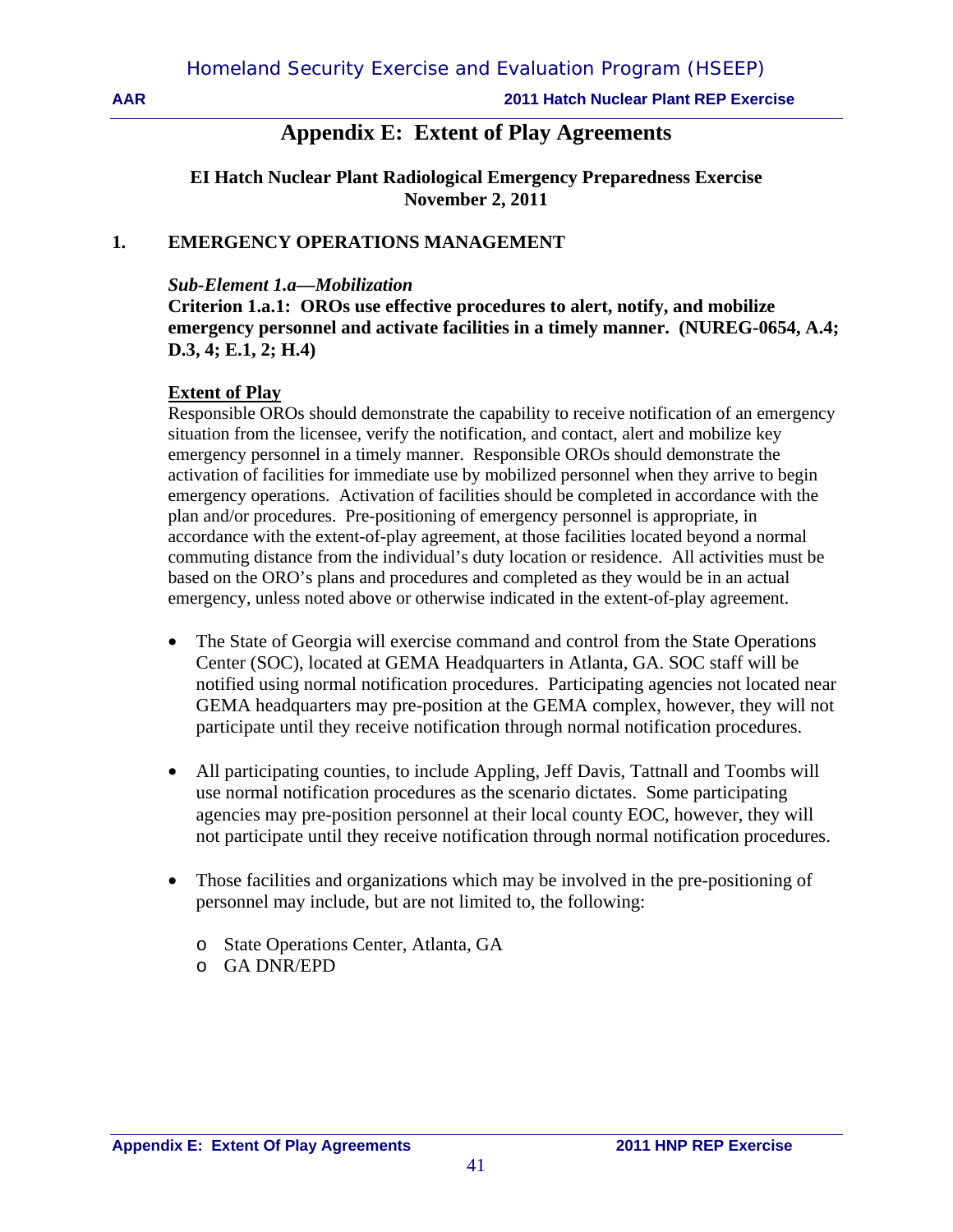| o GA Department of Agriculture Plant Hatch 2011 Evaluated Exercise Extent of |
|------------------------------------------------------------------------------|
| Play Plant Hatch Emergency News Center, Vidalia, GA                          |

- o GEMA Public Affairs Officers
- o Participating county public information representatives
- o Southern Company Emergency Operations Facility Birmingham, AL
- o GEMA Liaison(s)
- o Appling County EOC / Jeff Davis EOC / Tattnall County EOC / Toombs County EOC
- o GEMA Liaison(s)
- o Local EOC participants
- State of Georgia in agreement with clarifications above.
- All participating counties, to include Appling, Jeff Davis, Tattnall and Toombs are in agreement with clarifications above.

### *Sub-Element 1.c—Direction and Control*

### **Criterion 1.c.1: Key personnel with leadership roles for the ORO provide direction and control to that part of the overall response effort for which they are responsible (NUREG-0654, A.1.d; A.2.a, b)**

### **Extent of Play**

Leadership personnel should demonstrate the ability to carry out essential functions of the response effort, for example: keeping the staff informed through periodic briefings and/or other means, coordinating with other appropriate OROs, and ensuring completion of requirements and requests.

All activities associated with direction and control must be performed based on the ORO's plans and procedures and completed as they would be in an actual emergency, unless otherwise noted above or indicated in the extent-of-play agreement.

- State direction and control will be directed from the SOC in Atlanta, GA. GEMA liaisons will be pre-deployed to each participating county Emergency Operations Center (EOC) to assist in the communication and coordination between the SOC and multiple off-site response organizations. In addition, GEMA liaisons will be pre-deployed to the Emergency Operations Facility (EOF) in Birmingham, AL.
- All participating counties, to include Appling, Jeff Davis, Tattnall and Toombs will provide direction and control from their respective county EOC.
- State of Georgia in agreement with clarifications above.
- All participating counties, to include Appling, Jeff Davis, Tattnall and Toombs are in agreement with clarifications above.

### *Sub-Element 1.d—Communications Equipment*

**Criterion 1.d.1: At least two communication systems are available, at least one operates properly and communication links are established and maintained with appropriate locations. Communications capabilities are managed in support of emergency operations. (NUREG-0654, F.1, 2)**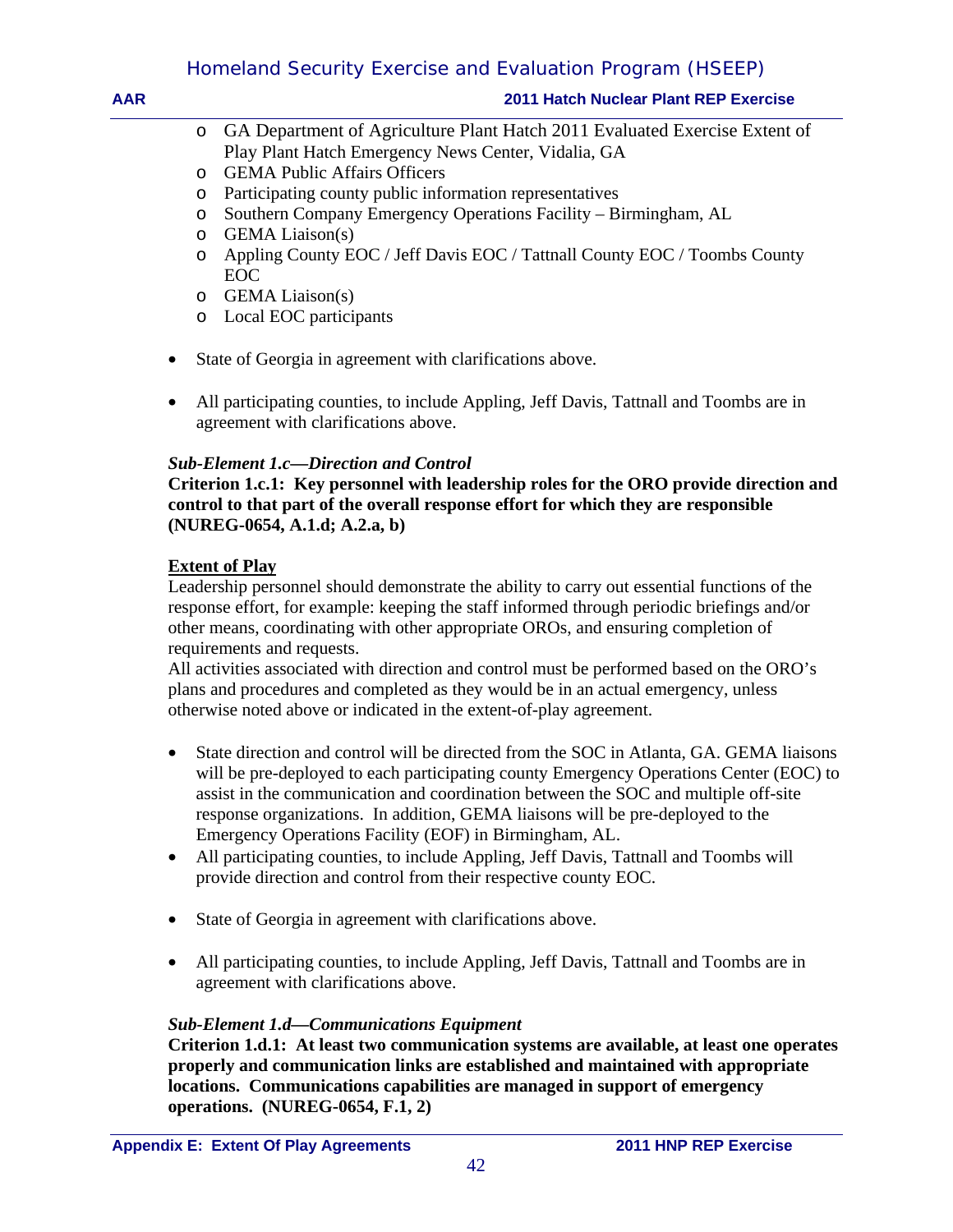### **Extent of Play**

OROs will demonstrate that a primary and at least one backup system are fully functional at the beginning of an exercise. If a communications system or systems are not functional, but exercise performance is not affected, no exercise issue will be assessed. Communications equipment and procedures for facilities and field units should be used as needed for the transmission and receipt of exercise messages. All facilities and field teams should have the capability to access at least one communication system that is independent of the commercial telephone system. Responsible OROs should demonstrate the capability to manage the communication systems and ensure that all message traffic is handled without delays that might disrupt the conduct of emergency operations. OROs should ensure that a coordinated communication link for fixed and mobile medical support facilities exists. The specific communications capabilities of OROs should be commensurate with that specified in the response plan and/or procedures. Exercise scenarios could require the failure of a communications system and the use of an alternate system, as negotiated in the extent-of-play agreement.

All activities associated with the management of communications capabilities must be demonstrated based on the ORO's plans and procedures and completed as they would be in an actual emergency, unless otherwise noted above or in the extent-of-play agreement.

- State of Georgia in agreement.
- All participating counties, to include Appling, Jeff Davis, Tattnall and Toombs are in agreement.

### *Sub-Element 1.e—Equipment and Supplies to Support Operation*  **Criterion 1.e.1: Equipment, maps, displays, dosimetry, potassium iodide (KI) and other supplies are sufficient to support emergency operations. (NUREG-0654, H.7, 10; J.10.a, b, e, J.11; K.3.a)**

### **Extent of Play**

Equipment within the facility (facilities) should be sufficient and consistent with the role assigned to that facility in the ORO's plans and/or procedures in support of emergency operations. Use of maps and displays is encouraged.

All instruments, should be inspected, inventoried and operationally checked before each use. Instruments should be calibrated in accordance with the manufacturer's recommendations. A label indicating such calibration should be on each instrument or calibrated frequency can be verified by other means. Additionally, instruments being used to measure activity should have a range of readings sticker affixed to the side of the instrument. The above considerations should be included in 4.a.1 for field team equipment; 4.c.1 for radiological laboratory equipment (does not apply to analytical equipment); reception center and emergency worker facilities' equipment under 6.a.1; and ambulance and medical facilities' equipment under 6.d.1.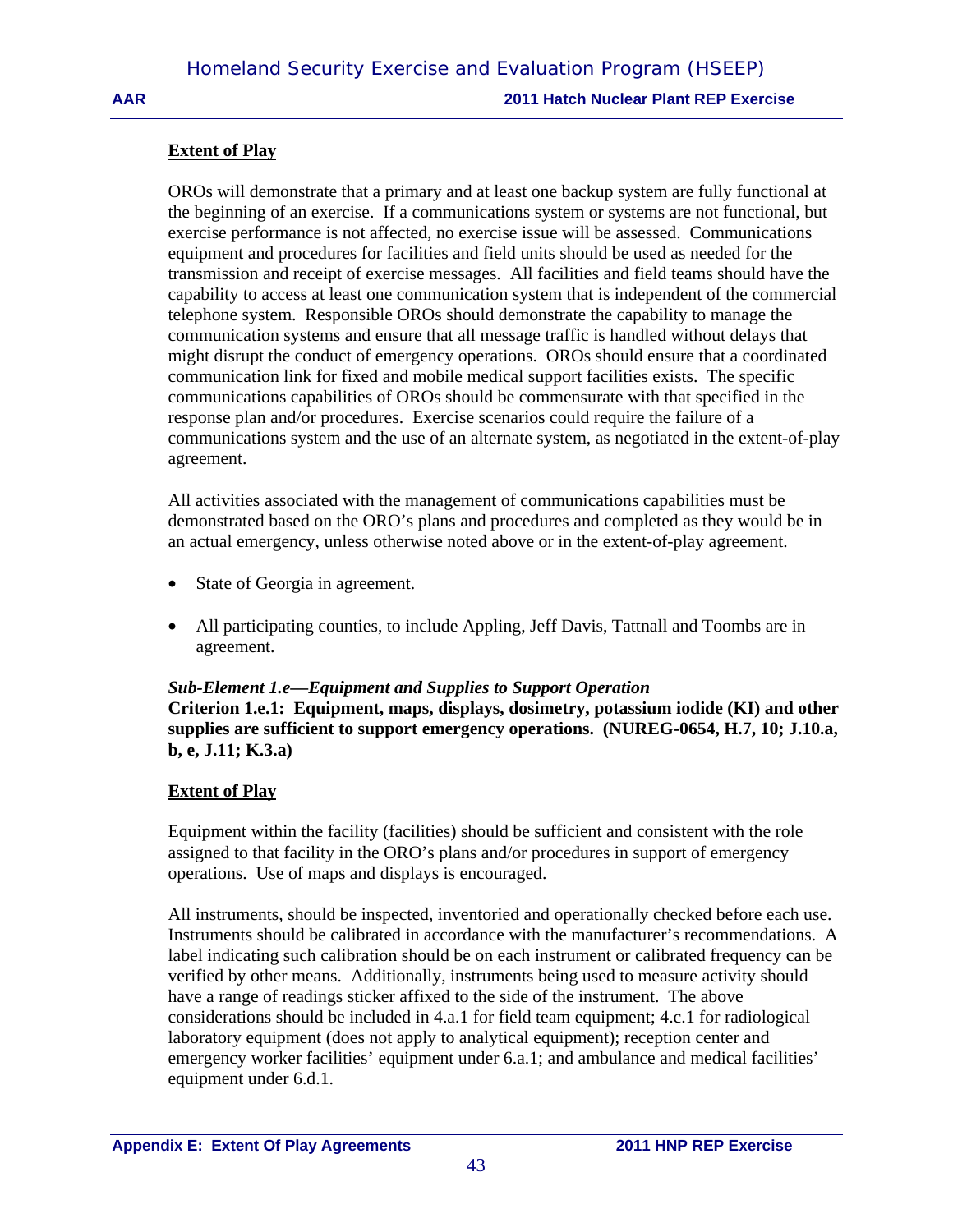### **AAR 2011 Hatch Nuclear Plant REP Exercise**

Sufficient quantities of appropriate direct-reading and permanent record dosimetry and dosimeter chargers should be available for issuance to all categories of emergency workers that could be deployed from that facility. Appropriate direct-reading dosimetry should allow individual(s) to read the administrative reporting limits and maximum exposure limits contained in the ORO's plans and procedures.

Dosimetry should be inspected for electrical leakage at least annually and replaced, if necessary. This leakage testing will be verified during the exercise, through documentation submitted in the Annual Letter of Certification, and/or through a staff assistance visit. Responsible OROs should demonstrate the capability to maintain inventories of KI sufficient for use by emergency workers, as indicated on rosters; where stipulated by the plan and/or procedures.

Quantities of dosimetry and KI available and storage locations(s) will be confirmed by physical inspection at storage location(s) or through documentation of current inventory submitted during the exercise, provided in the Annual Letter of Certification submission, and/or verified during a Staff Assistance Visit. Available supplies of KI should be within the expiration date indicated on KI bottles or blister packs. As an alternative, the ORO may produce a letter from a certified private or State laboratory indicating that the KI supply remains potent, in accordance with U.S. Pharmacopoeia standards.

At locations where traffic and access control personnel are deployed, appropriate equipment (e.g., vehicles, barriers, traffic cones and signs, etc.) should be available or their availability described.

All activities must be based on the ORO's plans and procedures and completed as they would be in an actual emergency, unless noted above or otherwise indicated in the extent-of-play agreement.

- All dosimeters and radiation detection instruments are commercially procured. Practice or simulated TLDs, self- reading dosimetry, and simulated KI will be furnished to State and county emergency workers as necessary. A participating County Radiation Protection Officer will issue the equipment and instructions at the participating county EOCs. The general public is not provided KI.
- Evaluation of equipment and supplies will be completed during Staff Assistance Visits (SAVs) identified below:

September 20 Staff Assistance Visits September 21 Staff Assistance Visits Toombs County 1300-1400 Appling County 0900-1000 Tattnall County 1530-1630 Jeff Davis County 1100-1200

- State of Georgia in agreement with clarifications above.
- All participating counties, to include Appling, Jeff Davis, Tattnall, and Toombs are in agreement with clarifications above.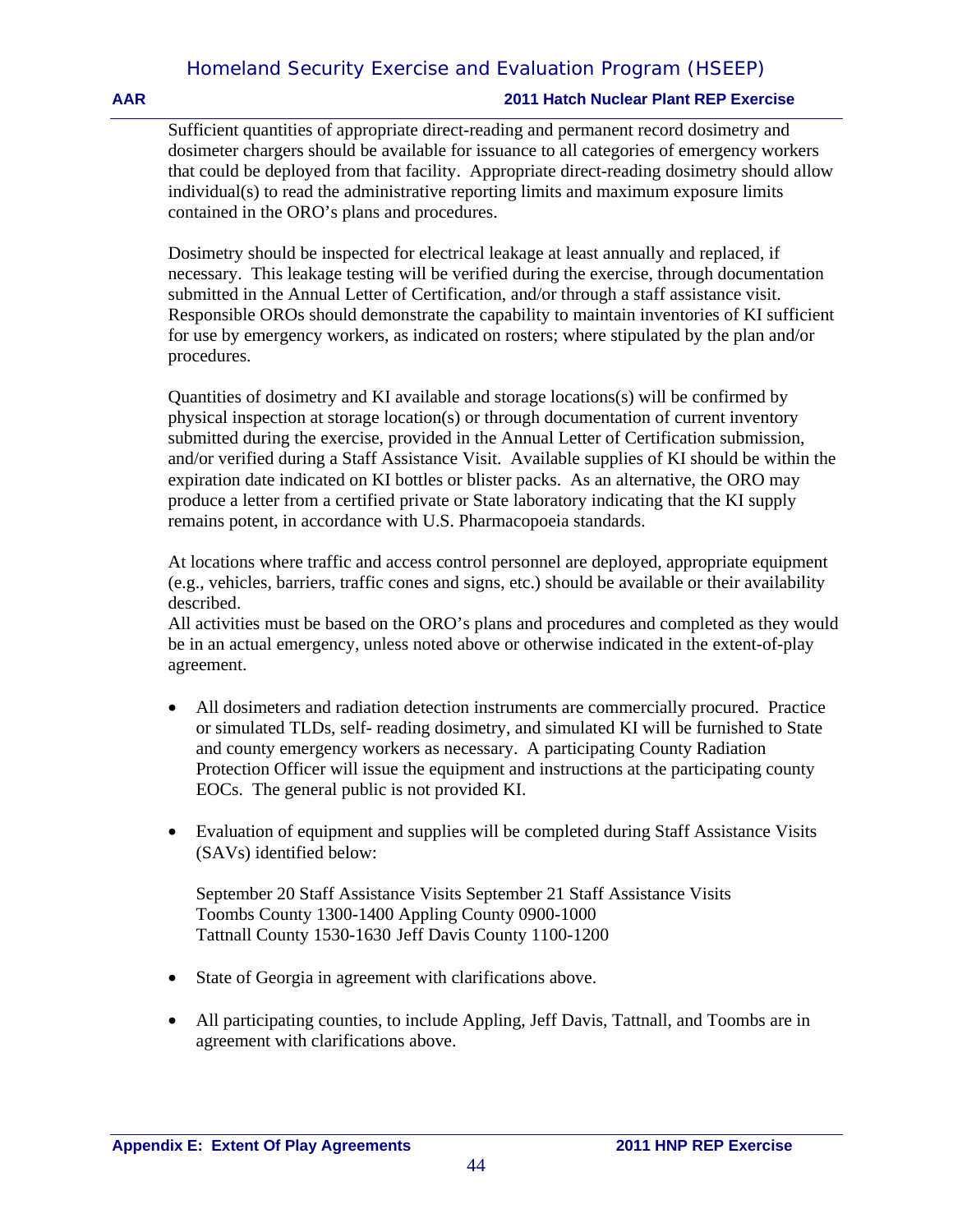### **2. PROTECTIVE ACTION DECISION MAKING**

### *Sub-Element 2.a—Emergency Worker Exposure Control*

**Criterion 2.a.1: OROs use a decision making process, considering relevant factors and appropriate coordination, to ensure that an exposure control system, including the use of KI, is in place for emergency workers including provisions to authorize radiation exposure in excess of administrative limits or protective action guides. (NUREG-0654, K.4, J.10.e, f)** 

### **Extent of Play**

OROs authorized to send emergency workers into the plume exposure pathway EPZ should demonstrate a capability to meet the criterion based on their emergency plans and procedures.

If necessary, the state OROs should demonstrate the capability to make decisions concerning the authorization of exposure levels in excess of preauthorized levels and to the number of emergency workers receiving radiation dose above pre-authorized levels. As appropriate, OROs should demonstrate the capability to make decisions on the distribution and administration of KI as a protective measure, based on the ORO's plan and/or procedures or projected thyroid dose compared with the established Protective Action Guides (PAGs) for KI administration.

All activities must be based on the ORO's plans and procedures and completed as they would be in an actual emergency, unless noted above or otherwise indicated in the extent-of-play agreement.

- State of Georgia in agreement.
- All participating counties, to include Appling, Jeff Davis, Tattnall, and Toombs are in agreement.

### *Sub-Element 2.b—Radiological Assessment and Protective Action Recommendations and Decisions for the Plume Phase of the Emergency*

**Criterion 2.b.1: Appropriate protective action recommendations are based on available information on plant conditions, field monitoring data, and licensee and ORO dose projections, as well as knowledge of onsite and offsite environmental conditions. (NUREG-0654, I.8, 10 and Supplement 3)** 

### **Extent of Play**

During the initial stage of the emergency response, following notification of plant conditions that may warrant offsite protective actions, the ORO should demonstrate the capability to use appropriate means, described in the plan and/or procedures, to develop protective action recommendations (PAR) for decision-makers based on available information and recommendations from the licensee and field monitoring data, if available.

When release and meteorological data are provided by the licensee, the ORO also considers these data. The ORO should demonstrate a reliable capability to independently validate dose projections. The types of calculations to be demonstrated depend on the data available and the need for assessments to support the PARs appropriate to the scenario. In all cases,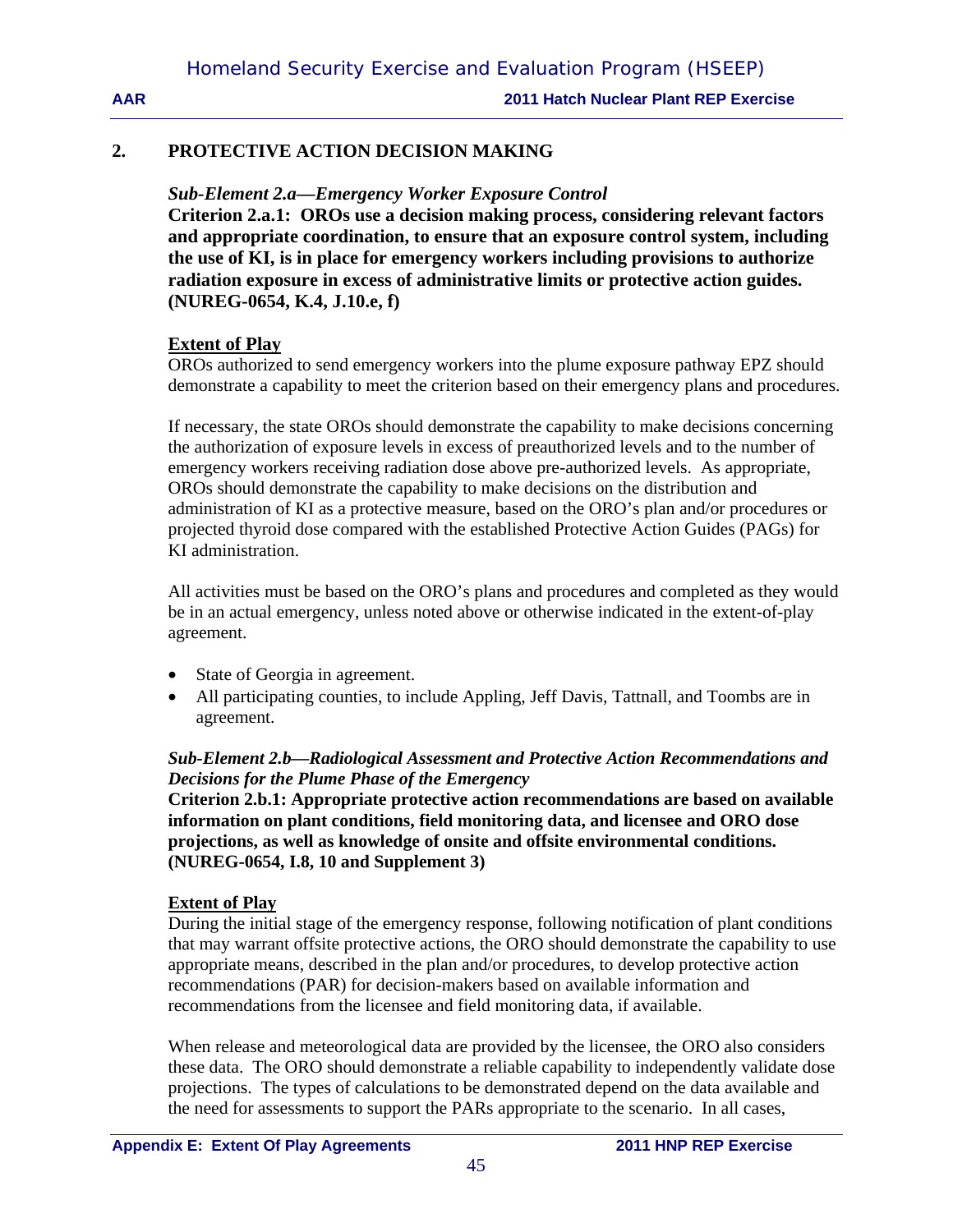### **AAR 2011 Hatch Nuclear Plant REP Exercise**

calculation of projected dose should be demonstrated. Projected doses should be related to quantities and units of the PAG to which they will be compared. PARs should be promptly transmitted to decision-makers in a prearranged format.

Differences greater than a factor of 10 between projected doses by the licensee and the ORO should be discussed with the licensee with respect to the input data and assumptions used the use of different models, or other possible reasons. Resolution of these differences should be incorporated into the PAR if timely and appropriate. The ORO should demonstrate the capability to use any additional data to refine projected doses and exposure rates and revise the associated PARs.

All activities must be based on the ORO's plans and procedures and completed as they would be in an actual emergency, unless noted above or otherwise indicated in the extent-of-play agreement.

• State of Georgia in agreement.

**Criterion 2.b.2: A decision-making process involving consideration of appropriate factors and necessary coordination is used to make protective action decisions (PAD) for the general public (including the recommendation for the use of KI, if ORO policy). (NUREG-0654, J.9, 10.f, m)** 

### **Extent of Play**

Offsite Response Organizations (OROs) should have the capability to make both initial and subsequent PADs. They should demonstrate the capability to make initial PADs in a timely manner appropriate to the situation, based on notification from the licensee, assessment of plant status and releases, and PARs from the utility and ORO staff.

The dose assessment personnel may provide additional PARs based on the subsequent dose projections, field monitoring data, or information on plant conditions. The decision makers should demonstrate the capability to change protective actions as appropriate based on these projections.

If the ORO has determined that KI will be used as a protective measure for the general public under offsite plans, then the ORO should demonstrate the capability to make decisions on the distribution and administration of KI as a protective measure for the general public to supplement sheltering and evacuation. This decision should be based on the ORO's plan and/or procedures or projected thyroid dose compared with the established PAG for KI administration. The KI decision making process should involve close coordination with appropriate assessment and decision-making staff.

If more than one ORO is involved in decision-making, OROs should communicate and coordinate PADs with affected OROs. OROs should demonstrate the capability to communicate the contents of decisions to the affected jurisdictions.

All decision-making activities by ORO personnel must be performed based on the ORO's plans and procedures and completed as they would be in an actual emergency, unless noted above or otherwise indicated in the extent-of-play agreement.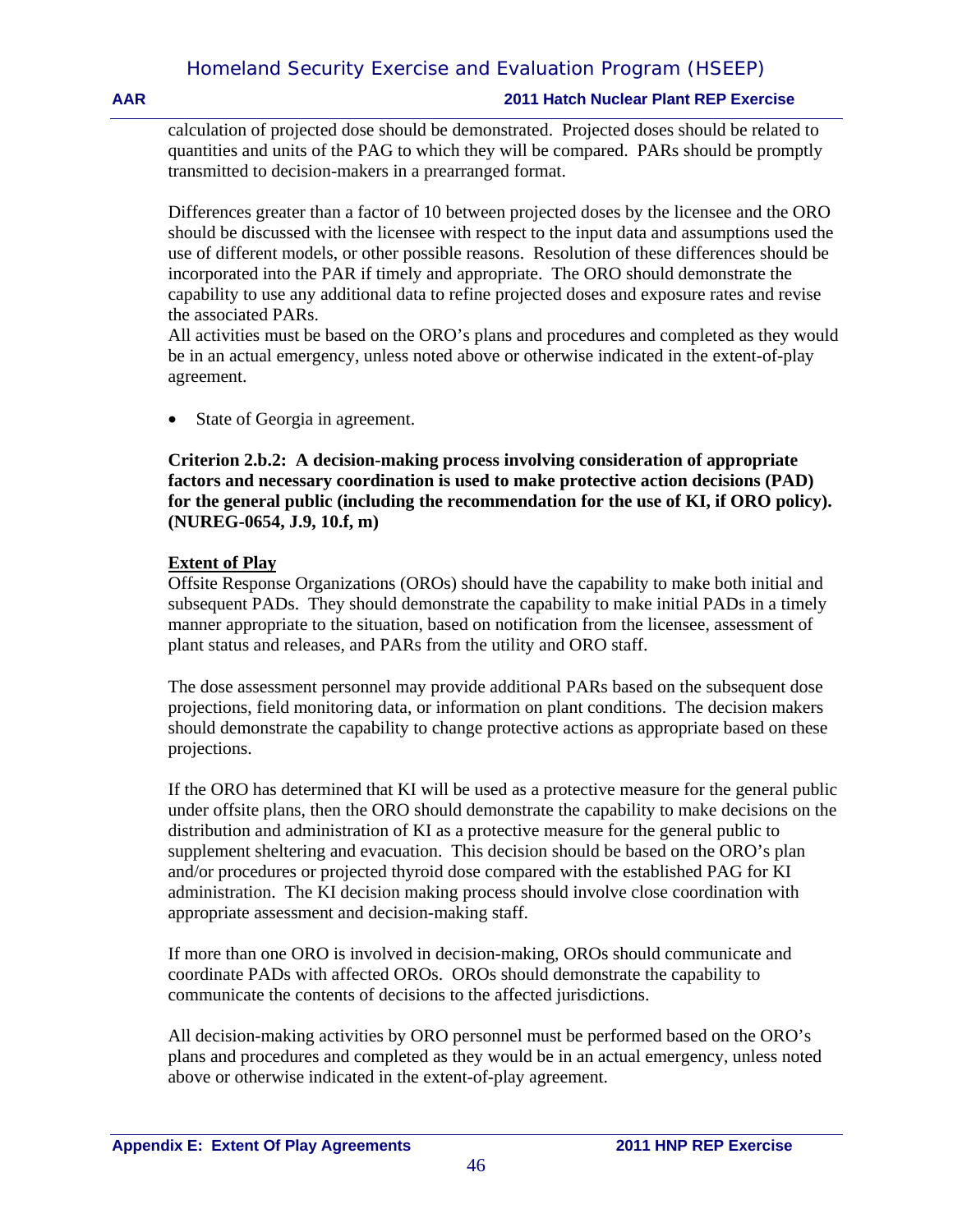### **2011 Hatch Nuclear Plant REP Exercise**

- State of Georgia in agreement.
- All participating counties, to include Appling, Jeff Davis, Tattnall, and Toombs are in agreement.

### *Sub-Element 2.c—Protective Action Decisions for Protection of Special Populations*  **Criterion 2.c.1: Protective action decisions are made, as appropriate, for special population groups. (NUREG-0654, J.9, J.10.d, e)**

### **Extent of Play**

Usually, it is appropriate to implement evacuation in areas where doses are projected to exceed the lower end of the range of PAGs, except for situations where there is a high-risk environment where high-risk groups (e.g., the immobile or infirm) are involved. In these cases, examples of factors that should be considered are: weather conditions, shelter availability, availability of transportation assets, risk of evacuation vs. risk from the avoided dose, and precautionary school evacuations. In situations where an institutionalized population cannot be evacuated, the administration of KI should be considered by the OROs. Applicable OROs should demonstrate the capability to alert and notify all public school systems/districts of emergency conditions that are expected to or may necessitate protective actions for students. Contacts with public school systems/districts must be actual.

In accordance with plans and/or procedures, OROs and/or officials of public school systems/districts should demonstrate the capability to make prompt decisions on protective actions for students. Officials should demonstrate that the decision making process for protective actions considers (that is, either accepts automatically or gives heavy weight to) protective action recommendations made by ORO personnel, the ECL at which these recommendations are received, preplanned strategies for protective actions for that ECL, and the location of students at the time (for example, whether the students are still at home, en route to the school, or at the school).

All decision-making activities associated with protective actions, including consideration of available resources, for special population groups must be based on the ORO's plans and procedures and completed as they would be in an actual emergency, unless noted above or otherwise indicated in the extent-of-play agreement.

- This to be accomplished by interview with appropriate county officials.
- All participating counties, to include Appling, Jeff Davis, Tattnall, and Toombs are in agreement with clarifications above.

### **3. PROTECTIVE ACTION IMPLEMENTATION**

*Sub-Element 3.a—Implementation of Emergency Worker Exposure Control*  **Criterion 3.a.1: The OROs issue appropriate dosimetry and procedures, and manage radiological exposure to emergency workers in accordance with the plans and procedures. Emergency workers periodically and at the end of each mission read their dosimeters and record the readings on the appropriate exposure record or chart. (NUREG-0654, K.3.a, b)**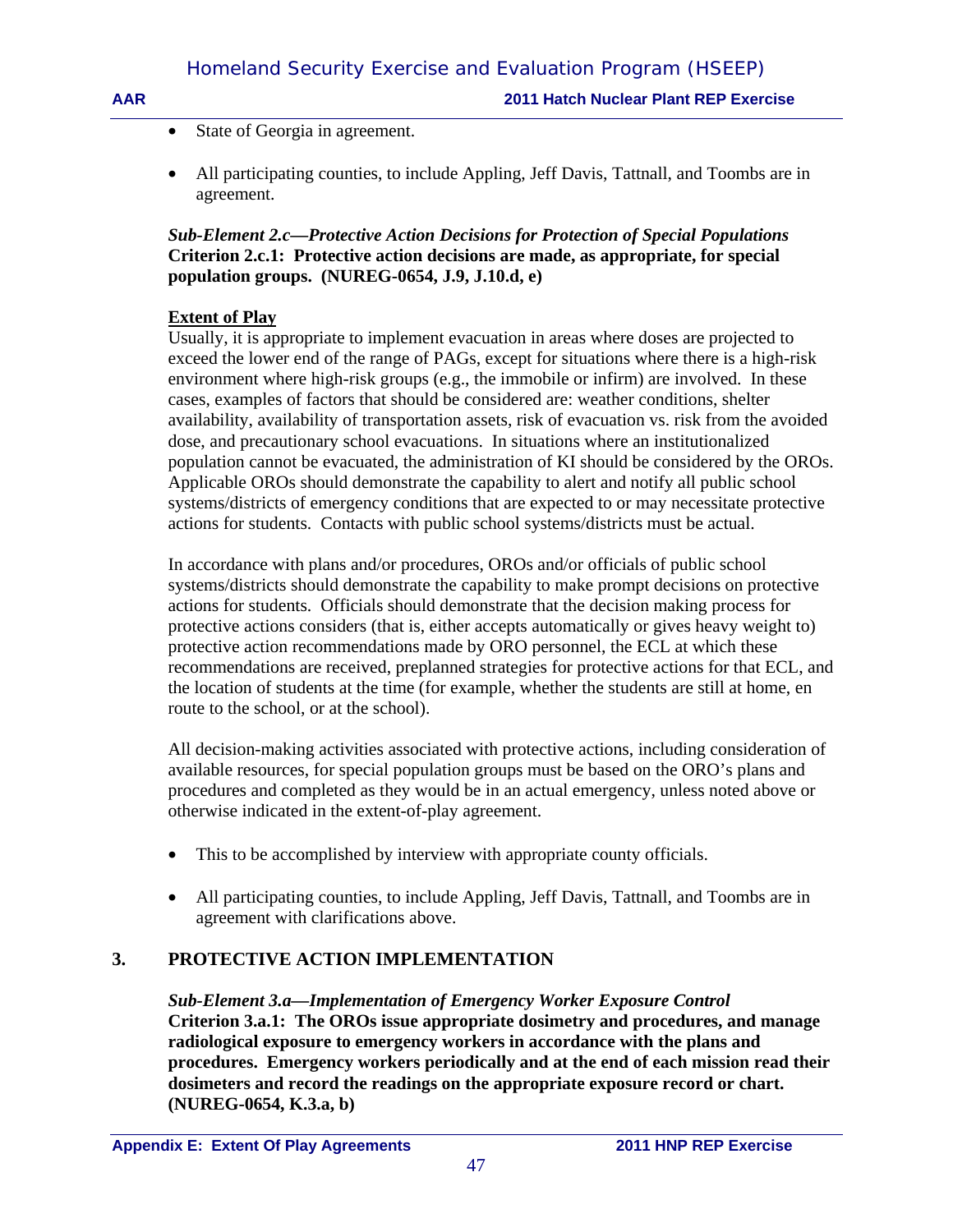### **Extent of Play**

OROs should demonstrate the capability to provide appropriate direct-reading and permanent record dosimetry, dosimeter chargers, and instructions on the use of dosimetry to emergency workers. For evaluation purposes, appropriate direct-reading dosimetry is defined as dosimetry that allows individual(s) to read the administrative reporting limits (that are preestablished at a level low enough to consider subsequent calculation of Total Effective Dose Equivalent) and maximum exposure limits (for those emergency workers involved in life saving activities) contained in the ORO's plans and procedures. Each emergency worker should have the basic knowledge of radiation exposure limits as specified in the ORO's plan and/or procedures. Procedures to monitor and record dosimeter readings and to manage radiological exposure control should be demonstrated. During a plume phase exercise, emergency workers should demonstrate the procedures to be followed when administrative exposure limits and turn back values are reached.

The emergency worker should report accumulated exposures during the exercise as indicated in the plans and procedures. OROs should demonstrate the actions described in the plan and/or procedures by determining whether to replace the worker, to authorize the worker to incur additional exposures or to take other actions. If scenario events do not require emergency workers to seek authorizations for additional exposure, evaluators should interview at least two emergency workers, to determine their knowledge of whom to contact in the event authorization is needed and at what exposure levels. Emergency workers may use any available resources (e.g., written procedures and/or coworkers) in providing responses.

Although it is desirable for all emergency workers to each have a direct-reading dosimeter, there may be situations where team members will be in close proximity to each other during the entire mission and adequate control of exposure can be effected for all members of the team by one dosimeter worn by the team leader. Emergency workers who are assigned to low exposure rate areas, e.g., at reception centers, counting laboratories, emergency operations centers, and communications centers, may have individual direct-reading dosimeters or they may be monitored by dosimeters strategically placed in the work area. It should be noted that, even in these situations, each team member must still have their own permanent record dosimetry.

All activities must be based on the ORO's plans and procedures and completed as they would be in an actual emergency, unless noted above or otherwise indicated in the extent-of-play agreement.

- This capability is to be demonstrated by interview only. The interview with the County Radiological Protection Officer (RPO) and Emergency Workers (EWs) will take place at each county Emergency Operations Center (EOC).
- The RPO will conduct a briefing prior to the simulated deployment of Emergency Workers (EWs). The RPO interview and briefing will take place in, or in close proximity to, each respective county EOC.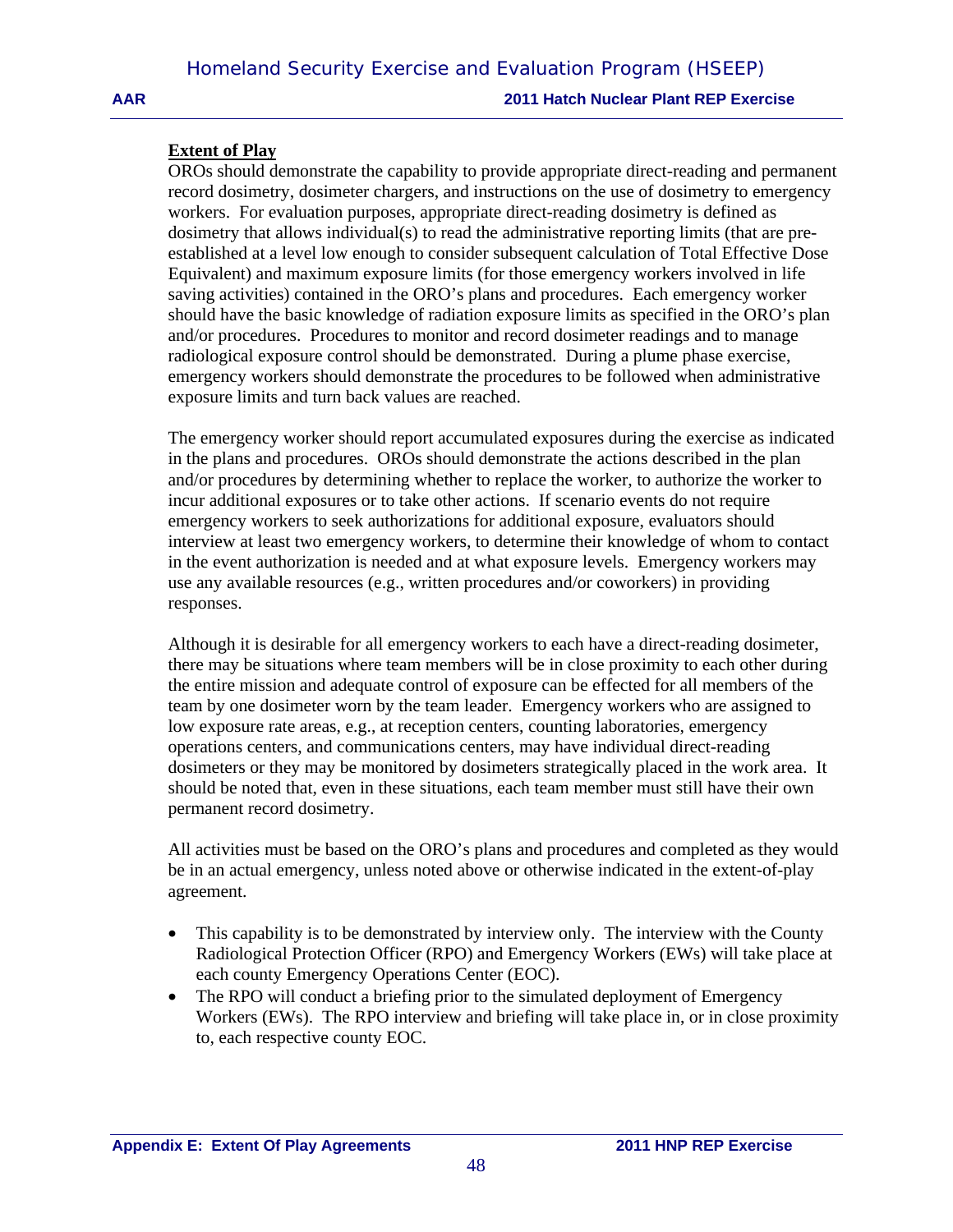| AR |  |  |  |
|----|--|--|--|
|    |  |  |  |

- Emergency Workers will be available following the RPO briefing to demonstrate, by interview, how to operate/use the equipment they are issued and understand the directions/guidance given by the RPO.
- State of Georgia in agreement with clarifications above.
- All participating counties, to include Appling, Jeff Davis, Tattnall, and Toombs are in agreement with clarifications above.

### *Sub-Element 3.b—Implementation of KI Decision*  **Criterion 3.b.1: KI and appropriate instructions are available should a decision to recommend use of KI be made. (NUREG-0654, J.10.e)**

### **Extent-of-play**

Offsite Response Organizations (OROs) should demonstrate the capability to make KI available to emergency workers, institutionalized individuals, and, where provided for in the ORO plan and/or procedures, to members of the general public. OROs should demonstrate the capability to accomplish distribution of KI consistent with decisions made. Organizations should have the capability to develop and maintain lists of emergency workers and institutionalized individuals who have ingested KI, including documentation of the date(s) and time(s) they were instructed to ingest KI. The ingestion of KI recommended by the designated ORO health official is voluntary. For evaluation purposes, the actual ingestion of KI is not necessary. OROs should demonstrate the capability to formulate and disseminate appropriate instructions on the use of KI for those advised to take it. If a recommendation is made for the general public to take KI, appropriate information should be provided to the public by the means of notification specified in the ORO's plan and/or procedures. Emergency workers should demonstrate the basic knowledge of procedures for the use of KI whether or not the scenario drives the use of KI. This can be accomplished by an interview with the evaluator.

All activities must be based on the ORO's plans and procedures and completed as they would be in an actual emergency, unless noted above or otherwise indicated in the extent-of-play agreement.

- This capability is to be demonstrated by interview only. The interview with the county Emergency Workers (EWs) will take place at each county Emergency Operations Center (EOC).
- State of Georgia in agreement with clarifications above.
- All participating counties, to include Appling, Jeff Davis, Tattnall, and Toombs are in agreement with clarifications above.

*Sub-Element 3.c—Implementation of Protective Actions for Special Populations:*  **Criterion 3.c.1: Protective action decisions are implemented for special populations other than schools within areas subject to protective actions. (NUREG-0654, J.10.c, d, g)**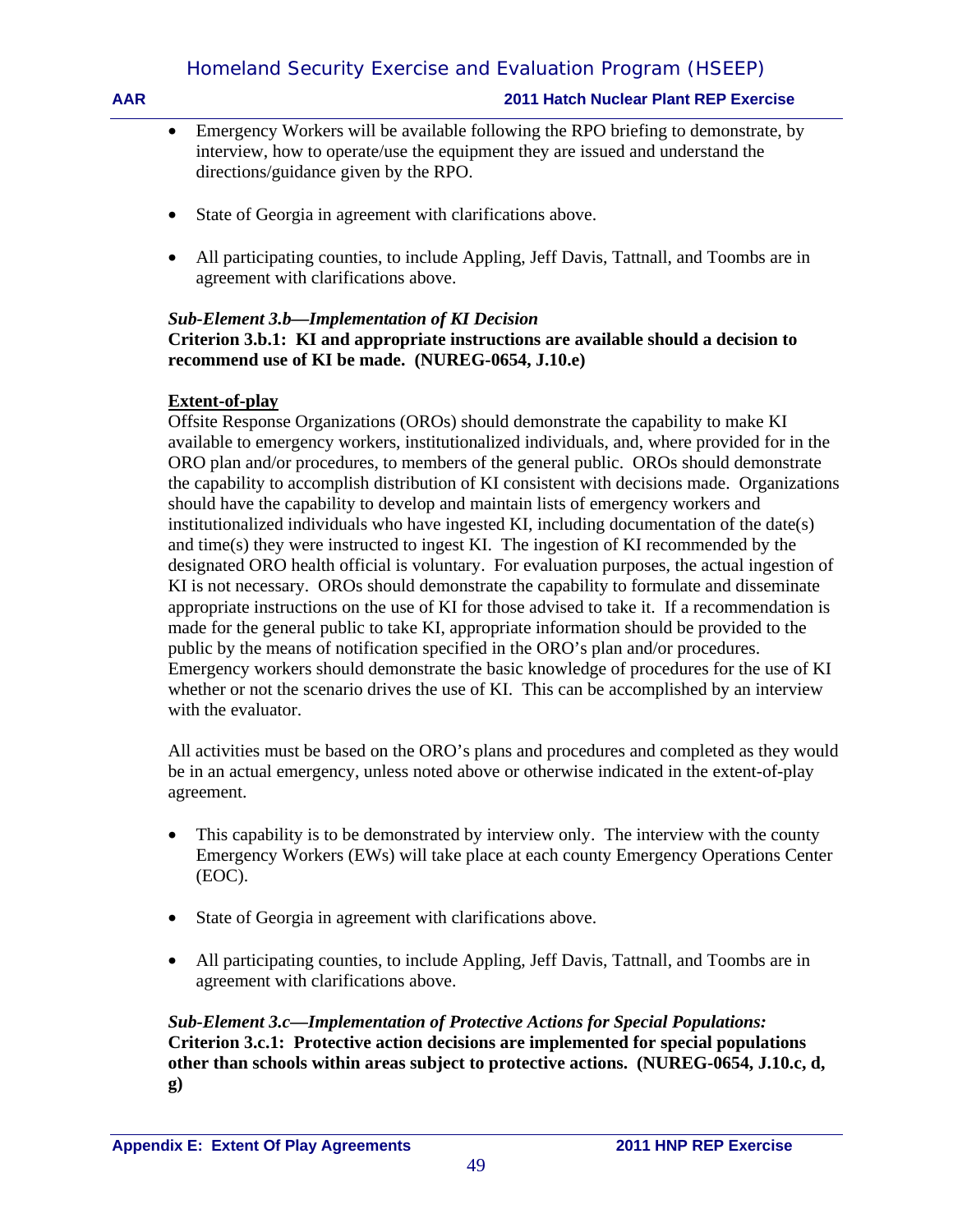### **Extent-of-play**

Applicable OROs should demonstrate the capability to alert and notify (for example, provide protective action recommendations and emergency information and instructions) special populations (hospitals, nursing homes, correctional facilities, mobility impaired individuals, transportation dependent, etc.). OROs should demonstrate the capability to provide for the needs of special populations in accordance with the ORO's plans and procedures.

Contact with special populations and reception facilities may be actual or simulated, as agreed to in the Extent-of-play. Some contacts with transportation providers should be actual, as negotiated in the extent-of-play. All actual and simulated contacts should be logged.

All implementing activities associated with protective actions for special populations must be based on the ORO's plans and procedures and completed as they would be in an actual emergency, unless noted above or otherwise indicated in the extent-of-play agreement.

• Implementation of protective actions for special populations will be demonstrated through interview with human service agencies represented in each county EOC as identified below;

| <b>Appling County</b>  | Public Health representatives within the Appling County EOC |
|------------------------|-------------------------------------------------------------|
|                        | Jeff Davis County EMA Director within the Jeff Davis EOC    |
| <b>Tattnall County</b> | EMA personnel within the Tattnall County EOC                |
| <b>Toombs County</b>   | EMA and DFCS personnel within the Toombs County EOC         |

• All participating counties, to include Appling, Jeff Davis, Tattnall, and Toombs are in agreement with clarifications above.

### **Criterion 3.c.2: OROs/School officials implement protective actions for schools. (NUREG-0654, J.10.c, d, g)**

### **Extent-of-play**

Public school systems/districts shall demonstrate the ability to implement protective action decisions for students. The demonstration shall be made as follows: At least one school in each affected school system or district, as appropriate, needs to demonstrate the implementation of protective actions. The implementation of canceling the school day, dismissing early, or sheltering should be simulated by describing to evaluators the procedures that would be followed. If evacuation is the implemented protective action, all activities to coordinate and complete the evacuation of students to reception centers, congregate care centers, or host schools may actually be demonstrated or accomplished through an interview process.

If accomplished through an interview process, appropriate school personnel including decision making officials (e.g., superintendent/principal, transportation director/bus dispatcher), and at least one bus driver (and the bus driver's escort, if applicable) should be available to demonstrate knowledge of their role(s) in the evacuation of school children. Communications capabilities between school officials and the buses, if required by the plan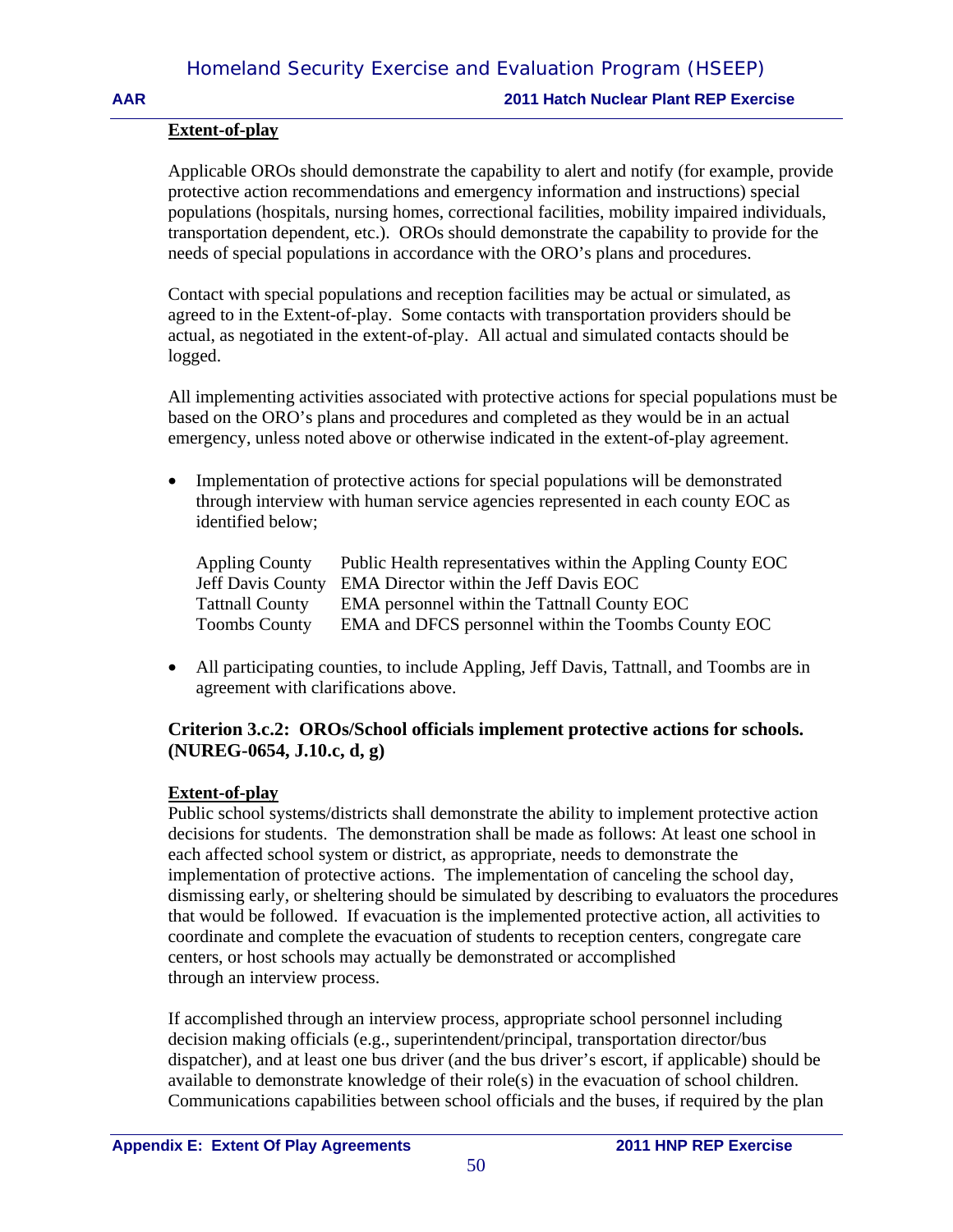and/or procedures, should be verified.

Officials of the school system(s) should demonstrate the capability to develop and provide timely information to OROs for use in messages to parents, the general public, and the media on the status of protective actions for schools. The provisions of this criterion also apply to any private schools, private kindergartens and day care centers that participate in REP exercises pursuant to the ORO's plans and procedures as negotiated in the extent-of-play agreement.

All activities must be based on the ORO's plans and procedures and completed, as they would be in an actual emergency, unless noted above or otherwise indicated in the extent ofplay agreement.

• Implementation of protective actions for schools will be demonstrated through interview with the following agency represented in each county EOC;

| <b>Appling County</b> | Appling County EMA / Appling County School System personnel<br>located in the EOC |
|-----------------------|-----------------------------------------------------------------------------------|
| <b>Toombs County</b>  | Toombs County EMA / Toombs County School System personnel<br>located in the EOC   |

• All participating counties, to include Appling and Toombs counties are in agreement with clarifications above.

### *Sub-Element 3.d—Implementation of Traffic and Access Control*  **Criterion 3.d.1: Appropriate traffic and access control is established. Accurate instructions are provided to traffic and access control personnel. (NUREG-0654, J.10.g, j)**

### **Extent of Play**

OROs should demonstrate the capability to select, establish, and staff appropriate traffic and access control points, consistent with protective action decisions (for example, evacuating, sheltering, and relocation), in a timely manner. OROs should demonstrate the capability to provide instructions to traffic and access control staff on actions to take when modifications in protective action strategies necessitate changes in evacuation patterns or in the area(s) where access is controlled.

Traffic and access control staff should demonstrate accurate knowledge of their roles and responsibilities. This capability may be demonstrated by actual deployment or by interview, in accordance with the extent-of-play agreement.

In instances where OROs lack authority necessary to control access by certain types of traffic (rail, water, and air traffic), they should demonstrate the capability to contact the State or Federal agencies with authority to control access.

All activities must be based on the ORO's plans and procedures and completed as they would be in an actual emergency, unless noted above or otherwise indicated in the extent-of-play agreement.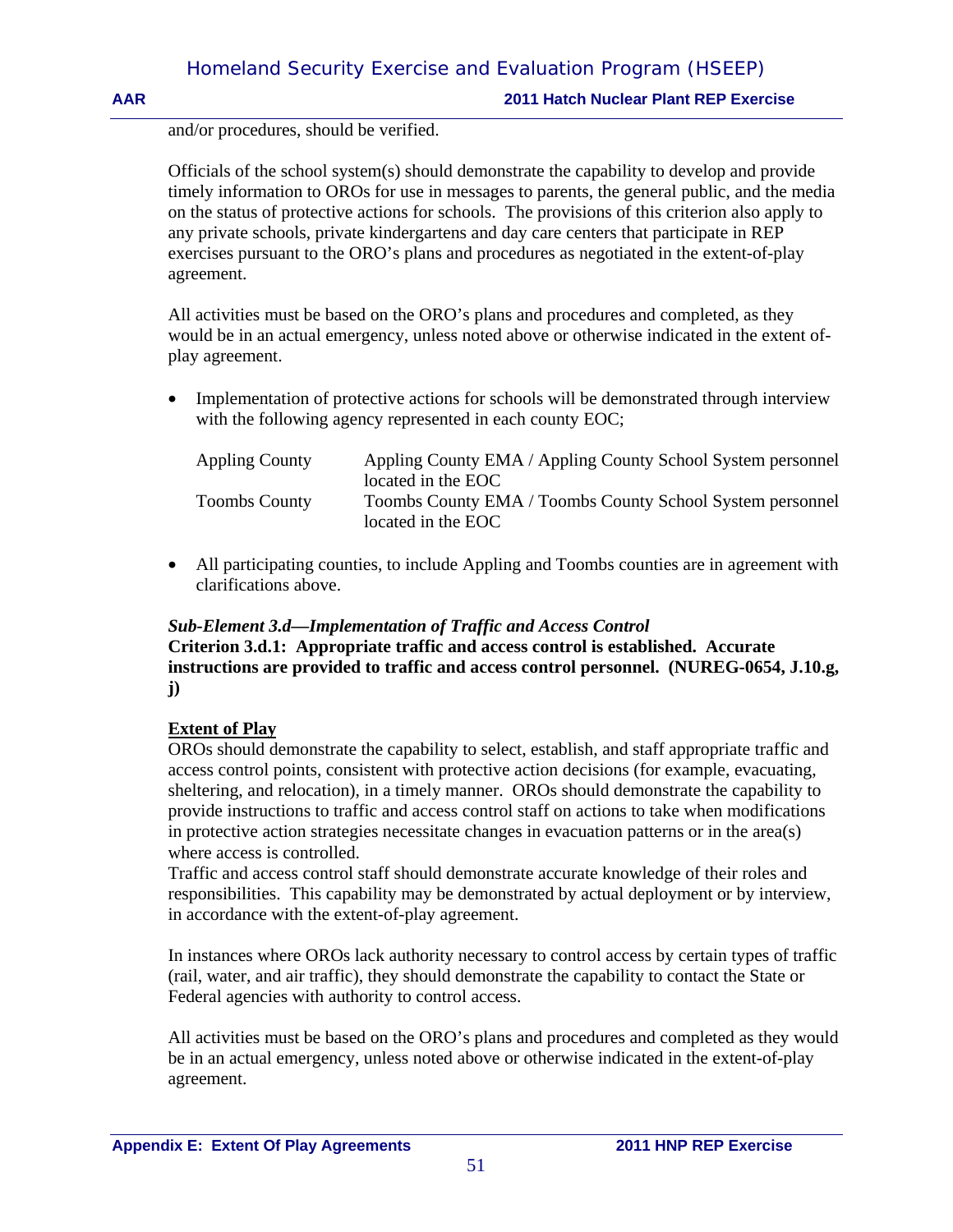### **AAR 2011 Hatch Nuclear Plant REP Exercise**

• Demonstration regarding Traffic Control Points and River Clearance will be demonstrated by interview within each county EOC by representatives of the agencies identified below. However, the availability of DNR personnel may limit participation in each participating EOC. If this occurs, river clearance will be demonstrated, by interview, by DNR personnel in a single county EOC may represent all affected counties.

Traffic Control Points

- o Appling County Appling County Sheriff's Department personnel in the Appling County EOC
- o Jeff Davis County Jeff Davis County Sheriff's Department personnel in the Jeff Davis County EOC
- o Tattnall County Tattnall County Sheriff's Department personnel in the Tattnall County EOC
- o Toombs County Toombs County Sheriff's Department personnel in the Toombs County EOC

### River Clearance

- o Appling County GA DNR personnel in the Appling County EOC
- o Jeff Davis County GA DNR personnel in the Jeff Davis County EOC
- o Tattnall County GA DNR personnel in the Tattnall County EOC
- o Toombs County GA DNR personnel in the Toombs County EOC
- If resources allow, personnel responsible for traffic control and river clearance may transport FEMA evaluators to an identified traffic control or river clearance point location. Due to safety considerations, traffic control points and actual river clearance will not be demonstrated.
- All participating counties, to include Appling, Jeff Davis, Tattnall, and Toombs are in agreement with clarifications above.

### **Criterion 3.d.2: Impediments to evacuation are identified and resolved. (NUREG-0654, J.10.k)**

### **Extent of Play**

OROs should demonstrate the capability, as required by the scenario, to identify and take appropriate actions concerning impediments to evacuation. Actual dispatch of resources to deal with impediments, such as wreckers, need not be demonstrated; however, all contacts, actual or simulated, should be logged.

All activities must be based on the ORO's plans and procedures and completed as they would be in an actual emergency, unless noted above or otherwise indicated in the extent-of-play agreement.

• The exercise scenario will not involve any impediments to evacuation. However, designated traffic control personnel will be available in each participating county EOC to demonstrate, through interview, actions that could be taken to resolve any impediments to evacuation.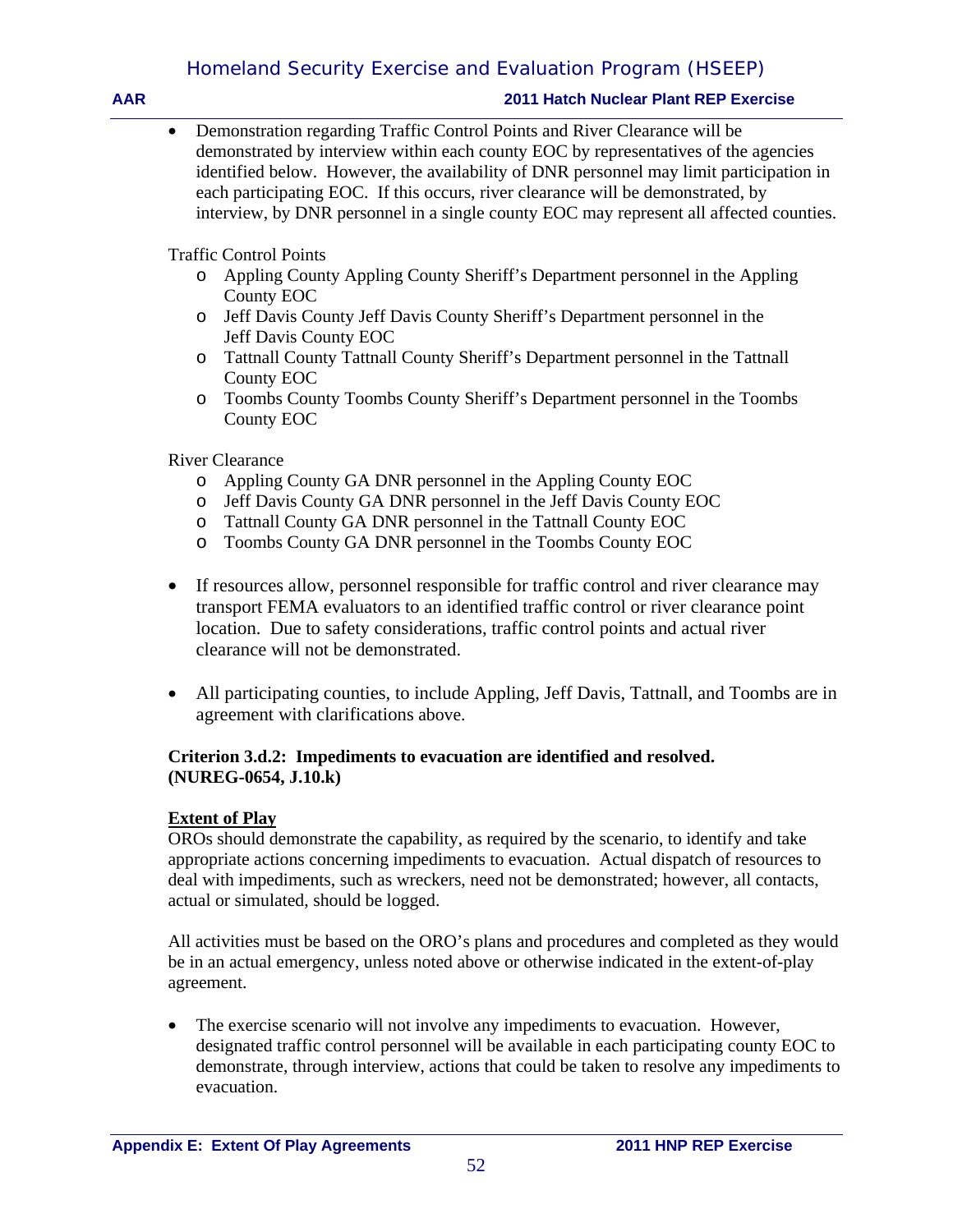| <b>AAR</b> |                          | 2011 Hatch Nuclear Plant REP Exercise                                                          |
|------------|--------------------------|------------------------------------------------------------------------------------------------|
|            | <b>Appling County</b>    | Appling County Sheriff's Department personnel in the Appling                                   |
|            |                          | County EOC                                                                                     |
|            | <b>Jeff Davis County</b> | Jeff Davis County EMA Director in the Jeff Davis                                               |
|            |                          | County EOC                                                                                     |
|            | <b>Tattnall County</b>   | Tattnall County EMA and Tattnall County Sheriff's Department                                   |
|            |                          | personnel in the Tattnall County EOC                                                           |
|            | <b>Toombs County</b>     | Toombs County EMA and Toombs County Sheriff's Department<br>personnel in the Toombs County EOC |
|            |                          |                                                                                                |

• All participating counties, to include Appling, Jeff Davis, Tattnall, and Toombs are in agreement with clarifications above.

### **4. EMERGENCY NOTIFICATION AND PUBLIC INFORMATION**

*Sub-Element 5.a—Activation of the Prompt Alert and Notification System*  **Criterion 5.a.1: Activities associated with primary alerting and notification of the public are completed in a timely manner following the initial decision by authorized offsite emergency officials to notify the public of an emergency situation. The initial instructional message to the public must include as a minimum the elements required by current FEMA REP guidance. (10 CFR Part 50, Appendix E.IV.D and NUREG-0654, E.5, 6, 7)** 

### **Extent of Play**

Responsible Offsite Response Organizations (OROs) should demonstrate the capability to sequentially provide an alert signal followed by an initial instructional message to populated areas (permanent resident and transient) throughout the 10-mile plume pathway EPZ. Following the decision to activate the alert and notification system, in accordance with the ORO's plan and/or procedures, completion of system activation should be accomplished in a timely manner (will not be subject to specific time requirements) for primary alerting/notification. The initial message should include the elements required by current FEMA REP guidance.

Offsite Response Organizations (OROs) with route alerting as the primary method of alerting and notifying the public should demonstrate the capability to accomplish the primary route alerting, following the decision to activate the alert and notification system, in a timely manner (will not be subject to specific time requirements) in accordance with the ORO's plan and/or procedures. At least one route needs to be demonstrated and evaluated. The selected route(s) should vary from exercise to exercise. However, the most difficult route should be demonstrated at least once every six years. All alert and notification activities along the route should be simulated (that is, the message that would actually be used is read for the evaluator, but not actually broadcast) as agreed upon in the extent-of-play. Actual testing of the mobile public address system will be conducted at some agreed-upon location. The initial message should include the elements required by current FEMA REP guidance. For exercise purposes, timely is defined as "the responsible ORO personnel/representatives demonstrate actions to disseminate the appropriate information/instructions with a sense of urgency and without undue delay." If message dissemination is to be identified as not having been accomplished in a timely manner, the evaluator(s) will document a specific delay or cause as to why a message was not considered timely.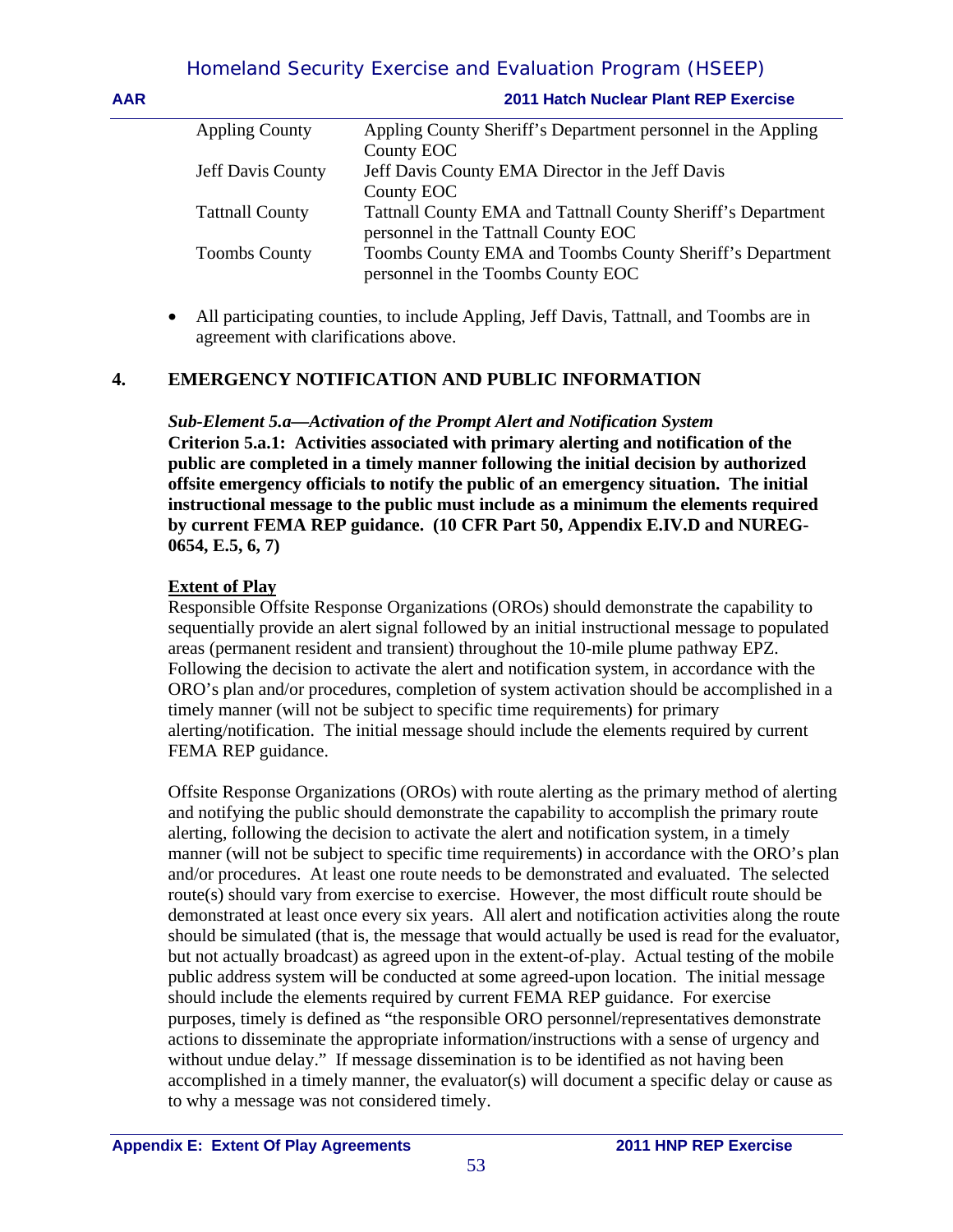Procedures to broadcast the message should be fully demonstrated as they would in an actual emergency up to the point of transmission. Broadcast of the message(s) or test messages *is not* required. The alert signal activation may be simulated. However, the procedures should be demonstrated up to the point of actual activation.

The capability of the primary notification system to broadcast an instructional message on a 24-hour basis should be verified during an interview with appropriate personnel from the primary notification system.

All activities for this criterion must be based on the ORO's plans and procedures and completed as they would be in an actual emergency, except as noted above or otherwise indicated in the extent-of-play agreement.

- GEMA and participating counties will coordinate PNS activation to include initial activation. Subsequent PNS activations will be simulated.
- State of Georgia in agreement with clarifications above.
- All participating counties, to include Appling, Jeff Davis, Tattnall, and Toombs are in agreement with clarifications above.

**Criterion 5.a.3: Activities associated with FEMA approved exception areas (where applicable) are completed within 45 minutes following the initial decision by authorized offsite emergency officials to notify the public of an emergency situation. Backup alert and notification of the public is completed within 45 minutes following the detection by the ORO of a failure of the primary alert and notification system. (NUREG-0654, E. 6, Appendix 3.B.2.c)** 

### **Extent of Play**

Offsite Response Organizations (OROs) with FEMA-approved exception areas (identified in the approved Alert and Notification System Design Report) 5–10 miles from the nuclear power plant should demonstrate the capability to accomplish primary alerting and notification of the exception area(s) within 45 minutes following the initial decision by authorized offsite emergency officials to notify the public of an emergency situation. The 45-minute clock will begin when the OROs make the decision to activate the alert and notification system for the first time for a specific emergency situation. The initial message should, at a minimum, include: a statement that an emergency exists at the plant and where to obtain additional information. For exception area alerting, at least one route needs to be demonstrated and evaluated. The selected route(s) should vary from exercise to exercise. However, the most difficult route should be demonstrated at least once every six years. All alert and notification activities along the route should be simulated (that is, the message that would actually be used is read for the evaluator, but not actually broadcast) as agreed upon in the extent-of-play. Actual testing of the mobile public address system will be conducted at some agreed-upon location.

Backup alert and notification of the public should be completed within 45 minutes following the detection by the ORO of a failure of the primary alert and notification system. Backup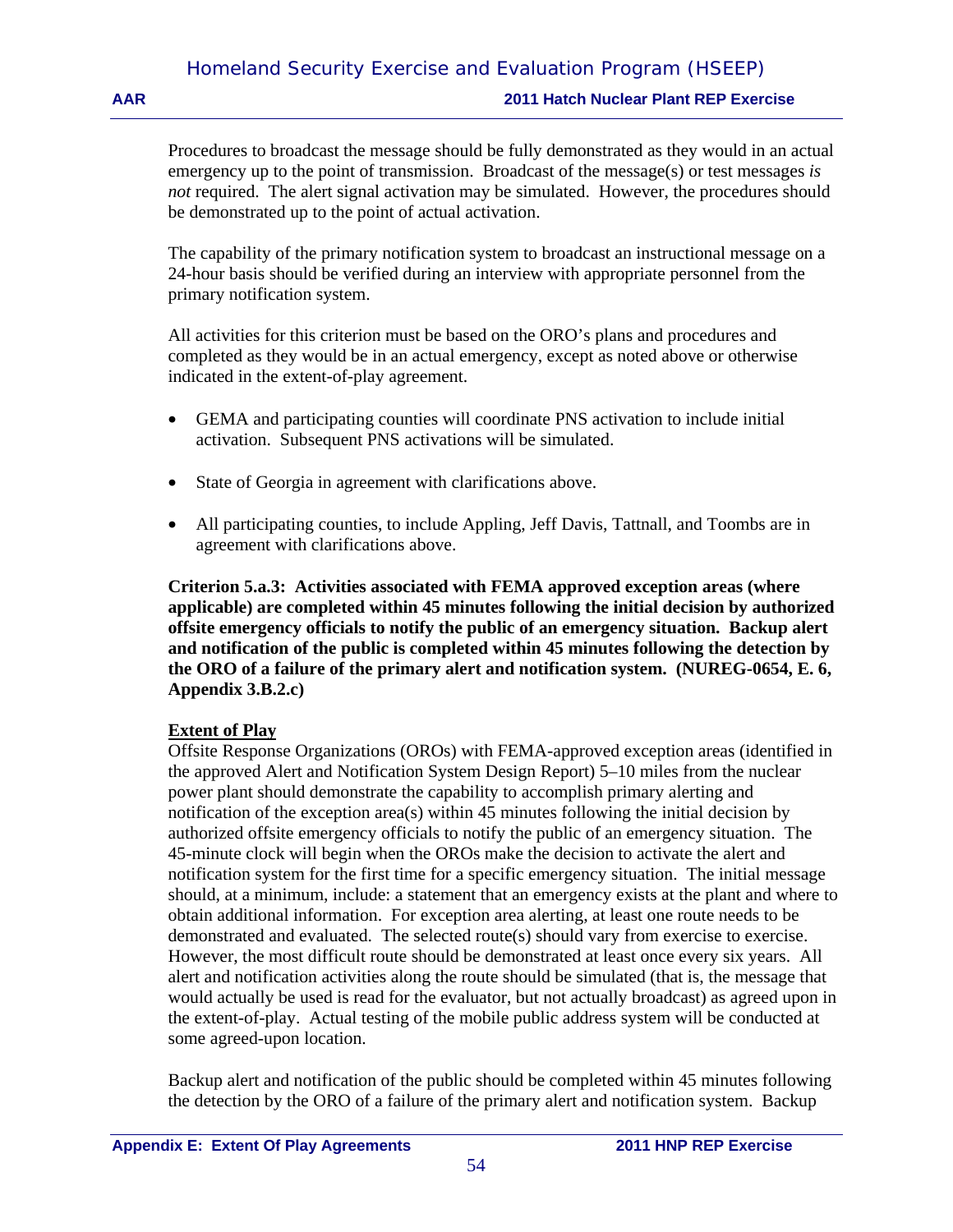### **AAR 2011 Hatch Nuclear Plant REP Exercise**

route alerting only needs to be demonstrated and evaluated, in accordance with the ORO's plan and/or procedures and the extent-of-play agreement, if the exercise scenario calls for failure of any portion of the primary system(s), or if any portion of the primary system(s) actually fails to function. If demonstrated, only one route needs to be selected and demonstrated. All alert and notification activities along the route should be simulated (that is, the message that would actually be used is read for the evaluator, but not actually broadcast) as agreed upon in the extent-of-play. Actual testing of the mobile public address system will be conducted at some agreed-upon location.

All activities for this criterion must be based on the ORO's plans and procedures and completed as they would be in an actual emergency, except as noted above or otherwise indicated in the extent-of-play agreement.

• This capability to be demonstrated by interview within each county EOC by representatives of the agency identified below:

| <b>Appling County</b>    | Appling County EMA / Appling County Sheriff's Department |
|--------------------------|----------------------------------------------------------|
|                          | personnel located in the EOC                             |
| <b>Jeff Davis County</b> | Jeff Davis EMA Director in the Jeff Davis County EOC     |
| <b>Tattnall County</b>   | <b>Tattnall County EMA</b>                               |
| <b>Toombs County</b>     | Toombs County EMA / 911 Director located in the EOC      |

- State of Georgia in agreement with clarifications above.
- All participating counties, to include Appling, Jeff Davis, Tattnall, and Toombs are in agreement with clarifications above.

### *Sub-Element 5.b—Emergency Information and Instructions for the Public and the Media*  **Criterion 5.b.1: OROs provide accurate emergency information and instructions to the public and the news media in a timely manner. (NUREG-0654, E. 5, 7; G.3.a, G.4.c)**

### **Extent of Play**

Subsequent emergency information and instructions should be provided to the public and the media in a timely manner (will not be subject to specific time requirements). For exercise purposes, timely is defined as "the responsible ORO personnel/representatives demonstrate actions to disseminate the appropriate information/instructions with a sense of urgency and without undue delay." If message dissemination is to be identified as not having been accomplished in a timely manner, the evaluator(s) will document a specific delay or cause as to why a message was not considered timely.

The ORO should ensure that emergency information and instructions are consistent with protective action decisions made by appropriate officials. The emergency information should contain all necessary and applicable instructions ( for example, evacuation instructions, evacuation routes, reception center locations, what to take when evacuating, information concerning pets, shelter-in-place instructions, information concerning protective actions for schools and special populations, public inquiry telephone number, etc.) to assist the public in carrying out protective action decisions provided to them. The ORO should also be prepared to disclose and explain the Emergency Classification Level (ECL) of the incident. At a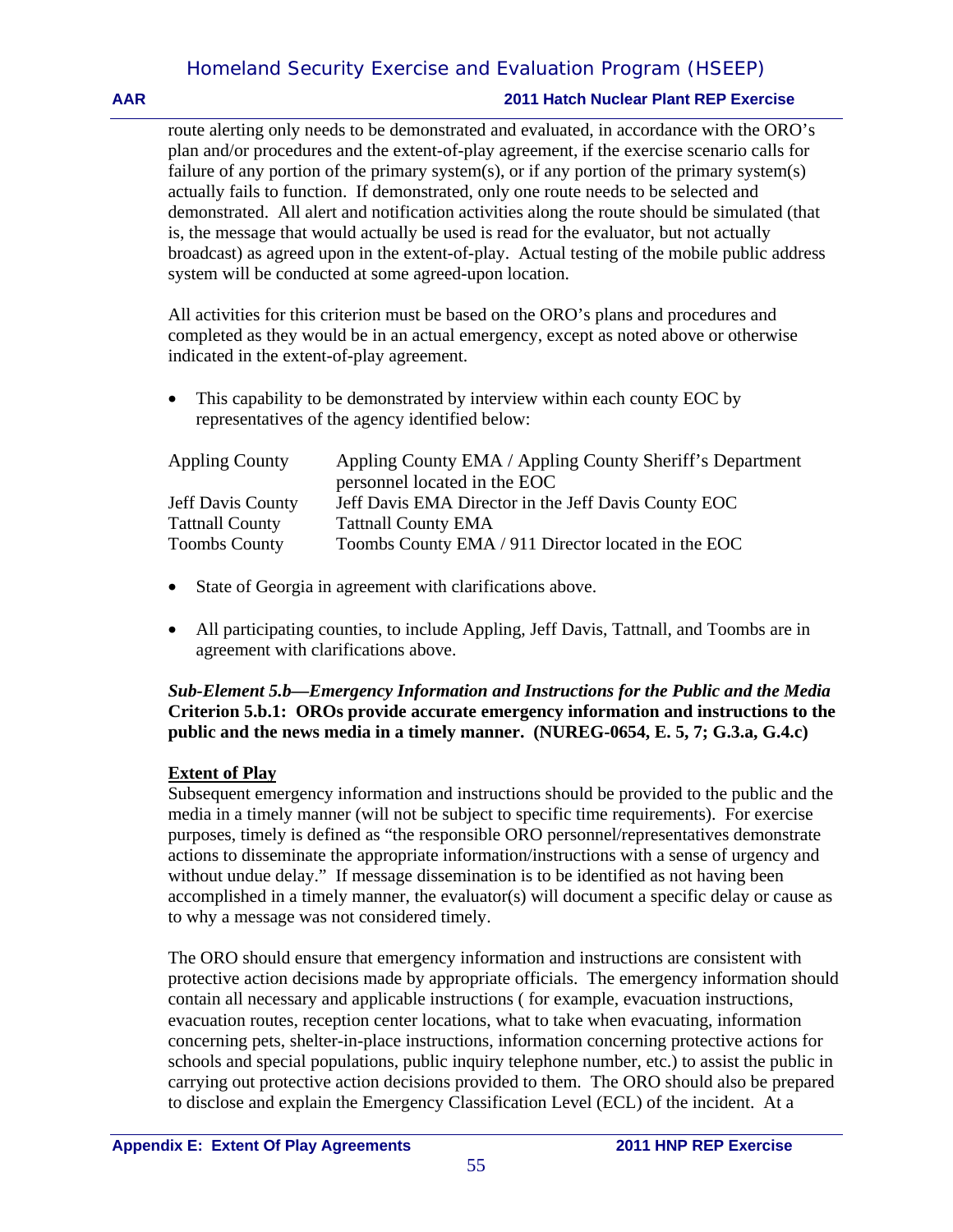### **AAR 2011 Hatch Nuclear Plant REP Exercise**

minimum, this information must be included in media briefings and/or media releases. OROs should demonstrate the capability to use language that is clear and understandable to the public within both the plume and ingestion pathway EPZs. This includes demonstration of the capability to use familiar landmarks and boundaries to describe protective action areas.

The emergency information should be all-inclusive by including previously identified protective action areas that are still valid, as well as new areas. The OROs should demonstrate the capability to ensure that emergency information that is no longer valid is rescinded and not repeated by broadcast media. In addition, the OROs should demonstrate the capability to ensure that current emergency information is repeated at pre-established intervals in accordance with the plan and/or procedures.

OROs should demonstrate the capability to develop emergency information in a non-English language when required by the plan and/or procedures.

If ingestion pathway measures are exercised, OROs should demonstrate that a system exists for rapid dissemination of ingestion pathway information to pre-determined individuals and businesses in accordance with the ORO's plan and/or procedures.

OROs should demonstrate the capability to provide timely, accurate, concise, and coordinated information to the news media for subsequent dissemination to the public. This would include demonstration of the capability to conduct timely and pertinent media briefings and distribute media releases as the situation warrants. The OROs should demonstrate the capability to respond appropriately to inquiries from the news media. All information presented in media briefings and media releases should be consistent with protective action decisions and other emergency information provided to the public. Copies of pertinent emergency information (for example,

Emergency Alert System [EAS] messages and media releases) and media information kits should be available for dissemination to the media. OROs should demonstrate that an effective system is in place for dealing with calls to the public inquiry hotline. Hotline staff should demonstrate the capability to provide or obtain accurate information for callers or refer them to an appropriate information source. Information from the hotline staff, including information that corrects false or inaccurate information when trends are noted, should be included, as appropriate, in emergency information provided to the public, media briefings, and/or media releases. All activities for this criterion must be based on the ORO's plans and procedures and completed as they would be in an actual emergency, unless noted above or otherwise indicated in the extent-of-play agreement.

- The State will pre-deploy a GEMA Public Information Officer and two Public Affairs staff members to the Emergency News Center (ENC) in Vidalia GA.
- Participating counties will each pre-deploy one Public Affairs staff member to the Emergency News Center (ENC) in Vidalia GA.
- Two GEMA Public Affairs representatives will participate in the State Operations Center to coordinate State and local joint press releases which are then provided to the Public Information Officer at the ENC.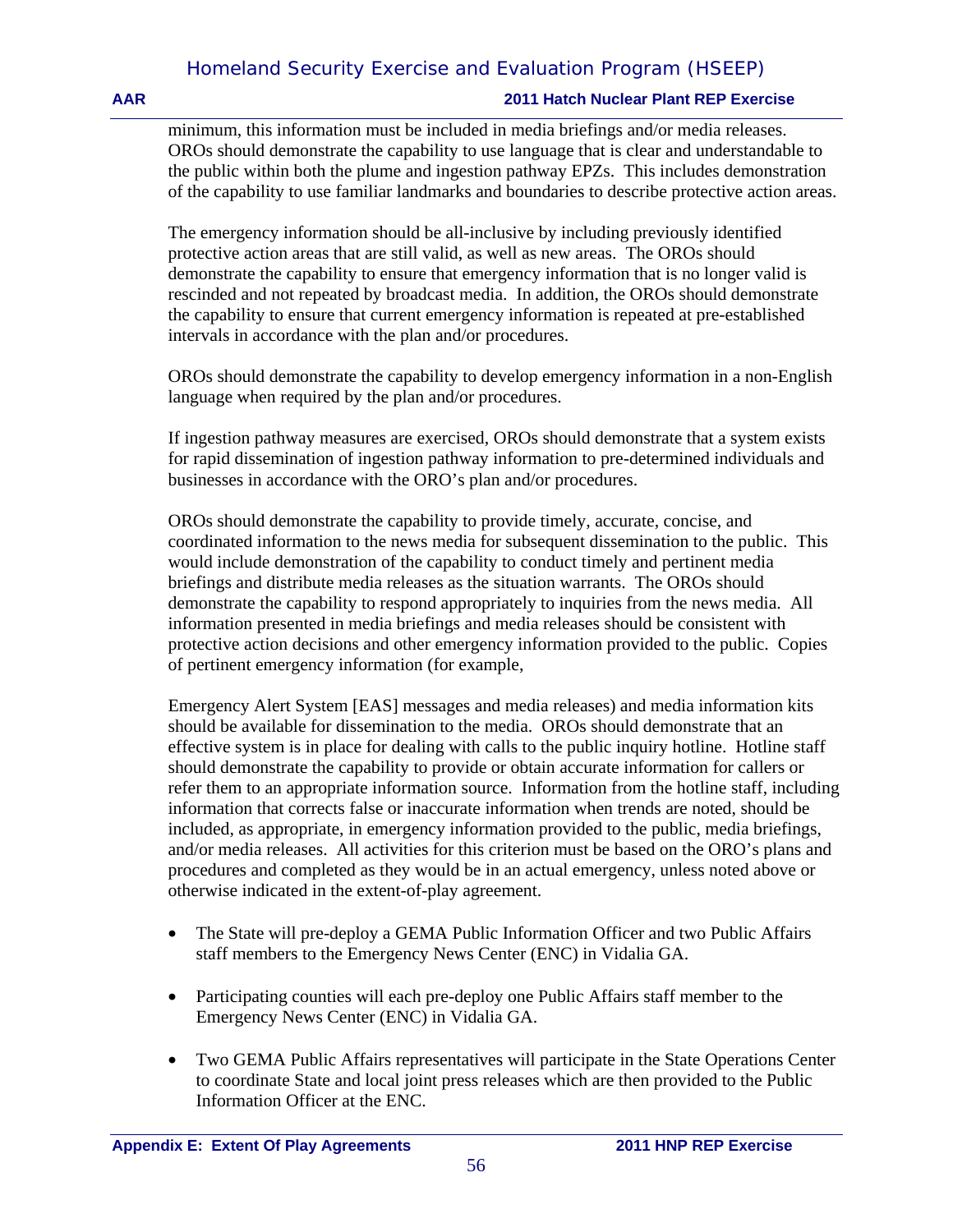- Information is not currently disseminated thru the EAS system. Each county may contact designated local television and radio stations to supplement tone alert radios.
- Local radio (LP1) and television stations used for information dissemination by participating counties are identified below:

### Appling County

Radio Stations WUFE (AM 1260) and WBYZ (FM 94.5) in Baxley Savannah Television Stations, Channels WSAV-TV 3, WTOC-TV 11 and WJCL-TV 22

### Jeff Davis County

Radio Stations WVOH (AM 920) and WVOH (FM 93.5) in Hazlehurst Savannah Television Stations, Channels WSAV-TV 3, WTOC-TV 11 and WJCL-TV 22

### Tattnall County

Radio Station WBYZ (FM 94.5) in Baxley, and WTCQ (FM 97.7) in Vidalia Savannah Television Stations WSAV-TV-3, WTOC-TV-11 and WJCL-TV-22

### Toombs County

Radio Stations WVOP (AM 970), WYUM (FM 101.7) and WTCQ (FM 97.7) in Vidalia, WBBT (AM 1340) and WLYU (FM 92.5) in Lyons WPHJ-TV Channel 46 in Ailey or Savannah Television Stations, Channels WSAV-TV 3, WTOC-TV 11 and WJCL-TV 22

- State of Georgia in agreement with clarifications above.
- All participating counties, to include Appling, Jeff Davis, Tattnall, and Toombs are in agreement with clarifications above.

### **5. SUPPORT OPERATION/FACILITIES**

### *Sub-Element 6.a—Monitoring and Decontamination of Evacuees and Emergency Workers and Registration of Evacuees*

**Criterion 6.a.1: The reception center/emergency worker facility has appropriate space, adequate resources, and trained personnel to provide monitoring, decontamination, and registration of evacuees and/or emergency workers. (NUREG-0654, J.10.h; J.12; K.5.a)** 

### **Extent of Play**

Radiological monitoring, decontamination, and registration facilities for evacuees/emergency workers should be set up and demonstrated as they would be in an actual emergency or as indicated in the extent-of-play agreement. This would include adequate space for evacuees' vehicles. Expected demonstration should include 1/3 of the monitoring teams/portal monitors required to monitor 20% of the population allocated to the facility within 12 hours. Before using monitoring instrument(s), the monitor(s) should demonstrate the process of checking the instrument(s) for proper operation.

Staff responsible for the radiological monitoring of evacuees should demonstrate the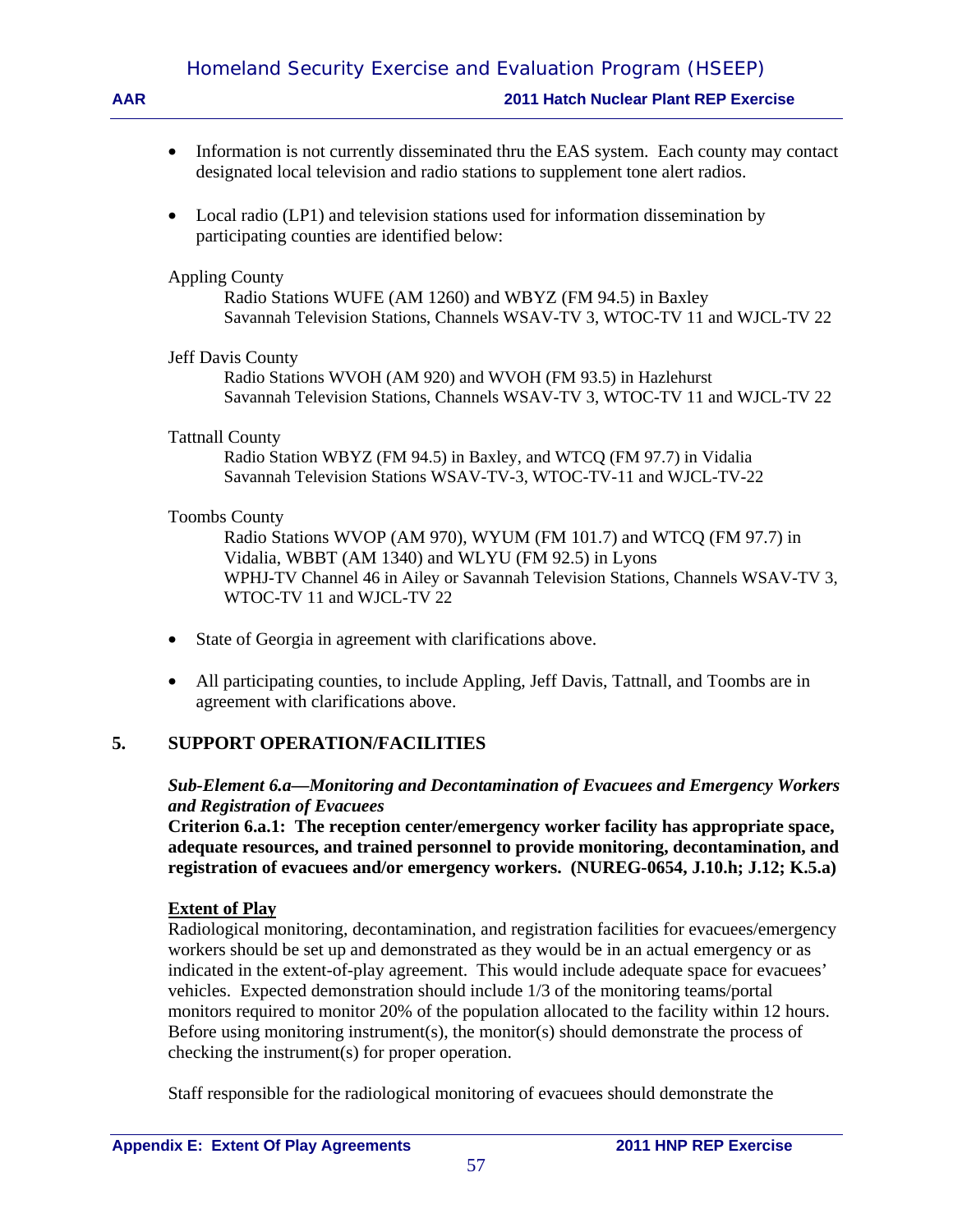### **AAR 2011 Hatch Nuclear Plant REP Exercise**

capability to attain and sustain a monitoring productivity rate per hour needed to monitor the 20% emergency planning zone (EPZ) population planning base within about 12 hours. This monitoring productivity rate per hour is the number of evacuees that can be monitored per hour by the total complement of monitors using an appropriate monitoring procedure. A minimum of six individuals per monitoring station should be monitored, using equipment and procedures specified in the plan and/or procedures, to allow demonstration of monitoring, decontamination, and registration capabilities. The monitoring sequences for the first six simulated evacuees per monitoring team will be timed by the evaluators in order to determine whether the twelve-hour requirement can be met. Monitoring of emergency workers does not have to meet the twelve-hour requirement. However, appropriate monitoring procedures should be demonstrated for a minimum of two emergency workers. Decontamination of evacuees/emergency workers may be simulated and conducted by interview. The availability of provisions for separately showering should be demonstrated or explained. The staff should demonstrate provisions for limiting the spread of contamination. Provisions could include floor coverings, signs and appropriate means (for example, partitions, roped-off areas) to separate clean from potentially contaminated areas.

Provisions should also exist to separate contaminated and uncontaminated individuals, provide changes of clothing for individuals whose clothing is contaminated, and store contaminated clothing and personal belongings to prevent further contamination of evacuees or facilities. In addition, for any individual found to be contaminated, procedures should be discussed concerning the handling of potential contamination of vehicles and personal belongings.

Monitoring personnel should explain the use of action levels for determining the need for decontamination. They should also explain the procedures for referring evacuees who cannot be adequately decontaminated for assessment and follow up in accordance with the ORO's plans and procedures. Contamination of the individual will be determined by controller inject and not simulated with any low-level radiation source.

The capability to register individuals upon completion of the monitoring and decontamination activities should be demonstrated. The registration activities demonstrated should include the establishment of a registration record for each individual, consisting of the individual's name, address, results of monitoring, and time of decontamination, if any, or as otherwise designated in the plan. Audio recorders, camcorders, or written records are all acceptable means for registration. All activities associated with this criterion must be based on the ORO's plans and procedures and completed as they would be in an actual emergency, unless otherwise indicated in the extent-of-play agreement.

- Tattnall County will conduct an evaluated Reception Center Exercise on Tuesday, October 25, 2011.
- State of Georgia in agreement with clarifications above.
- All participating counties, to include Appling, Jeff Davis, Tattnall, and Toombs are in agreement with clarifications above.

### *Sub-Element 6.b—Monitoring and Decontamination of Emergency Worker Equipment:*  **Criterion 6.b.1: The facility/ORO has adequate procedures and resources for the**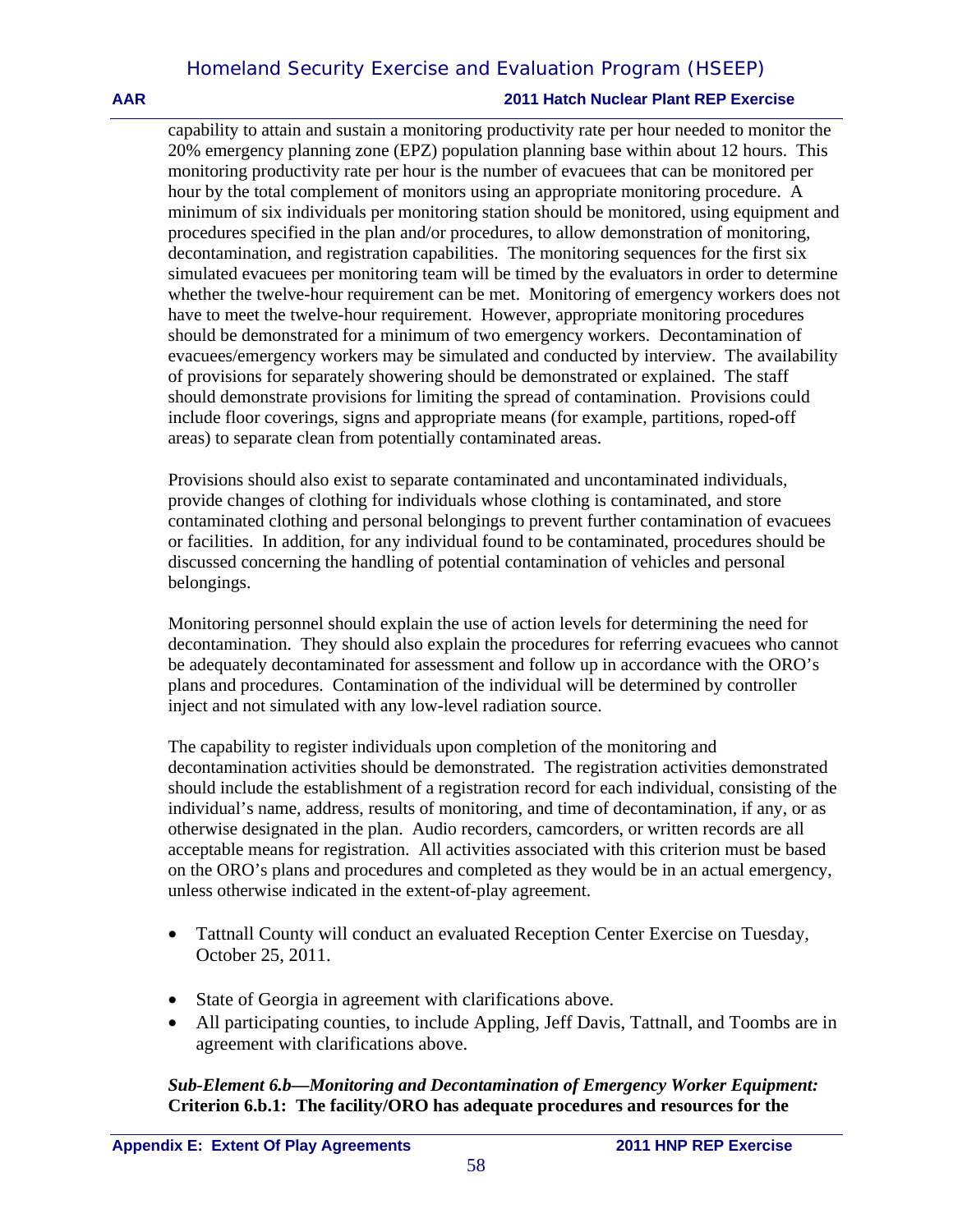### **accomplishment of monitoring and decontamination of emergency worker equipment, including vehicles. (NUREG-0654, K.5.b)**

### **Extent of Play**

The monitoring staff should demonstrate the capability to monitor equipment, including vehicles, for contamination in accordance with the Offsite Response Organization's (ORO's) plans and procedures. Specific attention should be given to equipment, including vehicles, that was in contact with individuals found to be contaminated. The monitoring staff should demonstrate the capability to make decisions on the need for decontamination of equipment, including vehicles, based on guidance levels and procedures stated in the plan and/or procedures.

The area to be used for monitoring and decontamination should be set up as it would be in an actual emergency, with all route markings, instrumentation, record keeping and contamination control measures in place. Monitoring procedures should be demonstrated for a minimum of one vehicle. It is generally not necessary to monitor the entire surface of vehicles. However, the capability to monitor areas such as radiator grills, bumpers, wheel wells, tires, and door handles should be demonstrated. Interior surfaces of vehicles that were in contact with individuals found to be contaminated should also be checked. Decontamination capabilities, and provisions for vehicles and equipment that cannot be decontaminated, may be simulated and conducted by interview.

All activities associated with this criterion must be based on the ORO's plans and procedures and completed as they would be in an actual emergency, unless noted above or otherwise indicated in the extent-of-play agreement.

- Tattnall County in agreement (OOS). Exercise date October 25, 2011.
- The demonstration will occur at the Georgia State Prison Fire Station on State Highway 147.

### *Sub-Element 6.c—Temporary Care of Evacuees*

**Criterion 6.c.1: Managers of congregate care facilities demonstrate that the centers have resources to provide services and accommodations consistent with American Red Cross planning guidelines. (Found in MASS CARE—Preparedness Operations, ARC 3031). Managers demonstrate the procedures to assure that evacuees have been monitored for contamination and have been decontaminated as appropriate prior to entering congregate care facilities. (NUREG-0654, J.10.h, J.12)** 

### **Extent of Play**

Under this criterion, demonstration of congregate care centers may be conducted out of sequence with the exercise scenario. The evaluator should conduct a walk-through of the center to determine, through observation and inquiries, that the services and accommodations are consistent with ARC 3031. In this simulation, it is not necessary to set up operations as they would be in an actual emergency. Alternatively, capabilities may be demonstrated by setting up stations for various services and providing those services to simulated evacuees. Given the substantial differences between demonstration and simulation of this objective, exercise demonstration expectations should be clearly specified in extent-of-play agreements.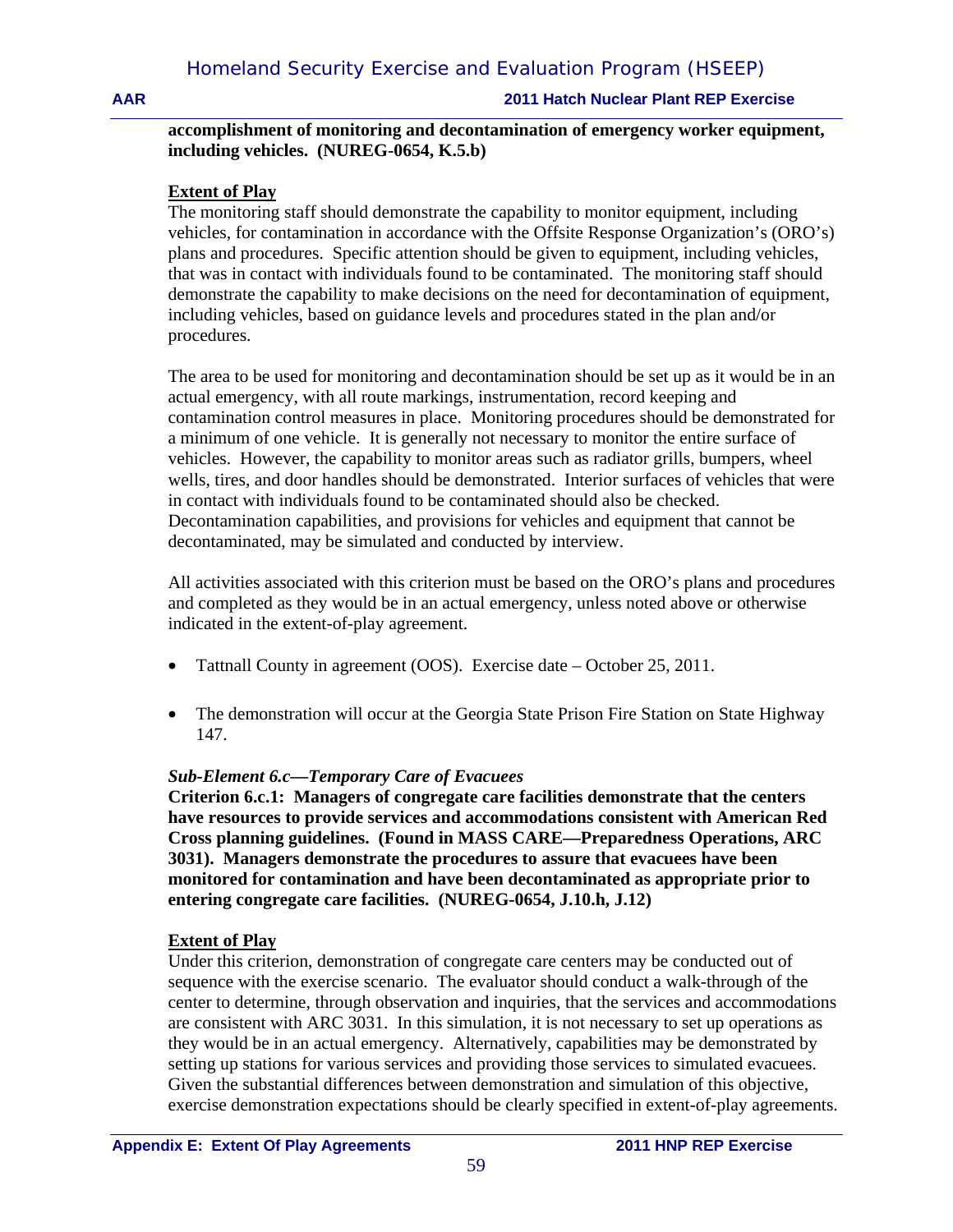### **AAR 2011 Hatch Nuclear Plant REP Exercise**

Congregate care staff should also demonstrate the capability to ensure that evacuees have been monitored for contamination, have been decontaminated as appropriate, and have been registered before entering the facility. This capability may be determined through an interview process. If operations at the center are demonstrated, material that would be difficult or expensive to transport (e.g., cots, blankets, sundries, and large-scale food supplies) need not be physically available at the facility (facilities). However, availability of such items should be verified by providing the evaluator a list of sources with locations and estimates of quantities. All activities associated with this criterion must be based on the ORO's plans and procedures and completed as they would be in an actual emergency, unless noted above or otherwise indicated in the extent-of-play agreement.

• Tattnall County Middle School is a certified American Red Cross shelter.

*Sub-Element 6.d—Transportation and Treatment of Contaminated Injured Individuals*  **Criterion 6.d.1: The facility/ORO has the appropriate space, adequate resources, and trained personnel to provide transport, monitoring, decontamination, and medical services to contaminated injured individuals. (NUREG-0654, F.2; H.10; K.5.a, b; L.1, 4)** 

### **Extent of Play**

Monitoring, decontamination, and contamination control efforts will not delay urgent medical care for the victim.

Offsite Response Organizations (OROs) should demonstrate the capability to transport contaminated injured individuals to medical facilities. An ambulance should be used for the response to the victim. However, to avoid taking an ambulance out of service for an extended time, any vehicle (e.g., car, truck, or van) may be utilized to transport the victim to the medical facility. Normal communications between the ambulance/dispatcher and the receiving medical facility should be demonstrated. If a substitute vehicle is used for transport to the medical facility, this communication must occur before releasing the ambulance from the drill. This communication would include reporting radiation monitoring results, if available. Additionally, the ambulance crew should demonstrate, by interview, knowledge of where the ambulance and crew would be monitored and decontaminated, if required, or whom to contact for such information. Monitoring of the victim may be performed before transport, done enroute, or deferred to the medical facility. Before using a monitoring instrument(s), the monitor(s) should demonstrate the process of checking the instrument(s) for proper operation. All monitoring activities should be completed as they would be in an actual emergency. Appropriate contamination control measures should be demonstrated before and during transport and at the Plant receiving medical facility. The medical facility should demonstrate the capability to activate and set up a radiological emergency area for treatment. Equipment and supplies should be available for the treatment of contaminated injured individuals.

The medical facility should demonstrate the capability to make decisions on the need for decontamination of the individual, to follow appropriate decontamination procedures, and to maintain records of all survey measurements and samples taken. All procedures for the collection and analysis of samples and the decontamination of the individual should be demonstrated or described to the evaluator.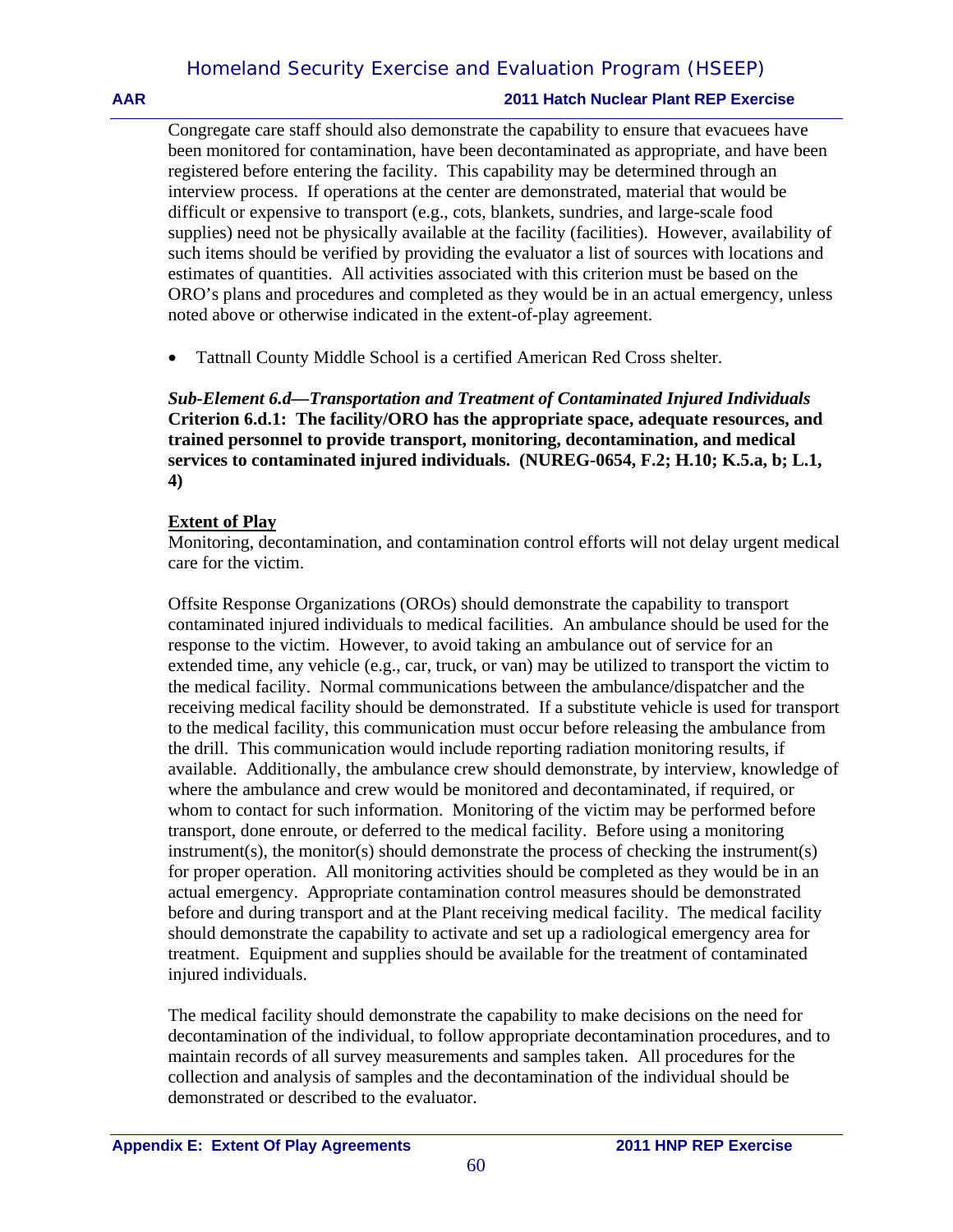All activities associated with this criterion must be based on the ORO's plans and procedures and completed as they would be in an actual emergency, unless noted above or otherwise indicated in the extent-of-play agreement.

- The Toombs County / Meadows Regional Medical Center MS-1 will be conducted on November 9, 2011.
- State of Georgia in agreement with clarifications above.
- All participating counties, to include Toombs County are in agreement with clarifications above.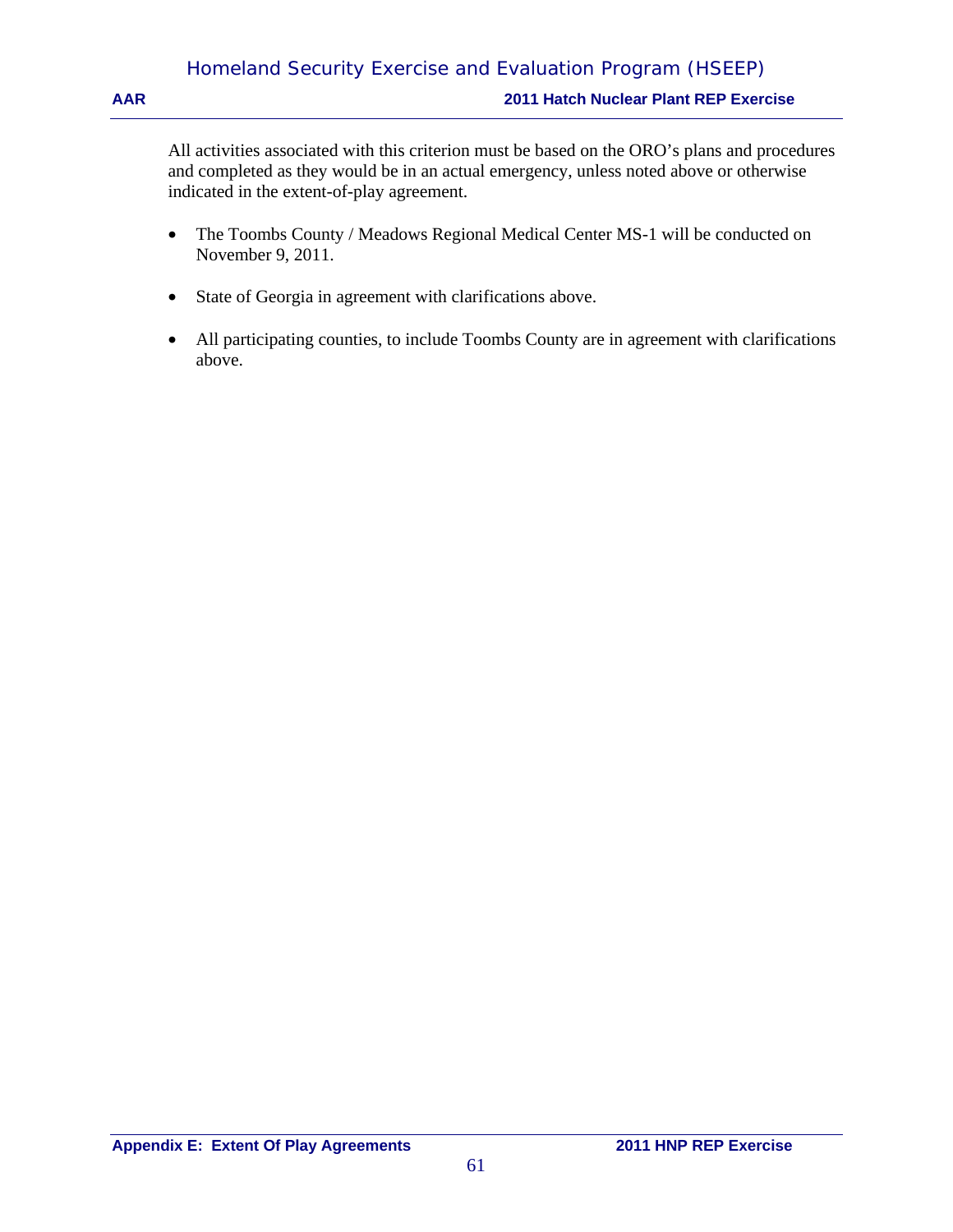This Page Intentionally Left Blank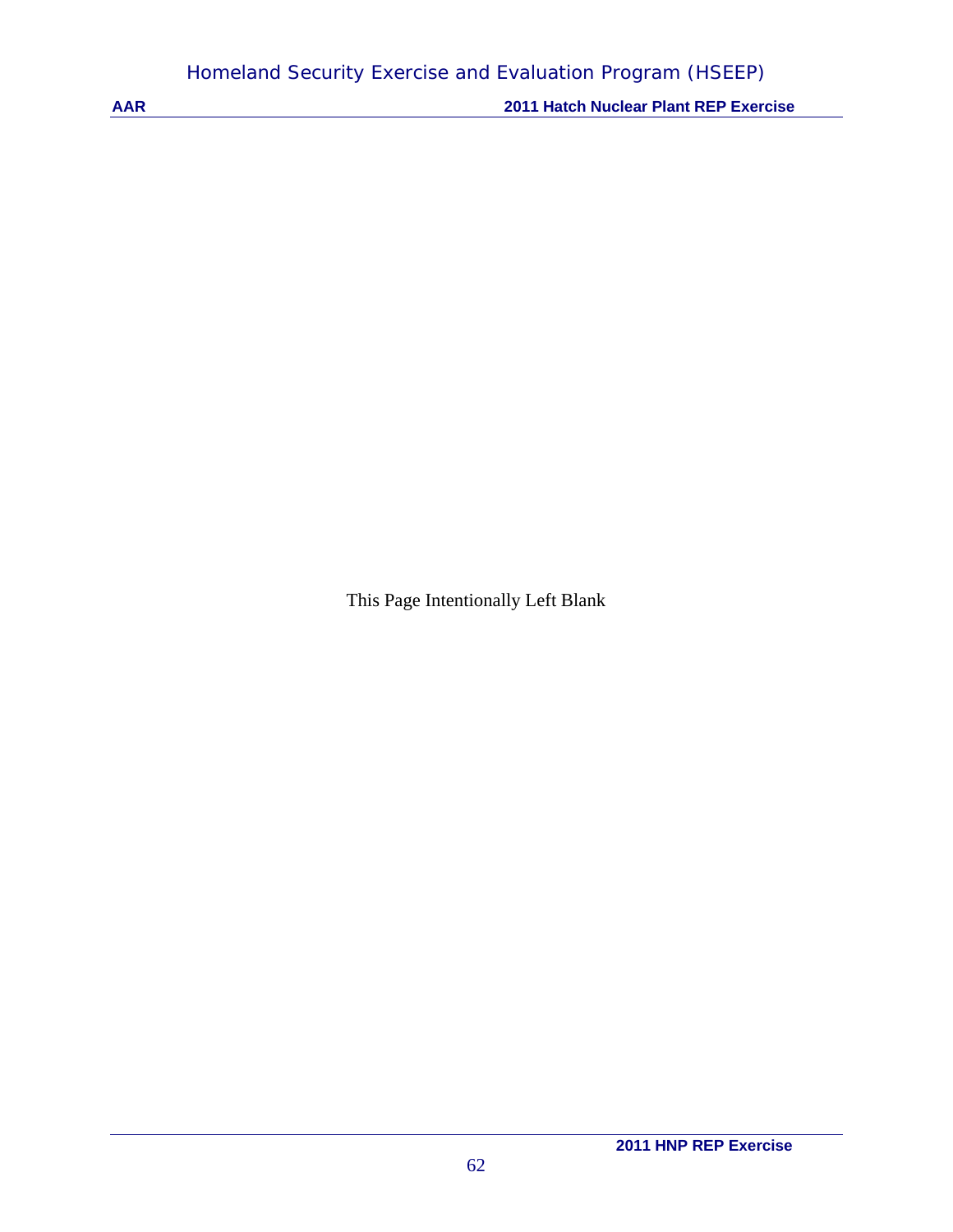# **Appendix F: Acronyms**

| <b>Acronym</b> | <b>Meaning</b>                          |
|----------------|-----------------------------------------|
| <b>AAC</b>     | <b>After Action Conference</b>          |
| <b>AAR</b>     | <b>After Action Report</b>              |
| <b>ALARA</b>   | As Low As Reasonably Achievable         |
| <b>ARC</b>     | <b>American Red Cross</b>               |
| <b>ARCA</b>    | Area Requiring Corrective Action        |
| <b>ARES</b>    | <b>Amateur Radio Emergency Services</b> |
| <b>CFR</b>     | Code of Federal Regulations             |
| <b>DHS</b>     | Department of Homeland Security         |
| <b>DNR</b>     | Department of Natural Resources         |
| <b>DOT</b>     | Department of Transportation            |
| <b>DPS</b>     | Department of Public Safety             |
| <b>DRD</b>     | <b>Direct Reading Dosimeter</b>         |
| <b>DSS</b>     | Department of Social Services           |
| <b>EAL</b>     | <b>Emergency Action Level</b>           |
| EAS            | <b>Emergency Alert System</b>           |
| <b>ECL</b>     | <b>Emergency Classification Level</b>   |
| <b>EEG</b>     | <b>Exercise Evaluation Guide</b>        |
| <b>EMA</b>     | <b>Emergency Management Agency</b>      |
| <b>EMS</b>     | <b>Emergency Medical Services</b>       |
| <b>ENC</b>     | <b>Emergency News Center</b>            |
| <b>ENN</b>     | <b>Emergency Notification Network</b>   |
| <b>EOC</b>     | <b>Emergency Operations Center</b>      |
| <b>EOF</b>     | <b>Emergency Operations Facility</b>    |
| <b>EOPA</b>    | <b>Extent of Play Agreement</b>         |
| <b>EMD</b>     | <b>Emergency Management Director</b>    |
| <b>EPA</b>     | <b>Environmental Protection Agency</b>  |
| <b>EPZ</b>     | <b>Emergency Planning Zone</b>          |
| <b>ESF</b>     | <b>Emergency Support Function</b>       |
| EW             | <b>Emergency Worker</b>                 |
| <b>EWD</b>     | <b>Emergency Worker Decontamination</b> |
| <b>FEMA</b>    | Federal Emergency Management Agency     |
| <b>FMT</b>     | <b>Field Monitoring Team</b>            |
| <b>FOUO</b>    | For Official Use Only                   |
| <b>GAR</b>     | Governors Authorized Representative     |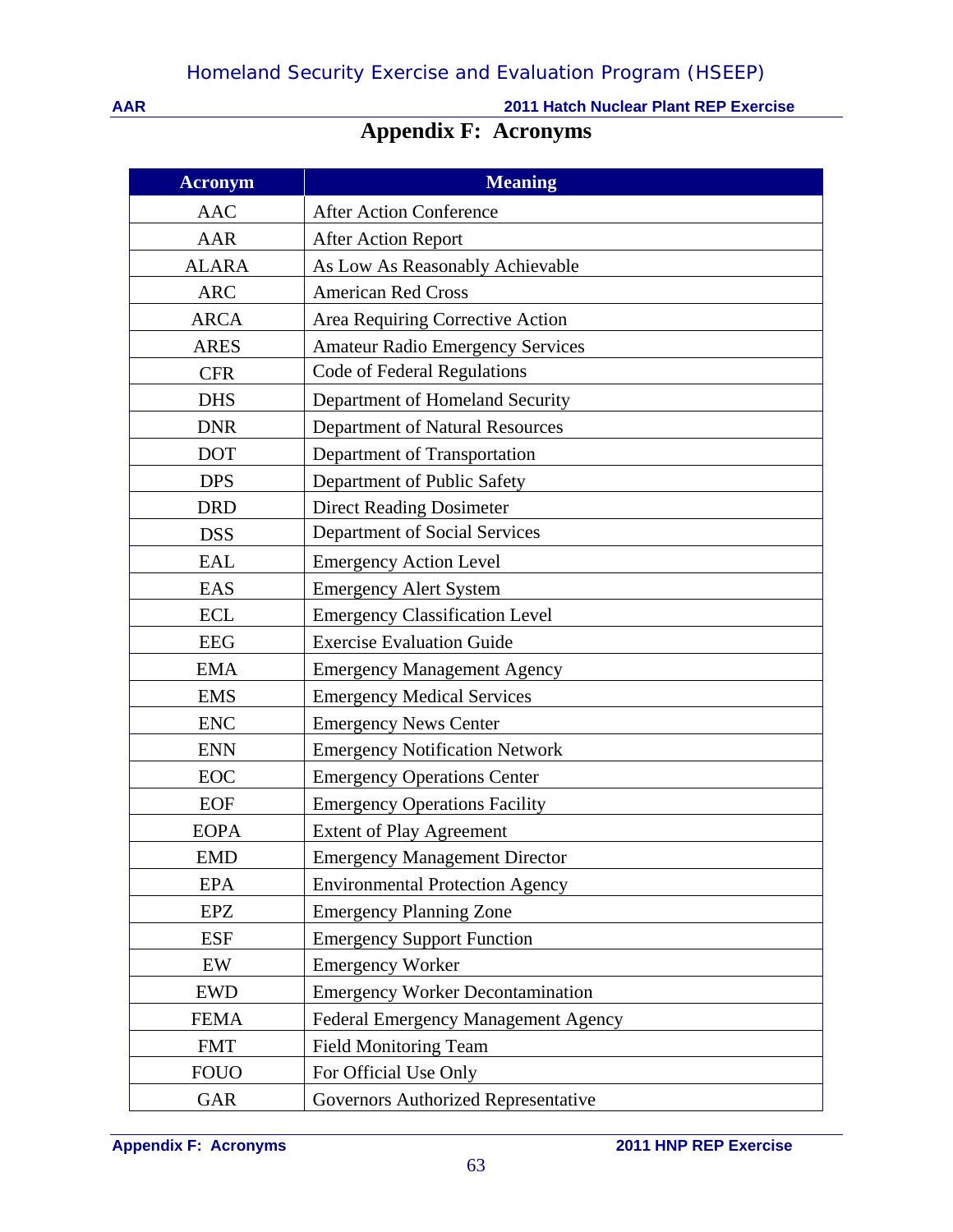### **AAR 2011 Hatch Nuclear Plant REP Exercise**

| <b>Acronym</b> | <b>Meaning</b>                                      |
|----------------|-----------------------------------------------------|
| <b>GE</b>      | <b>General Emergency</b>                            |
| <b>GEMA</b>    | Georgia Emergency Management Agency                 |
| <b>GODAWGS</b> | Georgia Online Disaster Awareness Geospatial System |
| <b>GSP</b>     | Georgia State Patrol                                |
| <b>HAZMAT</b>  | <b>Hazardous Materials</b>                          |
| <b>HPD</b>     | <b>Hazlehurst Police Department</b>                 |
| <b>HNP</b>     | <b>Hatch Nuclear Plant</b>                          |
| HP             | Health Physicist                                    |
| <b>HSEEP</b>   | Homeland Security Exercise and Evaluation Program   |
| HQ             | Headquarters                                        |
| IC             | <b>Incident Commander</b>                           |
| IP             | <b>Improvement Plan</b>                             |
| <b>IPZ</b>     | <b>Ingestion Pathway Zone</b>                       |
| <b>JDSO</b>    | Jeff Davis County Sheriff's Department              |
| KI             | Potassium Iodide                                    |
| LE             | Law Enforcement                                     |
| $LP-1$         | Local Primary -1                                    |
| <b>MAC</b>     | Multi-agency coordination                           |
| <b>MOU</b>     | Memorandum of Understanding                         |
| mR             | milliroentgen                                       |
| mR/h           | milliroentgen per hour                              |
| <b>NGO</b>     | Non-Governmental Organization                       |
| <b>NOUE</b>    | Notification of Unusual Event                       |
| <b>NRC</b>     | <b>Nuclear Regulatory Commission</b>                |
| <b>NWS</b>     | <b>National Weather Service</b>                     |
| 00             | <b>Operations Officer</b>                           |
| <b>OOS</b>     | Out-of-Sequence                                     |
| <b>ORO</b>     | <b>Offsite Response Organization</b>                |
| PAD            | Protective Action Decision                          |
| PAG            | Protective Action Guide                             |
| PAR            | Protective Action Recommendation                    |
| <b>PIO</b>     | <b>Public Information Officer</b>                   |
| <b>PNS</b>     | <b>Prompt Notification System</b>                   |
| <b>PPE</b>     | Personal Protective Equipment                       |
| <b>PRD</b>     | <b>Permanent Record Dosimetry</b>                   |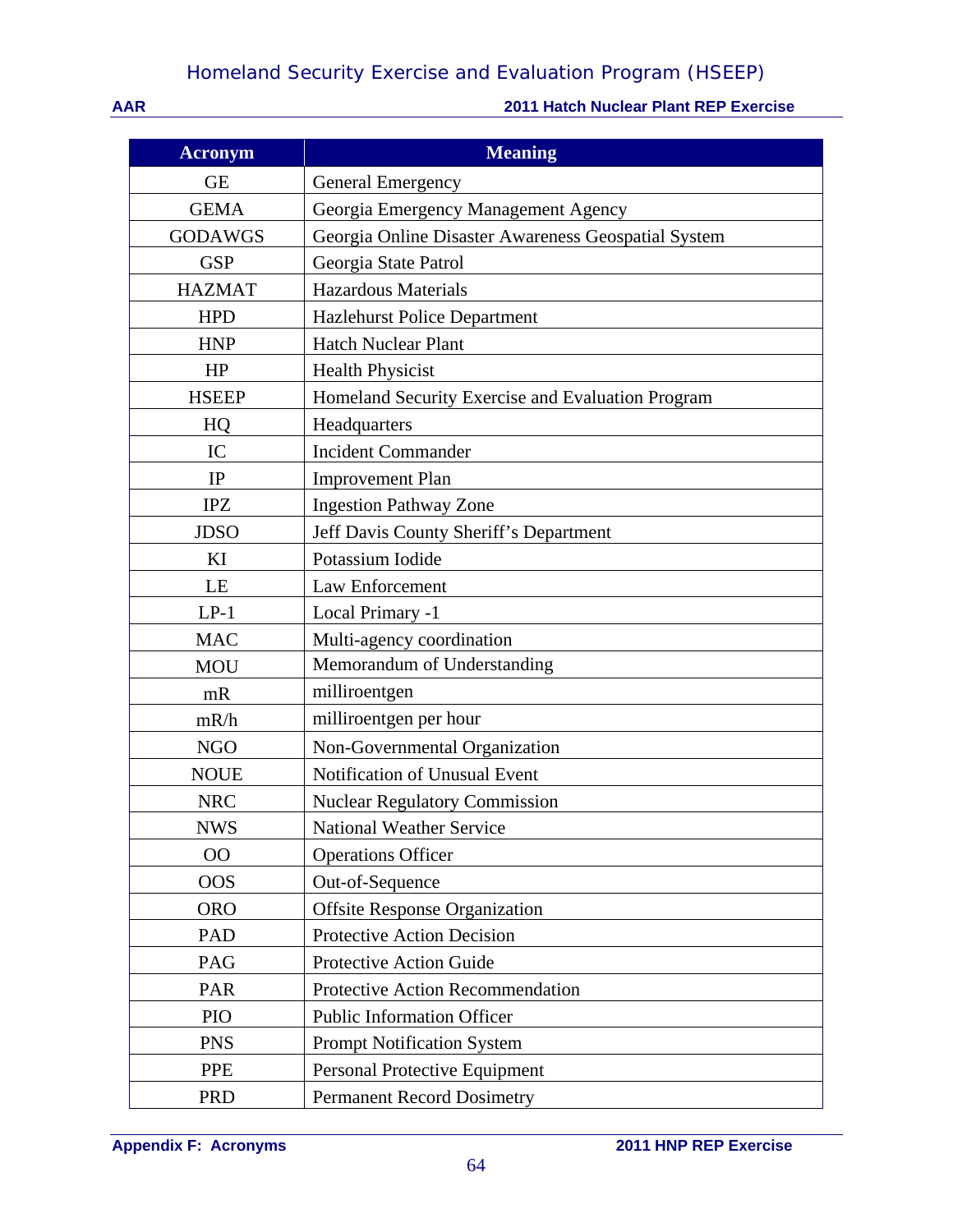### **AAR 2011 Hatch Nuclear Plant REP Exercise**

| <b>Acronym</b> | <b>Meaning</b>                            |
|----------------|-------------------------------------------|
| $\mathbf R$    | Roentgen                                  |
| <b>RAC</b>     | <b>Regional Assistance Committee</b>      |
| <b>RACES</b>   | Radio Amateur Civil Emergency Service     |
| <b>RCCC</b>    | <b>Reception Congregate Care Center</b>   |
| <b>REC</b>     | <b>Radiation Emergency Coordinator</b>    |
| <b>REA</b>     | Radioactive Emergency Area                |
| <b>REM</b>     | Roentgen Equivalent Man                   |
| <b>REP</b>     | Radiological Emergency Preparedness       |
| <b>RERP</b>    | Radiological Emergency Response Plan      |
| R/h            | Roentgen(s) per hour                      |
| RO             | Radiological Officer                      |
| <b>RPO</b>     | <b>Radiation Protection Officer</b>       |
| <b>SAE</b>     | Site Area Emergency                       |
| <b>SSTD</b>    | School Safety and Transportation Director |
| <b>SOC</b>     | <b>State Operations Center</b>            |
| <b>GSP</b>     | Georgia State Patrol                      |
| <b>SIP</b>     | Shelter-in-Place                          |
| SOG            | <b>Standard Operating Guide</b>           |
| <b>SOP</b>     | <b>Standard Operating Procedure</b>       |
| <b>SRD</b>     | <b>Self-Reading Dosimeter</b>             |
| <b>TAR</b>     | <b>Tone Alert Radio</b>                   |
| <b>TCL</b>     | <b>Target Capabilities List</b>           |
| <b>TCP</b>     | <b>Traffic Control Point</b>              |
| <b>THD</b>     | <b>Technological Hazard Division</b>      |
| <b>TLD</b>     | Thermoluminescent dosimeter               |
| <b>UTL</b>     | Universal Task List                       |
| <b>VFD</b>     | <b>Volunteer Fire Department</b>          |
| <b>VHF</b>     | Very High Frequency                       |